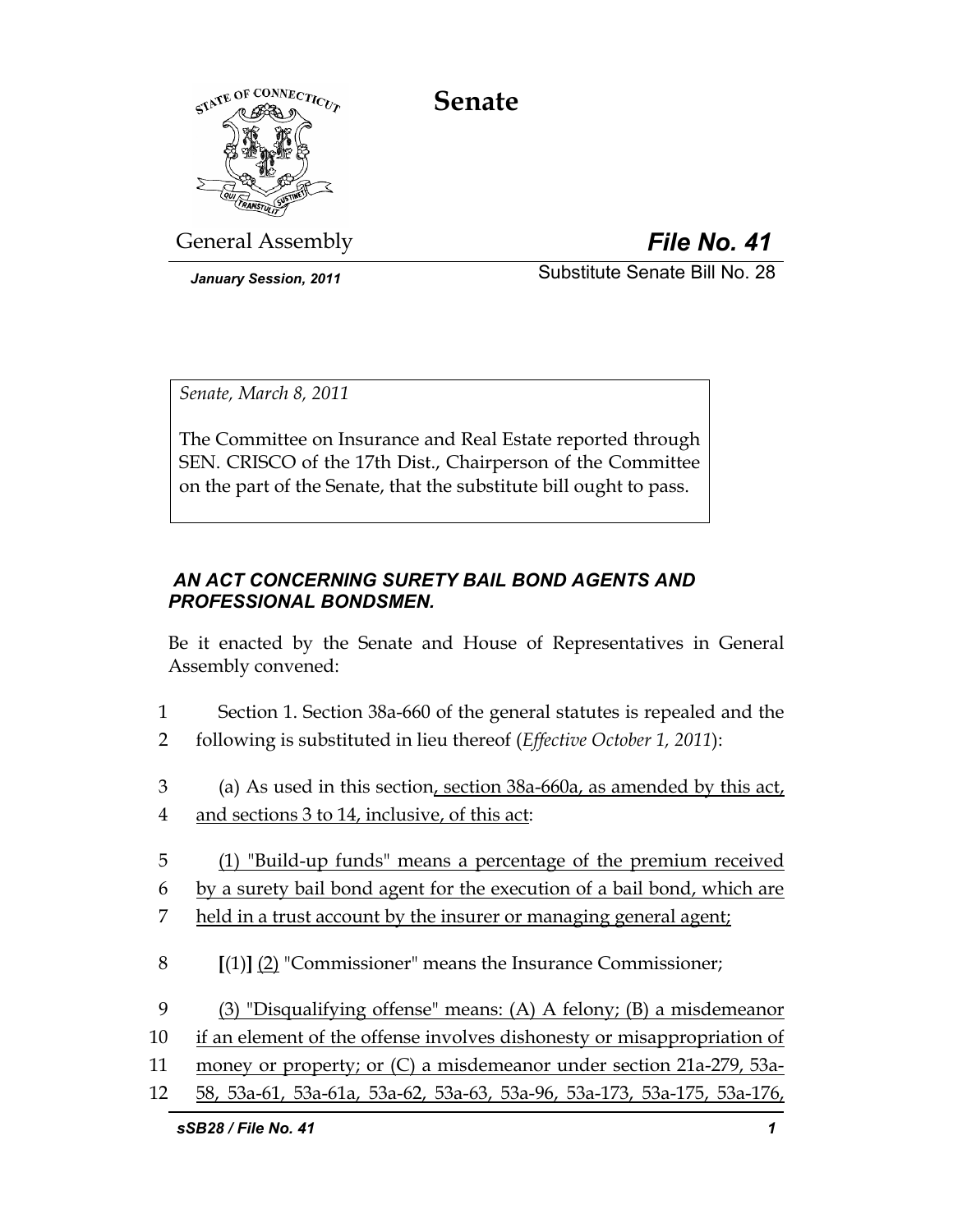13 53a-178 or 53a-181d; 14 (4) "Estreatment" or "estreature" means the enforcement of a 15 forfeiture of a bail bond due to a failure of the principal to comply with 16 a lawful appearance in court and the court order forfeiting such bail 17 bond; 18 **[**(2)**]** (5) "Insurer" means any domestic, foreign or alien insurance 19 company **[**which**]** that has qualified generally to transact surety 20 business in this state under the requirements of chapter 698 and 21 specifically to transact bail bond business in this state; 22 **[**(3) "Surety bail bond agent" means any person who has been 23 approved by the commissioner and appointed by an insurer by power 24 of attorney to execute or countersign bail bonds for the insurer in 25 connection with judicial proceedings;**]** 26 **[**(4)**]** (6) "License" means a surety bail bond agent license issued by 27 the commissioner to a qualified individual as provided in this section; 28 (7) "Managing general agent" means any person appointed or 29 employed by an insurer to supervise or otherwise manage the bail 30 bond business written in this state by surety bail bond agents 31 appointed by such insurer; 32 **[**(5)**]** (8) "Solicit" includes any written or printed presentation or 33 advertising made by mail or other publication, or any oral presentation 34 or advertising in person or by means of telephone, radio or television 35 which implies that an individual is licensed under this section, and any 36 activity in arranging for bail which results in compensation to the 37 individual conducting that activity; and 38 **[**(6) "Disqualifying offense" means: (A) A felony; or (B) a 39 misdemeanor if an element of the offense involves dishonesty or 40 misappropriation of money or property.**]** 

41 (9) "Surety bail bond agent" means any person who has been 42 approved by the commissioner and appointed by an insurer by power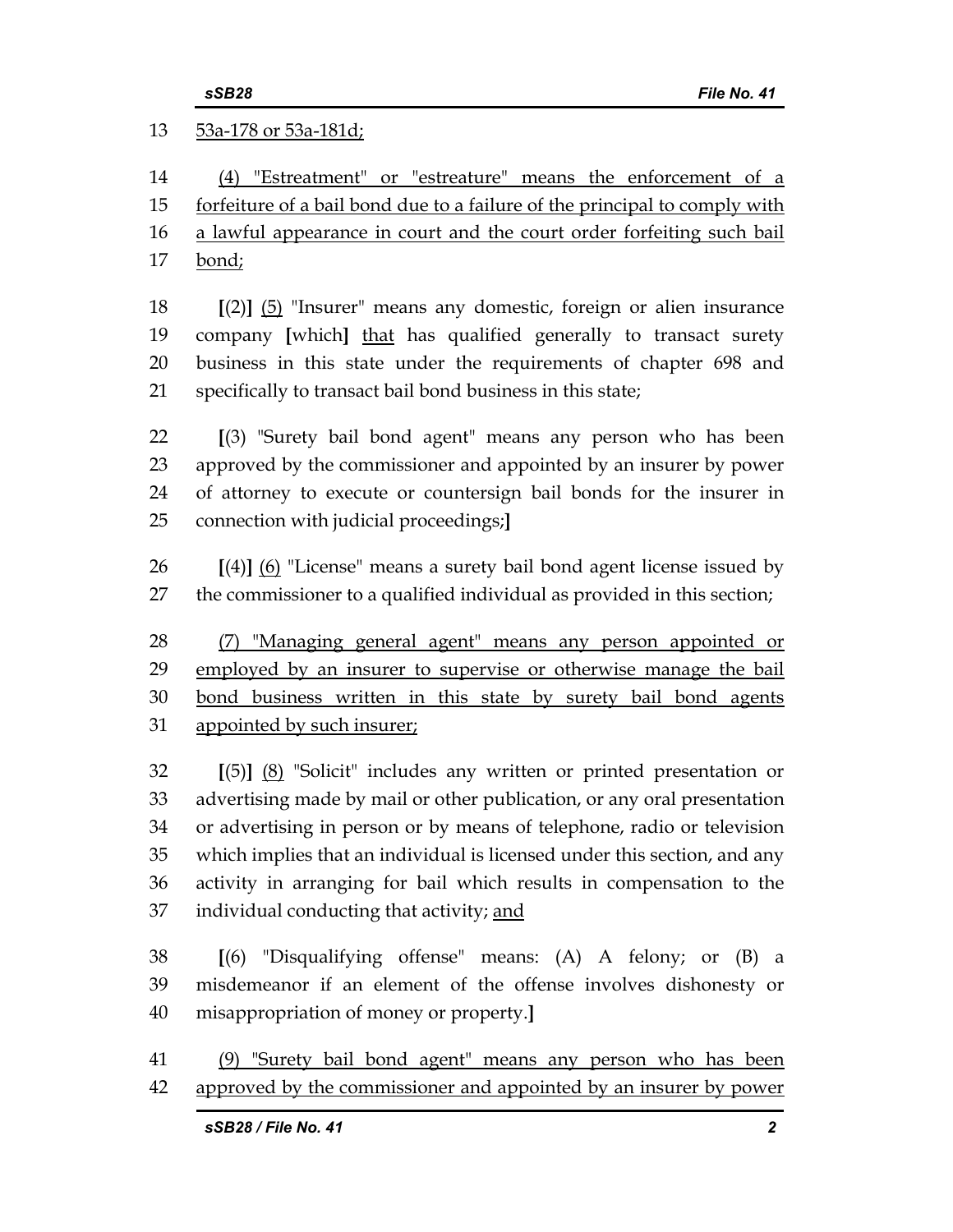43 of attorney to execute or countersign bail bonds for the insurer in 44 connection with judicial proceedings.

45 (b) An insurer shall not execute an undertaking of bail in this state 46 except by and through a person holding a license issued as provided in 47 this section.

48 (c) A person shall not in this state solicit or negotiate in respect to 49 execution or delivery of an undertaking of bail or bail bond on behalf 50 of an insurer, or execute or deliver such an undertaking of bail or bail 51 bond on behalf of an insurer unless licensed as provided in this 52 section. No person engaged in law enforcement or vested with police 53 powers shall be licensed as a surety bail bond agent. Any person who 54 violates the provisions of this subsection shall be guilty of a class D 55 felony.

56 (d) Only natural persons who are licensed under this section may 57 execute bail bonds. A firm, partnership, association or corporation, 58 desiring to execute an undertaking of bail in this state **[**must**]** shall do 59 so by and through a person holding a license issued as provided in this 60 section.

61 (e) Any person desiring to act within this state as a surety bail bond 62 agent shall make a written application to the commissioner for a 63 license in such form and having such supporting documents as the 64 commissioner prescribes. Each application shall be signed by the 65 applicant and shall be accompanied by a nonrefundable filing fee as 66 **[**determined by the commissioner**]** specified in section 38a-11, as 67 amended by this act. The applicant **[**must**]** shall also submit with the 68 application a complete set of the applicant's fingerprints, certified by 69 an authorized law enforcement officer, and two recent credential-sized 70 full-face photographs of the applicant. At the time of application, each 71 applicant for a license shall forward a copy of the applicant's complete 72 application and supporting documents to the **[**bond forfeiture unit**]** 73 Asset Forfeiture Bureau of the Office of the Chief State's Attorney.

74 (f) (1) Every applicant for a license **[**must**]** shall file with the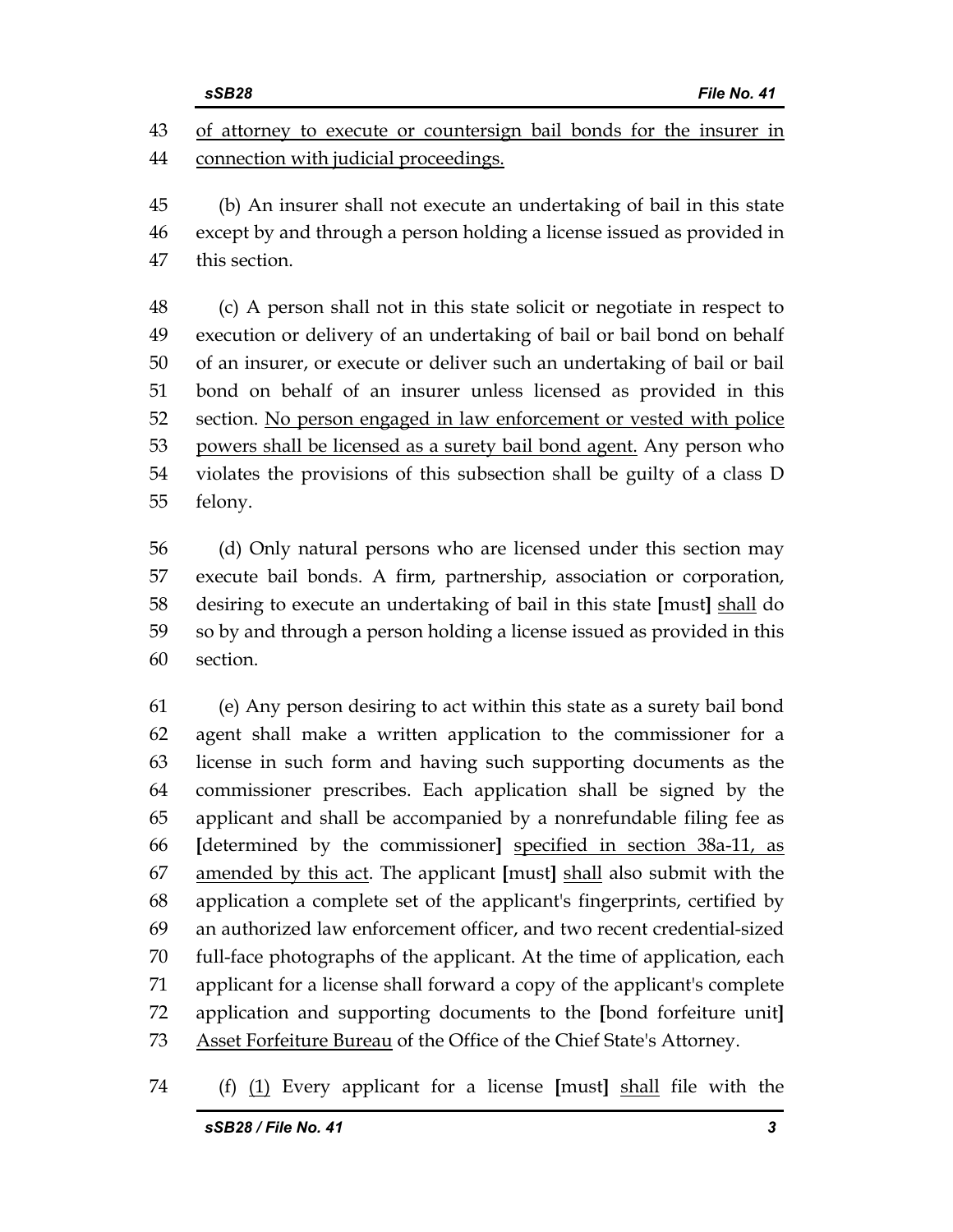75 commissioner a notice of appointment executed by an insurer or its 76 authorized representative authorizing such applicant to execute 77 undertakings of bail and to solicit and negotiate such undertakings on 78 its behalf.

79 (2) An appointment of a person as a surety bail bond agent by an 80 insurer pursuant to subdivision (1) of this subsection shall constitute 81 certification by such insurer that, to the best of the insurer's knowledge 82 and belief, such person is competent, financially responsible and 83 suitable to serve as a representative of the insurer. No person shall 84 represent to the public that such person has the authority to represent 85 an insurer as its surety bail bond agent until such person has been 86 appointed by an insurer as such agent in accordance with this section. 87 An insurer shall be bound by the acts of such person within the scope 88 of such person's actual or apparent authority as such insurer's agent.

89 (3) (A) Each appointment shall, by its terms, continue in force until: 90 **[**(1)**]** (i) Termination of the surety bail bond agent's license; or **[**(2)**]** (ii) 91 the filing of a notice of termination with the commissioner by the 92 insurer or its representative or by such surety bail bond agent.

93 (B) No such agent shall engage or attempt to engage in any activity 94 requiring such an appointment after the termination of such agent's 95 appointment. An insurer that terminates the appointment of a surety 96 bail bond agent may (i) authorize such agent to take into custody a 97 principal who has absconded for whom a bail bond had been executed 98 prior to the termination of such agent's appointment, and (ii) seek 99 discharge of forfeitures and judgments paid by such insurer on behalf 100 of such agent prior to such agent's termination.

101 (g) An applicant for a license shall be required to appear in person 102 and take a written examination testing the applicant's competency and 103 qualifications to act as a surety bail bond agent. The commissioner 104 may designate an independent testing service to prepare and 105 administer such examination, provided any examination fees charged 106 by such service shall be paid by the applicant. The commissioner shall 107 collect the appropriate examination fee, which shall entitle the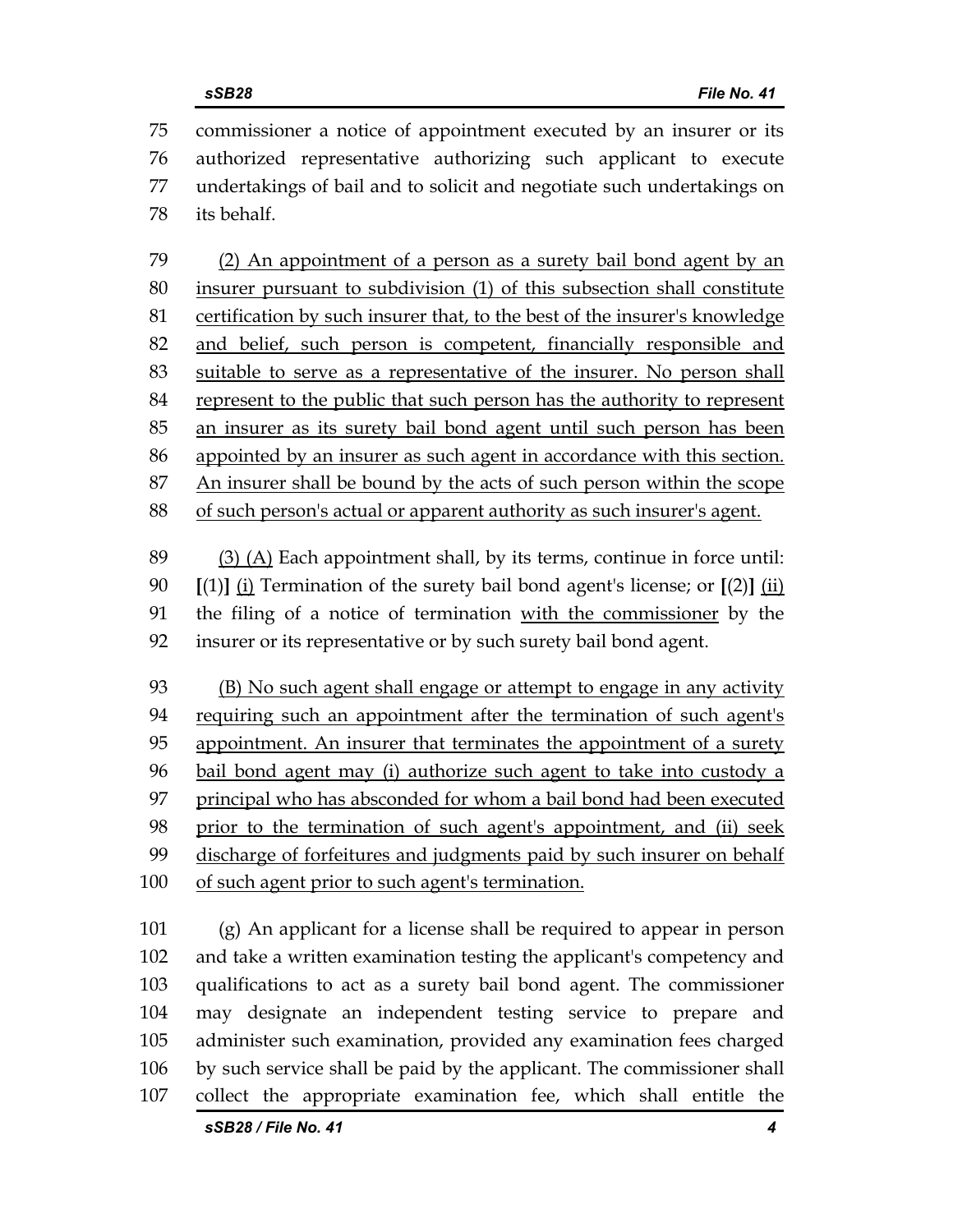108 applicant to take the examination for the license, except when a testing 109 service is used, the testing service shall pay such fee to the 110 commissioner. In either case, such examination shall be as the 111 commissioner prescribes and shall be of sufficient scope to test the 112 applicant's knowledge of subjects pertinent to the duties and 113 responsibilities of a surety bail bond agent, including all laws and 114 regulations of this state applicable thereto.

115 (h) In addition to all other requirements prescribed in this section, 116 each applicant for a license shall furnish satisfactory evidence to the 117 commissioner that: (1) The applicant is at least eighteen years of age; 118 (2) the applicant is a citizen of the United States; and (3) the applicant 119 has never been convicted of a **[**felony or any misdemeanor under 120 section 21a-279, 53a-58, 53a-61, 53a-61a, 53a-62, 53a-63, 53a-96, 53a-173, 121 53a-175, 53a-176, 53a-178 or 53a-181d**]** disqualifying offense. The 122 commissioner shall require each applicant to submit to a background 123 investigation, including an investigation of any prior criminal activity, 124 to be conducted by the Division of Criminal Justice. The Division of 125 Criminal Justice shall require each applicant to submit to state and 126 national criminal history records checks. Such criminal history records 127 checks shall be conducted in accordance with section 29-17a.

128 (i) Upon **[**satisfying himself**]** determining that an applicant meets 129 the licensing requirements of this state and is in all respects properly 130 qualified and trustworthy and that the granting of such license is not 131 against the public interest, the commissioner may issue to such 132 applicant, upon payment of the license fee, as specified in section 38a-133 11, as amended by this act, the license applied for, in such form as he 134 may adopt, to act within this state to the extent therein specified. Such 135 license shall expire on January thirty-first of each even-numbered year.

136 (j) The commissioner may adopt regulations, in accordance with the 137 provisions of chapter 54, relating to the approval of schools offering 138 courses in the duties and responsibilities of surety bail bond agents, 139 the content of such courses and the advertising to the public of the 140 services of these schools.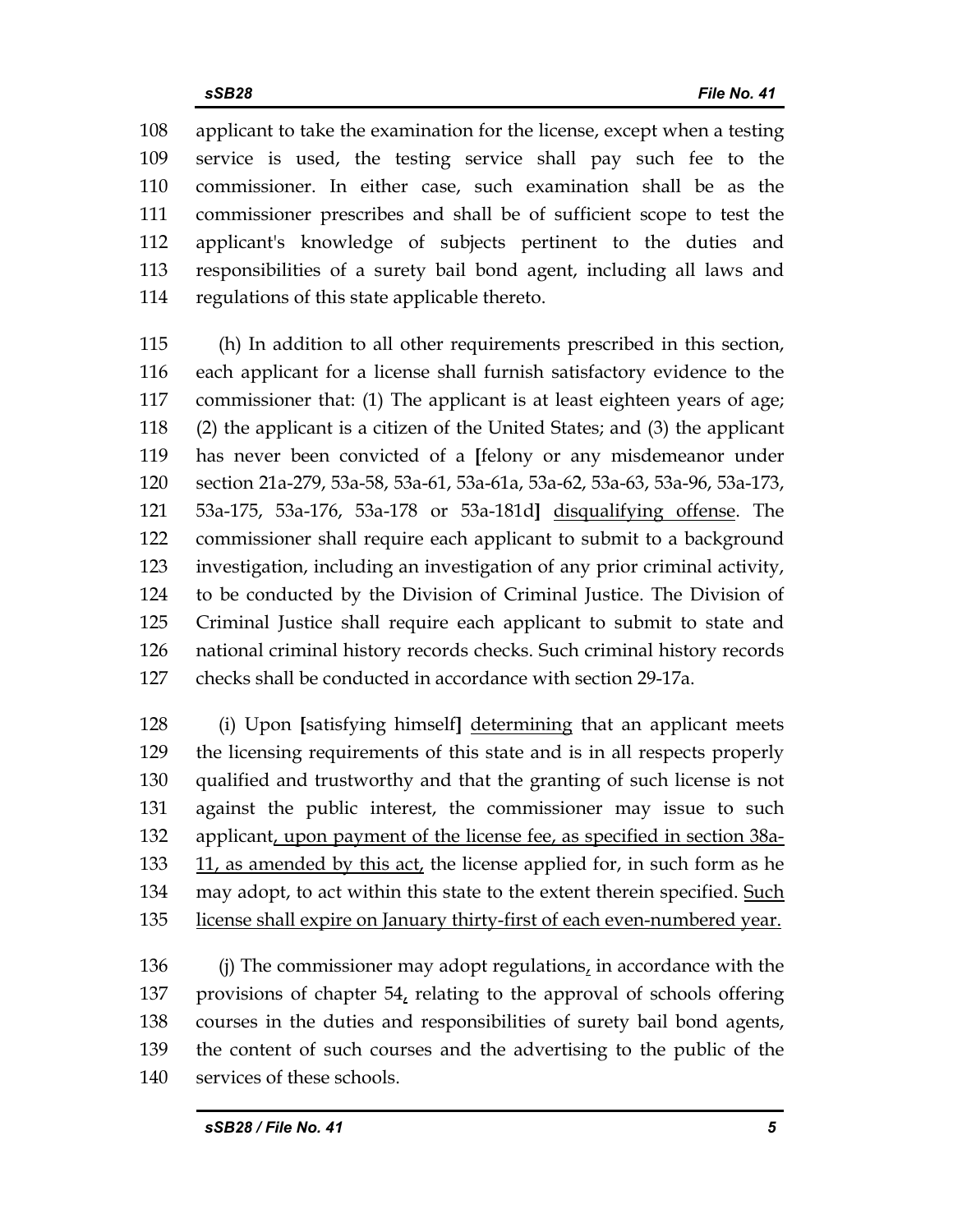141 (k) (1) To further the enforcement of this section and sections 3 to 14, 142 inclusive, of this act, and to determine the eligibility of any licensee, 143 the commissioner may, as often as **[**he**]** the commissioner deems 144 necessary, examine the books and records of any such licensee. Each 145 person licensed as a surety bail bond agent in this state shall, on or 146 before January thirty-first, annually, pay to the commissioner a fee of 147 four hundred fifty dollars to cover the cost of examinations under this 148 subsection.

149 (2) The fees received by the commissioner pursuant to subdivision 150 (1) of this subsection shall be dedicated to conducting the examinations 151 under said subdivision (1) and shall be deposited in the account 152 established under subdivision (3) of this subsection.

153 (3) There is established an account to be known as the "surety bail 154 bond agent examination account", which shall be a separate, 155 nonlapsing account within the Insurance Fund established under 156 section 38a-52a. The account shall contain any moneys required by law 157 to be deposited in the account and any such moneys remaining in the 158 account at the close of the fiscal year shall be transferred to the General 159 Fund.

160 (l) **[**A license may, in the discretion of the**]** The commissioner **[**, be 161 renewed or continued**]** may renew or continue a license upon payment 162 of the appropriate fee, as **[**the commissioner deems necessary**]** 163 specified in section 38a-11, as amended by this act, without the 164 resubmittal of the detailed information required in the original 165 application.

166 **[**(m) The commissioner shall adopt regulations in accordance with 167 the provisions of chapter 54 to implement subsections (a) to (l), 168 inclusive, of this section.

169 (n) Any individual aggrieved by the action of the commissioner in 170 revoking, suspending or refusing to reissue a license or in imposing a 171 fine or penalty may appeal therefrom, in accordance with the 172 provisions of section 4-183, except venue for such appeal shall be in the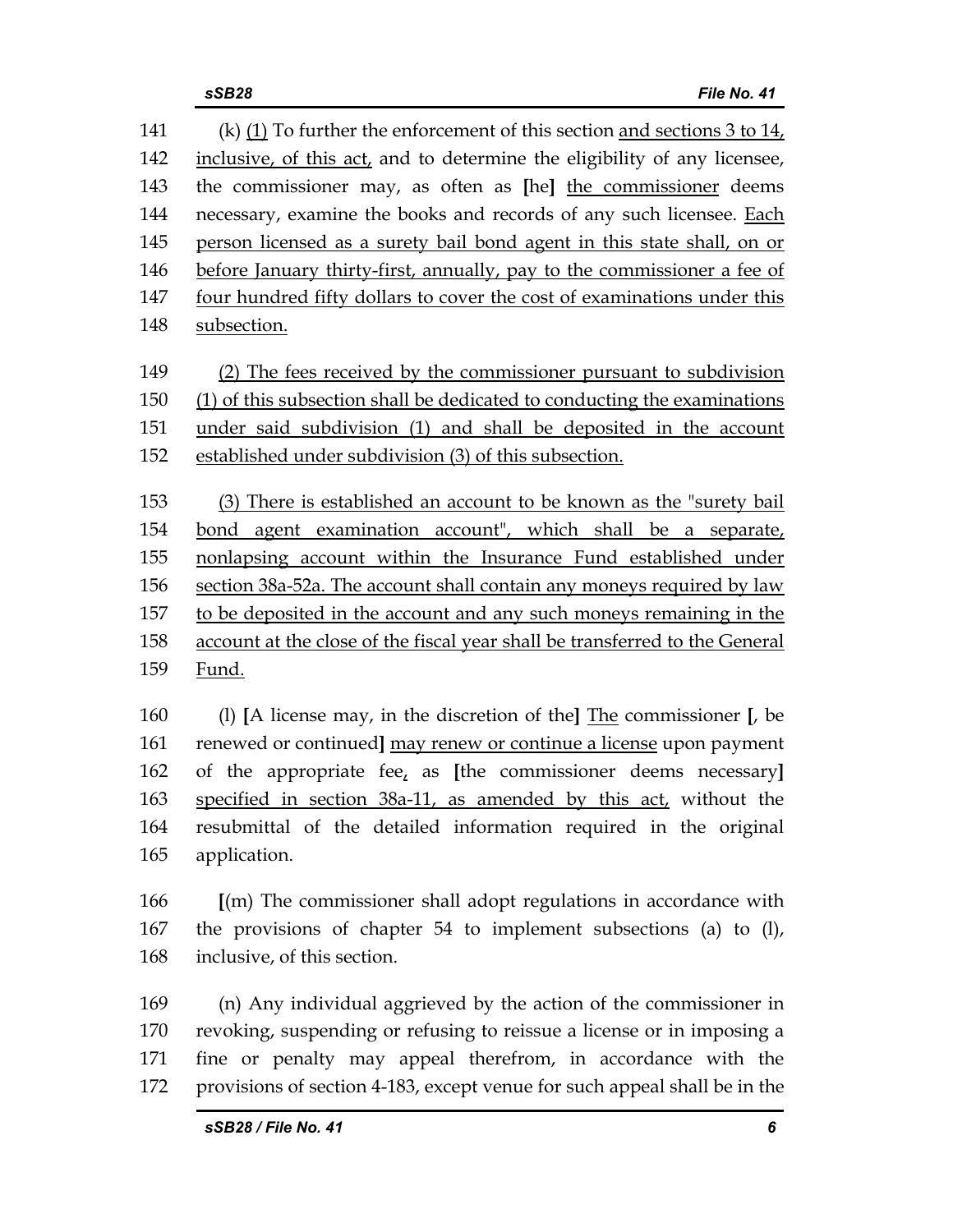|            | sSB28<br>File No. 41                                                                                                           |
|------------|--------------------------------------------------------------------------------------------------------------------------------|
| 173<br>174 | judicial district of Hartford. Appeals under this section shall be<br>privileged in respect to the order of trial assignment.] |
| 175        | (m) Each surety bail bond agent shall provide written notice:                                                                  |
| 176        | (1) To the commissioner, the appointing insurer and the managing                                                               |
| 177        | general agent of a change in such surety bail bond agent's business                                                            |
| 178        | name, principal business address or telephone number, not later than                                                           |
| 179        | thirty days after such change;                                                                                                 |
| 180        | (2) To the commissioner of a change in such surety bail bond agent's                                                           |
| 181        | name or residence address, not later than thirty days after such change;                                                       |
| 182        | and                                                                                                                            |
| 183        | (3) To the commissioner of (A) any bankruptcy proceeding in this or                                                            |
| 184        | another state concerning such surety bail bond agent, or (B) any                                                               |
| 185        | administrative action taken or any administrative order entered                                                                |
| 186        | against such agent in this or another state, not later than thirty days                                                        |
| 187        | after such proceeding, action or order. The written notice required                                                            |
| 188        | under this subdivision shall be accompanied by all supporting                                                                  |
| 189        | documentation.                                                                                                                 |
| 190        | (n) The insurer, managing general agent or surety bail bond agent                                                              |
| 191        | shall notify the commissioner in writing not later than five days after                                                        |
| 192        | receiving notice or learning that a surety bail bond agent has been                                                            |
| 193        | arrested for, pleaded guilty or nolo contendere to, or been found guilty                                                       |
| 194        | of, a disqualifying offense in this state or an offense in any other state                                                     |
| 195        | for which the essential elements are substantially the same as a                                                               |
| 196        | disqualifying offense, whether judgment was entered or withheld by a                                                           |
| 197        | <u>court.</u>                                                                                                                  |
| 198        | (o) Nothing in this section shall be construed as limiting an                                                                  |
| 199        | individual's ability to operate as a professional bondsman in this state                                                       |
| 200        | pursuant to chapter 533 provided such individual is in compliance                                                              |
| 201        | with all requirements of said chapter.                                                                                         |
| 202        | Sec. 2. Section 38a-660a of the general statutes is repealed and the                                                           |

203 following is substituted in lieu thereof (*Effective October 1, 2011*):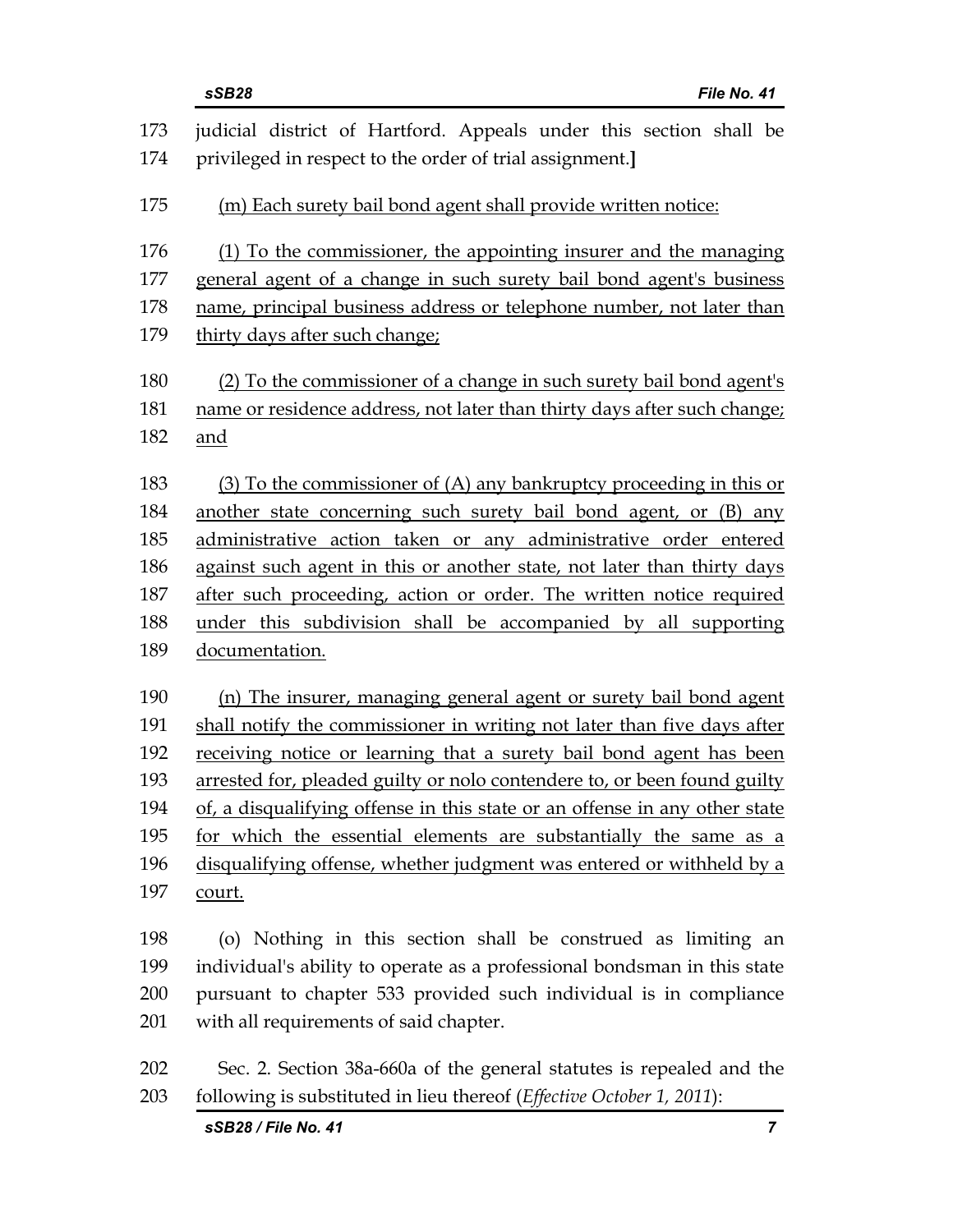204 The Insurance Commissioner shall furnish to all courts and to all 205 organized police departments in the state, the names, principal 206 business addresses and telephone numbers of all persons licensed as 207 surety bail bond agents under this chapter and shall forthwith notify 208 such courts and all such police departments of any change in any such 209 agent's business name, principal business address, telephone number  $210$  or status or of the suspension or revocation of the license of any such 211 agent to engage in such business.

212 Sec. 3. (NEW) (*Effective October 1, 2011*) (a) No surety bail bond 213 agent shall execute a bail bond without charging the premium rate 214 approved by the commissioner pursuant to chapter 701 of the general 215 statutes.

216 (b) Not later than the tenth day of each month, each surety bail bond 217 agent shall certify to the commissioner under oath, on a form 218 prescribed by the commissioner, that the premium for each surety bail 219 bond executed by such agent in the preceding month was not less 220 than, and did not exceed, the premium rate approved by the 221 commissioner. The filing of a false certification by a surety bail bond 222 agent shall be grounds for administrative action in accordance with 223 section 38a-774 of the general statutes.

224 (c) Each insurer shall semiannually conduct an audit, for the period 225 from January first to June thirtieth and from July first to December 226 thirty-first, of each of its appointed surety bail bond agents to ensure 227 such agents are charging the premium rate as required by subsection 228 (a) of this section. Not later than forty-five days after the closing period 229 of each audit, each insurer shall notify the commissioner of the failure 230 of any surety bail bond agent to charge the premium rate approved by 231 the commissioner pursuant to chapter 701 of the general statutes. Such 232 notice shall include the name of the surety bail bond agent, the case 233 docket number if assigned, the total amount of the bail bond, the date 234 the bail bond was executed, the five-digit identification code assigned 235 to the insurer by the National Association of Insurance Commissioners 236 and the date the premium was due.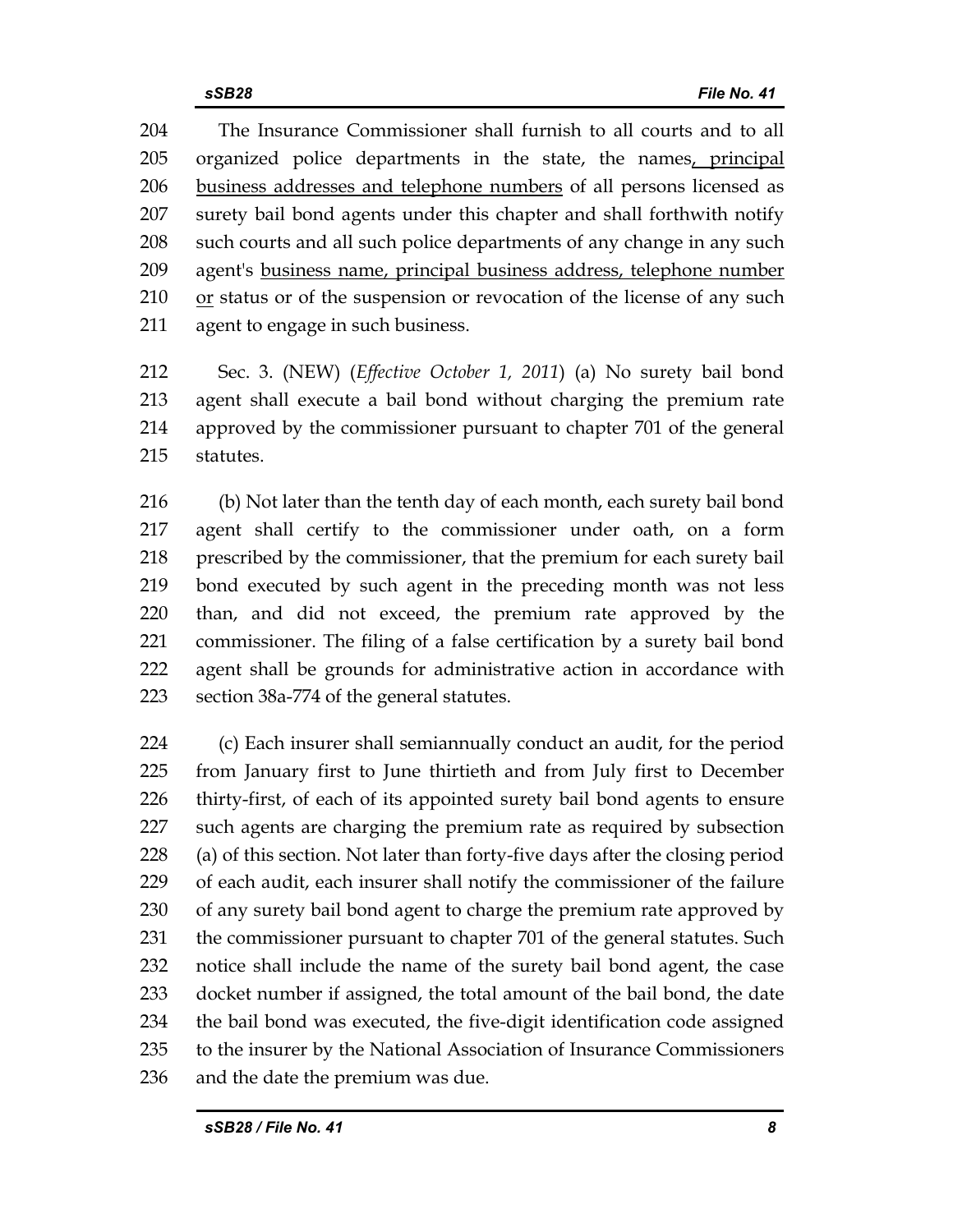237 (d) Not later than January thirty-first, annually, each insurer shall 238 file with the commissioner a statement certifying the total amount of 239 bail bonds executed by such insurer and the total amount of premiums 240 collected by such insurer on such bail bonds in the calendar year 241 preceding.

242 (e) Nothing in this section shall be construed to prohibit or limit a 243 premium financing arrangement that complies with section 4 of this 244 act.

245 Sec. 4. (NEW) (*Effective October 1, 2011*) (a) A surety bail bond agent 246 may enter into a premium financing arrangement with a principal or 247 any indemnitor in which such agent extends credit to such principal or 248 indemnitor.

249 (b) If a surety bail bond agent enters into a premium financing 250 arrangement, such agent shall require (1) the principal on the bail bond 251 or any indemnitor to make a minimum down payment of thirty-five 252 per cent of the premium due, at the premium rate approved by the 253 commissioner pursuant to chapter 701 of the general statutes, and (2) 254 the principal and any indemnitor to execute a promissory note for the 255 balance of the premium due. Such promissory note shall provide that 256 such balance shall be paid not later than fifteen months after the date 257 of the execution of the bail bond. If such balance has not been paid in 258 full to the surety bail bond agent by the due date or a payment due 259 under such arrangement is more than sixty days in arrears, such agent 260 shall file a civil action seeking appropriate relief with the court not 261 later than seventy-five days after such due date. The surety bail bond 262 agent shall make a diligent effort to obtain judgment after filing such 263 complaint on such promissory note unless good cause is shown for 264 failure to obtain judgment, including, but not limited to, the filing for 265 bankruptcy by the principal or the indemnitor or failure to serve 266 process despite good faith efforts.

267 Sec. 5. (NEW) (*Effective October 1, 2011*) (a) All premiums, including 268 any part of a premium that a surety bail bond agent is obligated to 269 return to a principal or indemnitor, and other funds belonging to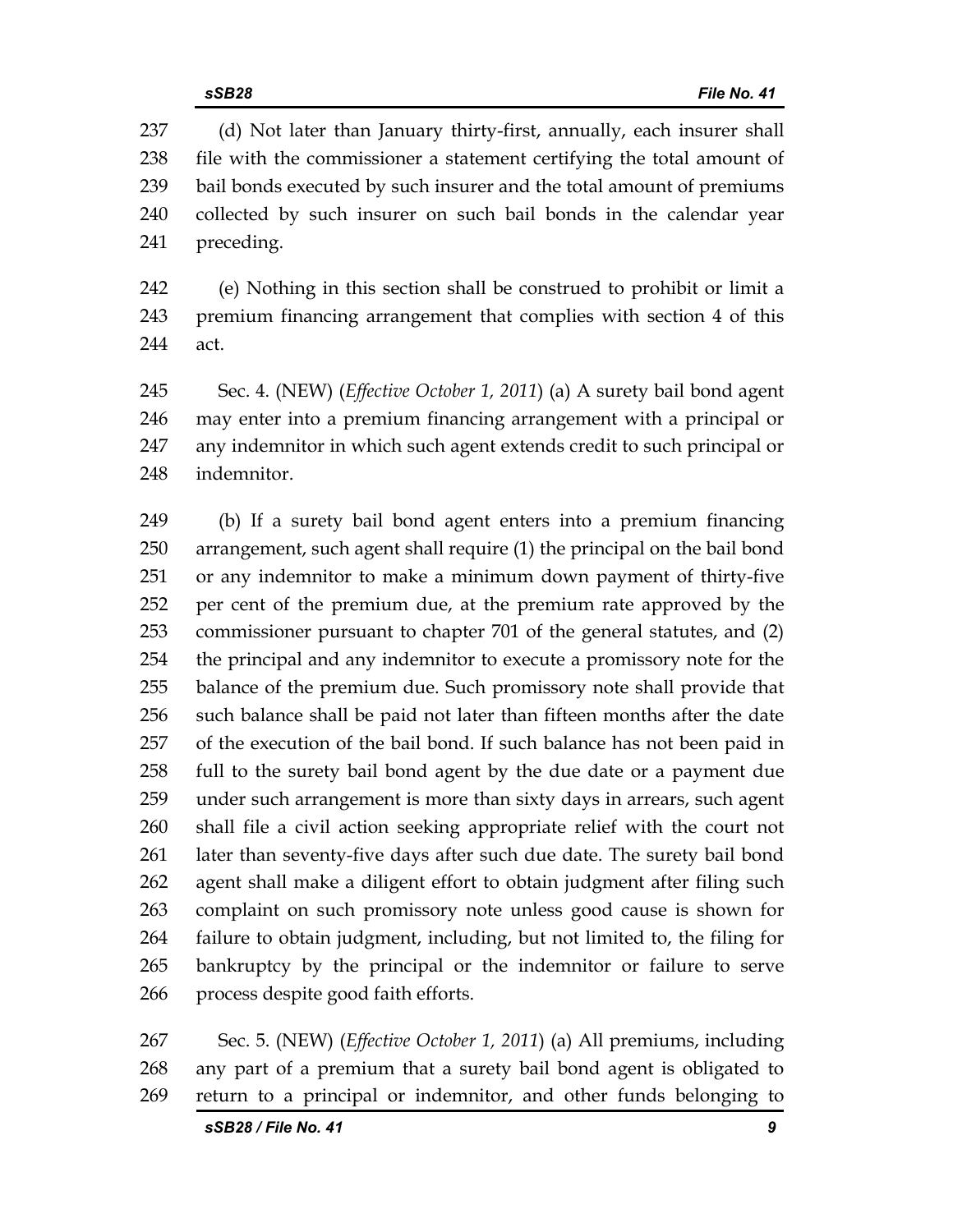270 insurers or others that are received by a surety bail bond agent in 271 performing such agent's duties as a surety bail bond agent shall be 272 deemed trust funds received by such agent in a fiduciary capacity. 273 Such agent shall account for and pay the same to the insurer or persons 274 entitled to such funds pursuant to the surety bail bond agent's contract 275 with the insurer or managing general agent. No fees, expenses or 276 charges of any kind shall be deducted from any premium the surety 277 bail bond agent is obligated to return to a principal or indemnitor, 278 except as authorized under sections 3 to 12, inclusive, of this act.

279 (b) A surety bail bond agent shall keep and make available to the 280 commissioner or the commissioner's designee any books, accounts and 281 records as necessary to enable the commissioner to determine whether 282 such agent is complying with the provisions of sections 3 to 12, 283 inclusive, of this act. A surety bail bond agent shall preserve the books, 284 accounts and records pertaining to a premium payment for at least 285 three years after making such payment. Records that are preserved by 286 photographic or digital reproduction or records that are in 287 photographic or digital form shall be deemed to be in compliance with 288 this subsection.

289 (c) Any surety bail bond agent who diverts or appropriates any of 290 the funds received under subsection (a) of this section for such agent's 291 own use shall be subject to the penalties for larceny under sections 53a-292 122 to 53a-125b, inclusive, of the general statutes, depending on the 293 amount involved.

294 Sec. 6. (NEW) (*Effective October 1, 2011*) Each surety bail bond agent 295 shall maintain all records of surety bail bonds executed or 296 countersigned by such agent for at least three years after the liability of 297 the insurer has been terminated. Such records shall be open at all times 298 to examination, inspection and photographic or digital reproduction 299 by any employee or agent of the Insurance Department, an authorized 300 representative of the insurer or a managing general agent. The 301 commissioner may require a surety bail bond agent, at any time, to 302 furnish to the Insurance Department, in such manner or form as the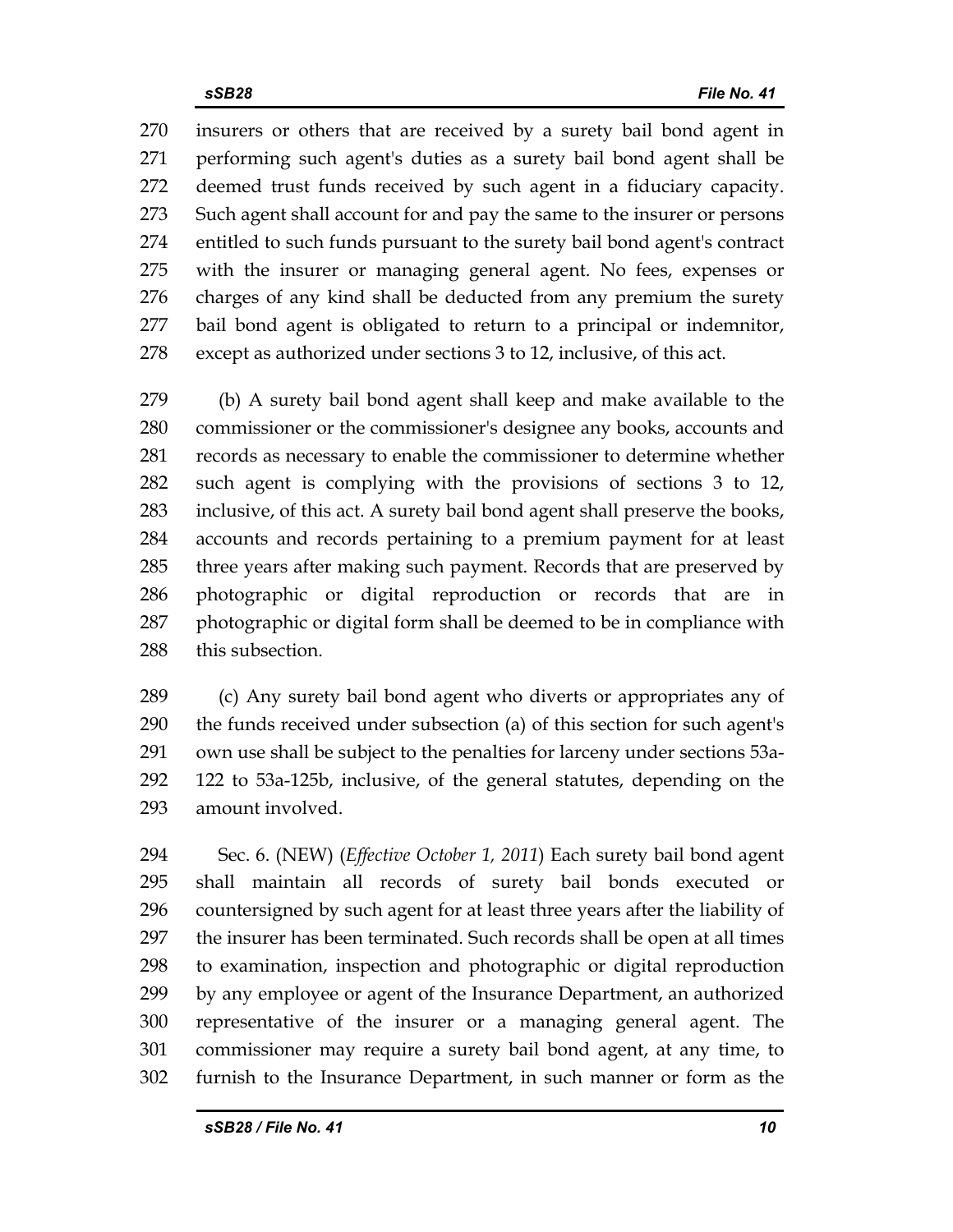303 commissioner may require, any information concerning the surety bail 304 bond business of such agent.

305 Sec. 7. (NEW) (*Effective October 1, 2011*) (a) A surety bail bond agent 306 or a managing general agent shall post build-up funds with an insurer 307 or managing general agent pursuant to the surety bail bond agent's 308 contract with the insurer or managing general agent or the managing 309 general agent's contract with the insurer, as applicable. The insurer or 310 managing general agent shall establish an individual build-up trust 311 account for the surety bail bond agent in a federally insured bank or 312 savings and loan association in this state, jointly in the name of the 313 surety bail bond agent and the insurer or managing general agent, or 314 in trust for the surety bail bond agent by the insurer or managing 315 general agent. The insurer or managing general agent shall 316 immediately deposit build-up funds received from the surety bail 317 bond agent in the build-up trust account. Interest earned on any such 318 deposits shall accrue to the surety bail bond agent. The account shall 319 be open to inspection and examination by the Insurance Department at 320 all times. The insurer or managing general agent shall maintain an 321 accounting of all build-up funds and such accounting shall designate 322 the amounts collected on each bail bond executed.

323 (b) Build-up funds shall be used to compensate the insurer or 324 managing general agent for any losses such insurer or managing 325 general agent incurs in the apprehension of a defendant or to pay 326 forfeitures of bail bonds executed by the surety bail bond agent.

327 (c) Build-up funds, as established by the surety bail bond agent's 328 contract with the insurer or managing general agent, shall not exceed 329 forty per cent of the premium.

330 (d) Upon the termination of the surety bail bond agent's contract 331 and discharge of liabilities on the bail bonds for which the build-up 332 funds were posted, the insurer or managing general agent shall pay 333 the build-up funds, minus the expenses permitted to be recovered by 334 the insurer or managing general agent under subsection (b) of this 335 section, to the surety bail bond agent not later than six months after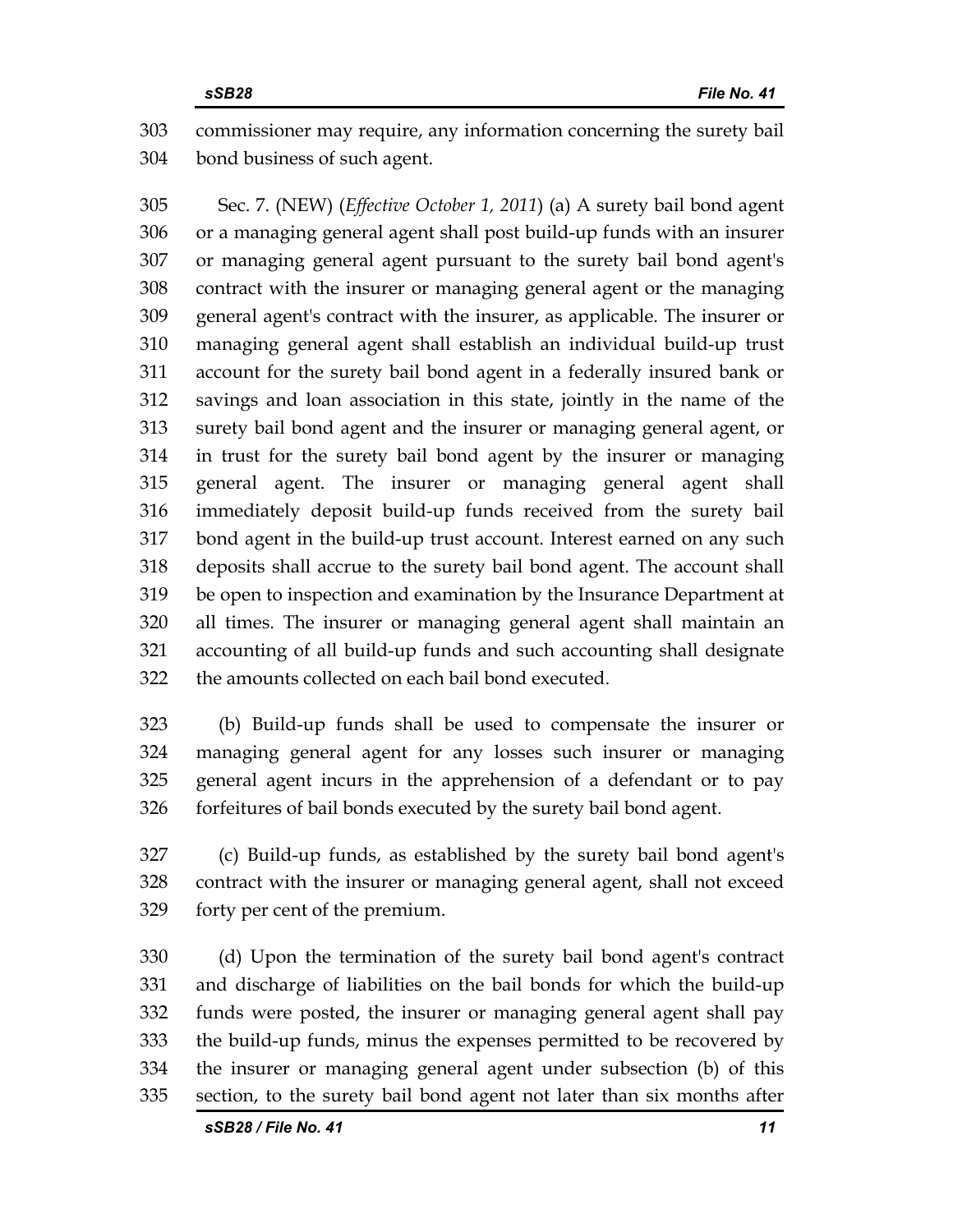336 such termination and discharge of liabilities.

337 Sec. 8. (NEW) (*Effective October 1, 2011*) (a) A surety bail bond agent 338 may receive collateral security or other indemnity on a bail bond.

339 (b) A surety bail bond agent who receives collateral security or other 340 indemnity on a bail bond shall comply with all of the following 341 requirements:

342 (1) The collateral security or other indemnity shall be reasonable in 343 relation to the amount of the bail bond;

344 (2) The collateral security or other indemnity shall not be used by 345 the surety bail bond agent for personal benefit or gain and shall be 346 returned in the same condition as received;

347 (3) Acceptable forms of collateral security or other indemnity 348 include, but are not limited to, cash or its equivalent, a promissory 349 note, an indemnity agreement, a real property mortgage in the name of 350 the insurer or any Uniform Commercial Code filing;

351 (4) The surety bail bond agent shall provide to the person providing 352 the collateral security or other indemnity a written, numbered receipt 353 that describes in a detailed manner the collateral security or other 354 indemnity provided, along with copies of any documents rendered;

355 (5) The surety bail bond agent shall hold the collateral security or 356 other indemnity in a fiduciary capacity and shall, prior to any 357 forfeiture of a bail bond, keep the collateral security or other indemnity 358 separate and apart from any other funds or assets of the surety bail 359 bond agent;

360 (6) If the surety bail bond agent receives collateral security or other 361 indemnity in excess of fifty thousand dollars in cash, the cash amount 362 shall be made payable to the insurer in the form of a cashier's check, 363 United States postal money order, certificate of deposit or wire 364 transfer; and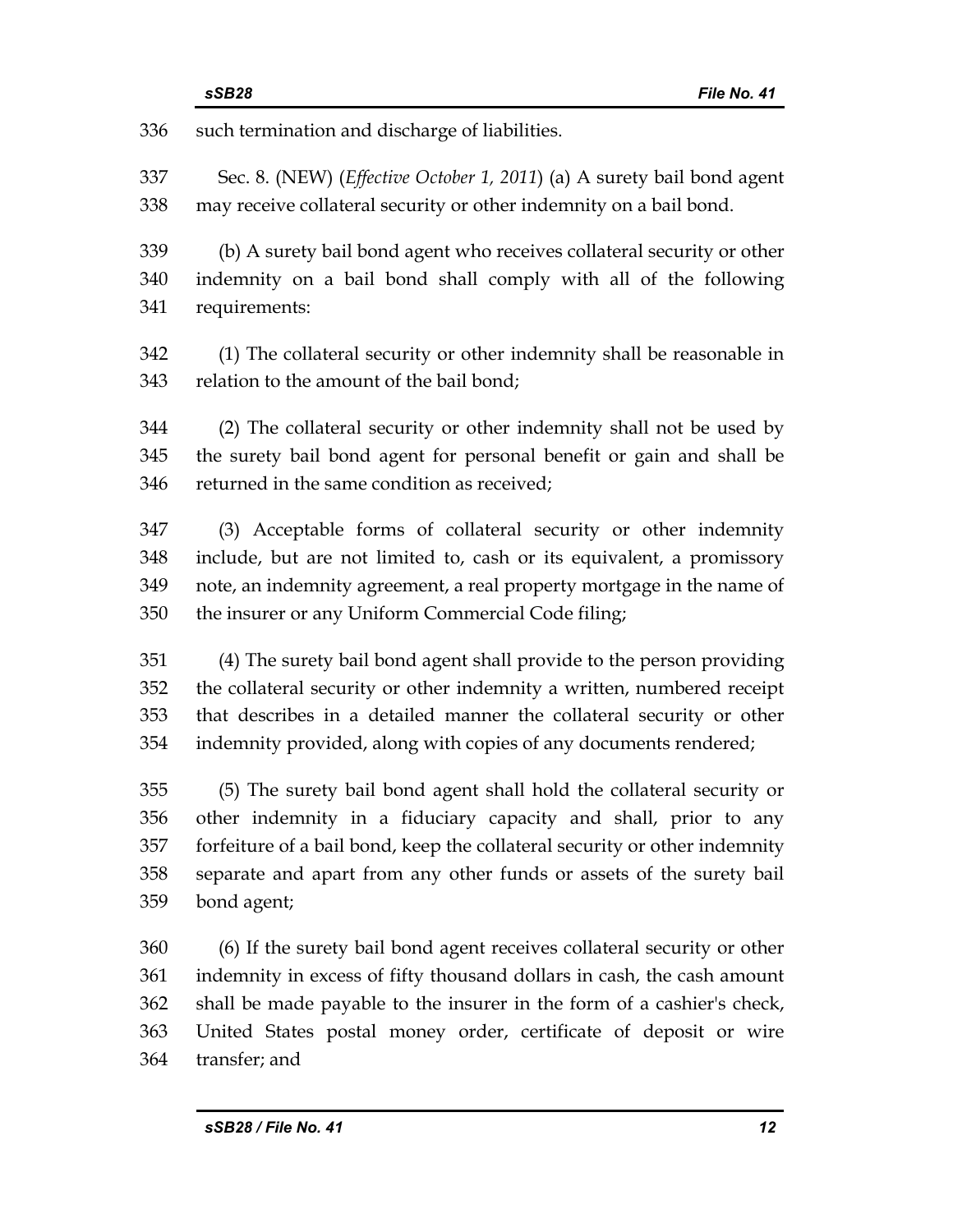365 (7) If the surety bail bond agent receives collateral security or other 366 indemnity in excess of fifty thousand dollars in cash or its equivalent, 367 the agent shall promptly forward the entire amount of such collateral 368 security or other indemnity to the insurer or managing general agent.

369 (c) The surety bail bond agent may deposit collateral security or 370 other indemnity in an interest-bearing account in a federally insured 371 bank or savings and loan association in this state, to accrue to the 372 benefit of the person providing the collateral security or other 373 indemnity. The surety bail bond agent, insurer or managing general 374 agent shall not receive any pecuniary gain on the collateral security or 375 other indemnity deposited.

376 (d) (1) The insurer shall be liable for all collateral security or other 377 indemnity received by a surety bail bond agent. If, upon final 378 termination of liability on a bail bond, the surety bail bond agent or 379 managing general agent fails to return the collateral security or other 380 indemnity to the person who provided it, the insurer shall return the 381 actual collateral or other indemnity to such person or, in the event that 382 the insurer cannot locate the collateral security or other indemnity, 383 shall pay such person the value of the collateral security or other 384 indemnity.

385 (2) An insurer's liability as described in subdivision (1) of this 386 subsection shall survive the termination of the surety bail bond agent's 387 appointment, with respect to those bail bonds that were executed by 388 the surety bail bond agent prior to the termination of the appointment.

389 (e) (1) If a forfeiture of the bail bond occurs, the surety bail bond 390 agent or insurer shall give the principal on the bail bond and the 391 person who provided the collateral security or other indemnity thirty 392 days written notice of intent to convert the collateral security or other 393 indemnity into cash to satisfy the forfeiture. The notice shall be sent by 394 certified mail, return receipt requested, to the last-known address of 395 the principal and the person who provided the collateral security or 396 other indemnity.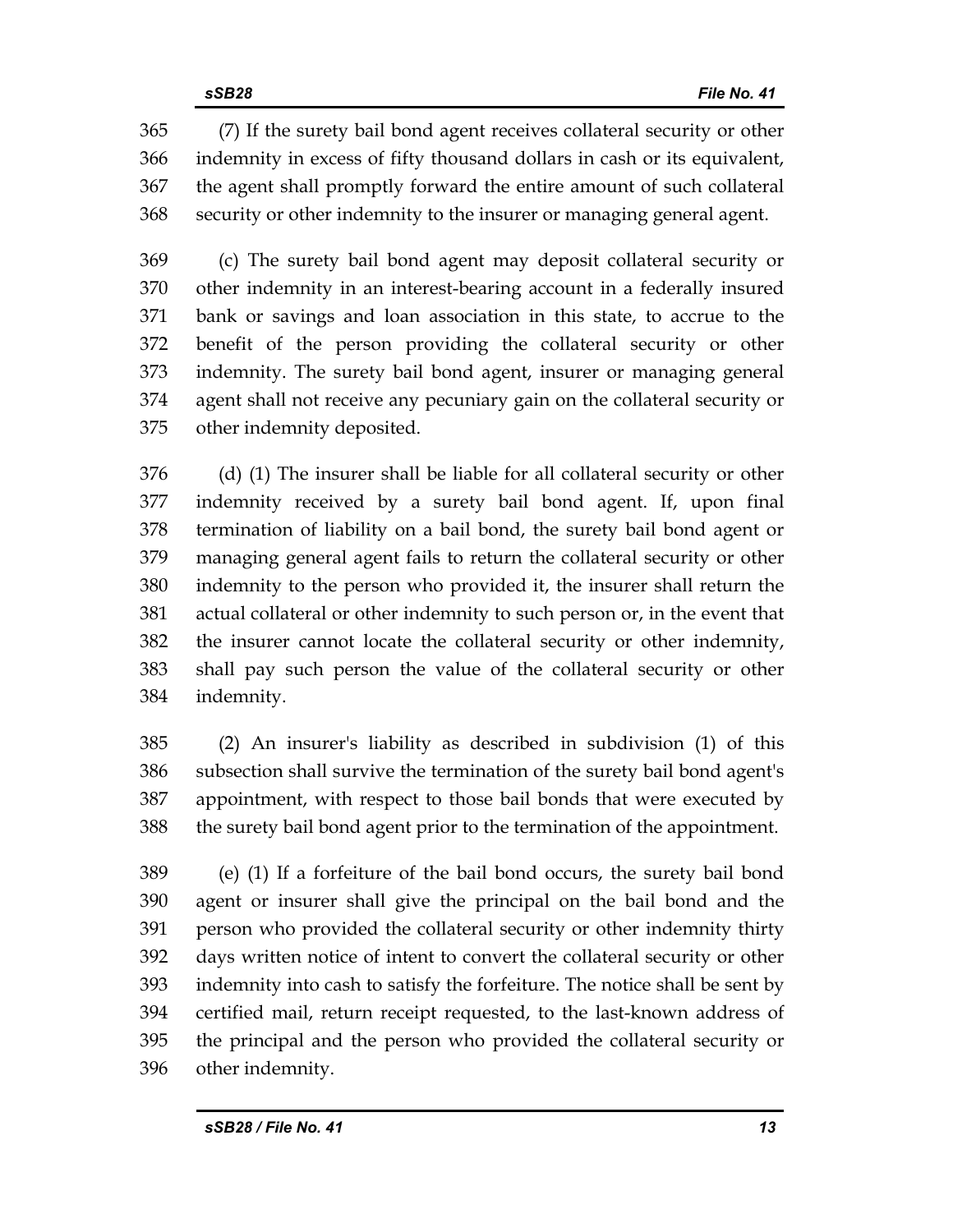397 (2) Whenever a stay of execution upon such forfeiture is ordered 398 pursuant to section 54-65a of the general statutes, the surety bail bond 399 agent or insurer shall send such written notice by certified mail, return 400 receipt requested, to the last-known address of the principal and the 401 person who provided the collateral security or other indemnity, at 402 least thirty days prior to the expiration of such stay.

403 (3) (A) The surety bail bond agent or insurer shall convert the 404 collateral security or other indemnity into cash within a reasonable 405 period of time and return to the principal or the person who provided 406 the collateral security or other indemnity any amount in excess of the 407 face value of the bail bond, minus the actual and reasonable expenses 408 of converting the collateral security or other indemnity into cash. Such 409 expenses shall not exceed ten per cent of the face value of the bail 410 bond. If a surety bail bond agent expends more than ten per cent of the 411 face value of the bail bond to convert the collateral security or other 412 indemnity into cash, such agent may file a civil action to recover the 413 full amount of the actual and reasonable expenses upon motion and 414 proof that the actual and reasonable expenses exceed ten per cent of 415 the face value of the bail bond.

416 (B) If a forfeiture of the bail bond occurs and the insurer paid the 417 bail bond, the insurer shall pay to the person who provided the 418 collateral security or other indemnity the value of any collateral 419 security or other indemnity received on the bail bond, minus the actual 420 and reasonable expenses permitted to be recovered under this 421 subsection.

422 (f) Any agreement that violates the provisions of sections 3 to 12, 423 inclusive, of this act shall be void. A surety bail bond agent or insurer 424 shall not enter into any agreement as to the value of the collateral 425 security or other indemnity that does not reflect the actual value of 426 such collateral security or other indemnity.

427 (g) Prior to the appointment of a surety bail bond agent who is 428 currently or was previously appointed by another insurer, the surety 429 bail bond agent shall file with the commissioner a sworn and notarized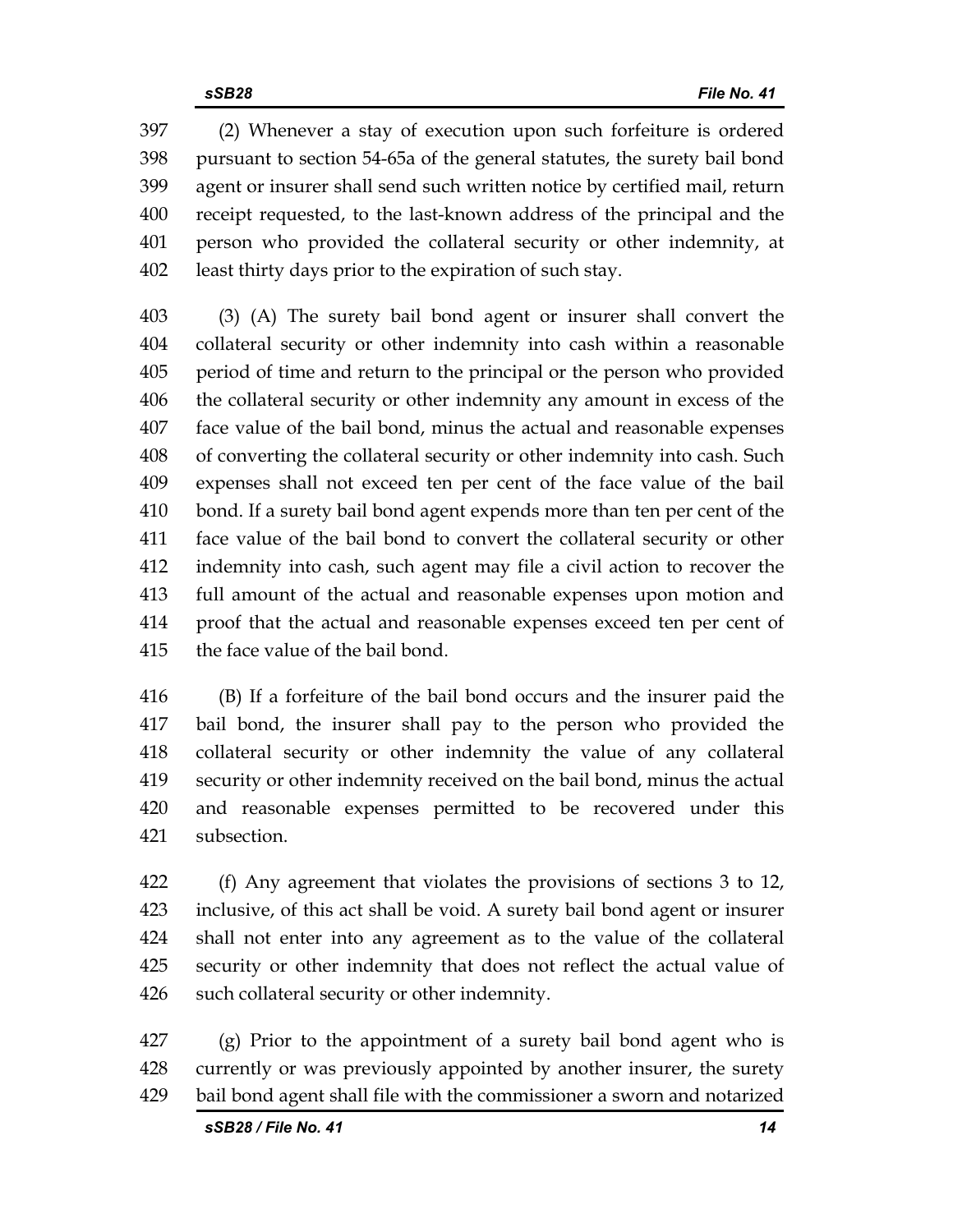430 affidavit, on a form prescribed by the commissioner, stating that: (1) 431 There has been no loss, misappropriation, conversion or theft of any 432 collateral security or other indemnity being held by the agent in trust 433 for any insurer by which the agent is currently or was previously 434 appointed; (2) all collateral security or other indemnity being held in 435 trust by the agent and all records for any insurer by which the agent is 436 currently or was previously appointed are available for immediate 437 audit and inspection by the commissioner, the insurer, or the 438 managing general agent; and (3) such records will, upon demand of 439 the commissioner or insurer, be transmitted to the insurer for whom 440 the collateral security or other indemnity is being held in trust.

441 Sec. 9. (NEW) (*Effective October 1, 2011*) (a) If collateral security or 442 other indemnity was received on a bail bond by a surety bail bond 443 agent and such bond is terminated, the insurer, managing general 444 agent or surety bail bond agent shall return the collateral security or 445 other indemnity, except a promissory note or an indemnity agreement, 446 not later than twenty-one days after receipt of a written report from 447 the court that the bail bond has been terminated. Such collateral 448 security or other indemnity shall be returned to the person who 449 provided the collateral security or other indemnity unless another 450 disposition is provided for by legal assignment to another person of 451 the right to receive the return of the collateral security or other 452 indemnity. If, despite diligent inquiry by the insurer or managing 453 general agent to determine whether the bail bond has been terminated, 454 the court fails to provide any written report on termination, the 455 collateral security or other indemnity, except a promissory note or an 456 indemnity agreement, shall be returned to the person who provided 457 the collateral security or other indemnity not later than twenty-one 458 days after the insurer, managing general agent or surety bail bond 459 agent has become aware that the bail bond has been terminated.

460 (b) No fee or other charge, other than as authorized under sections 3 461 to 12, inclusive, of this act, shall be deducted from the collateral 462 security or other indemnity due. Actual expenses incurred by a surety 463 bail bond agent in the apprehension of a defendant because of a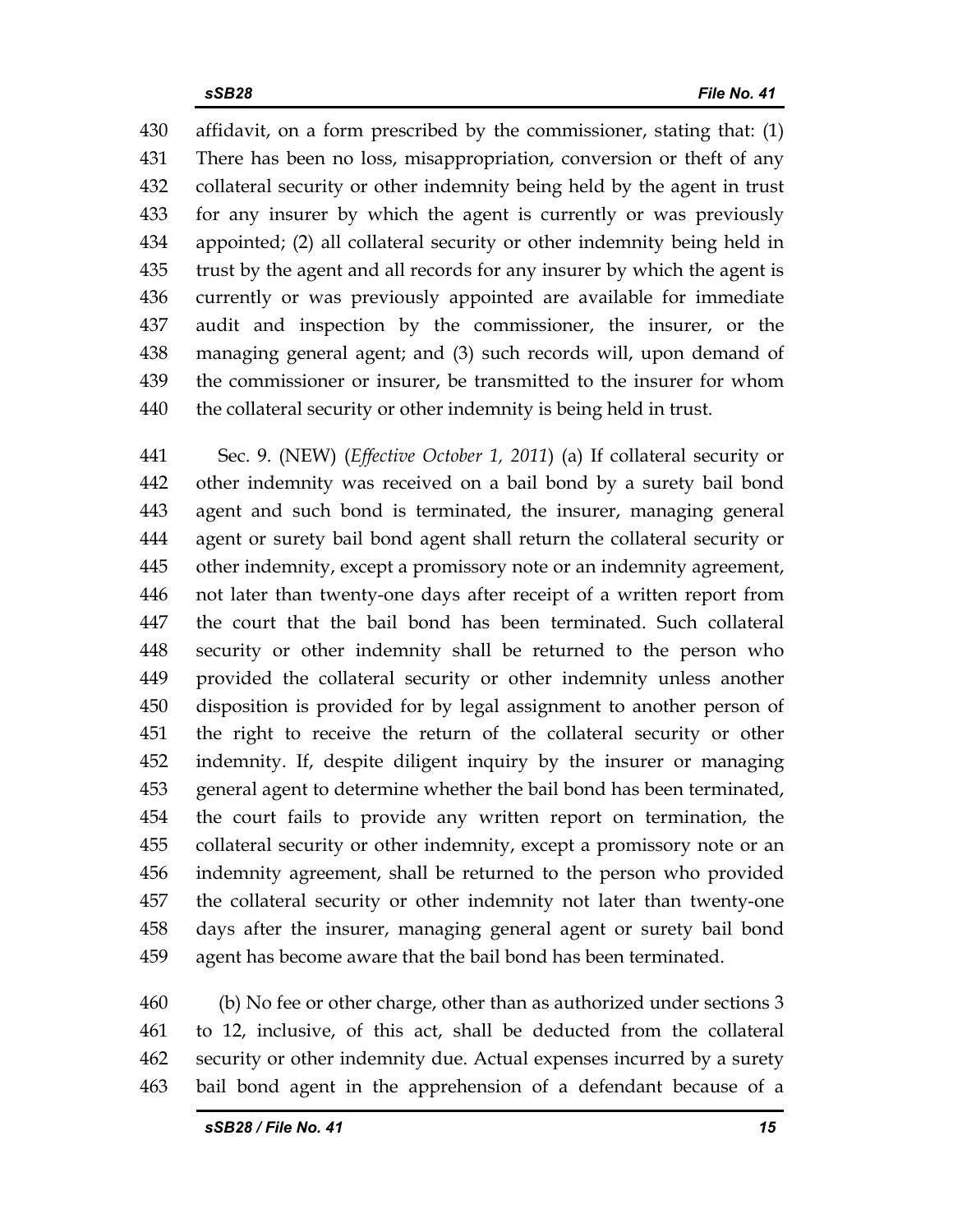464 forfeiture of a bail bond or judgment may be deducted if such expenses 465 are accounted for.

466 (c) Any person who violates this section shall be subject to the 467 penalties for larceny under sections 53a-122 to 53a-125b, inclusive, of 468 the general statutes, depending on the amount involved.

469 Sec. 10. (NEW) (*Effective October 1, 2011*) (a) No insurer, managing 470 general agent or surety bail bond agent shall furnish to any person any 471 blank form, application, stationery, business card or other supplies to 472 be used in the solicitation, negotiation or execution of bail bonds 473 unless such person is licensed to act as a surety bail bond agent and is 474 appointed by an insurer as required in section 38a-660 of the general 475 statutes, as amended by this act. Except for a power of attorney form, a 476 bond appearance form or a collateral security or other indemnity 477 receipt, this section shall not prohibit an unlicensed employee who is 478 under the direct supervision and control of a licensed and appointed 479 surety bail bond agent from possessing or working with any other 480 form used in the surety bail bond agent's or insurer's office's daily 481 business activities.

482 (b) Any insurer that furnishes any of the supplies set forth in 483 subsection (a) of this section to any surety bail bond agent or other 484 person not appointed by such insurer, and that accepts any bail bond 485 business from or executes any bail bond business for such surety bail 486 bond agent or other person, shall be liable on the bail bond to the same 487 extent and in the same manner as if the surety bail bond agent or other 488 person had been appointed or authorized by such insurer to act on its 489 behalf.

490 Sec. 11. (NEW) (*Effective October 1, 2011*) (a) No surety bail bond 491 agent or insurer shall:

492 (1) Suggest or advise, in exchange for a fee or other consideration, 493 the employment of or name for employment of any particular attorney 494 to represent the principal on a bail bond;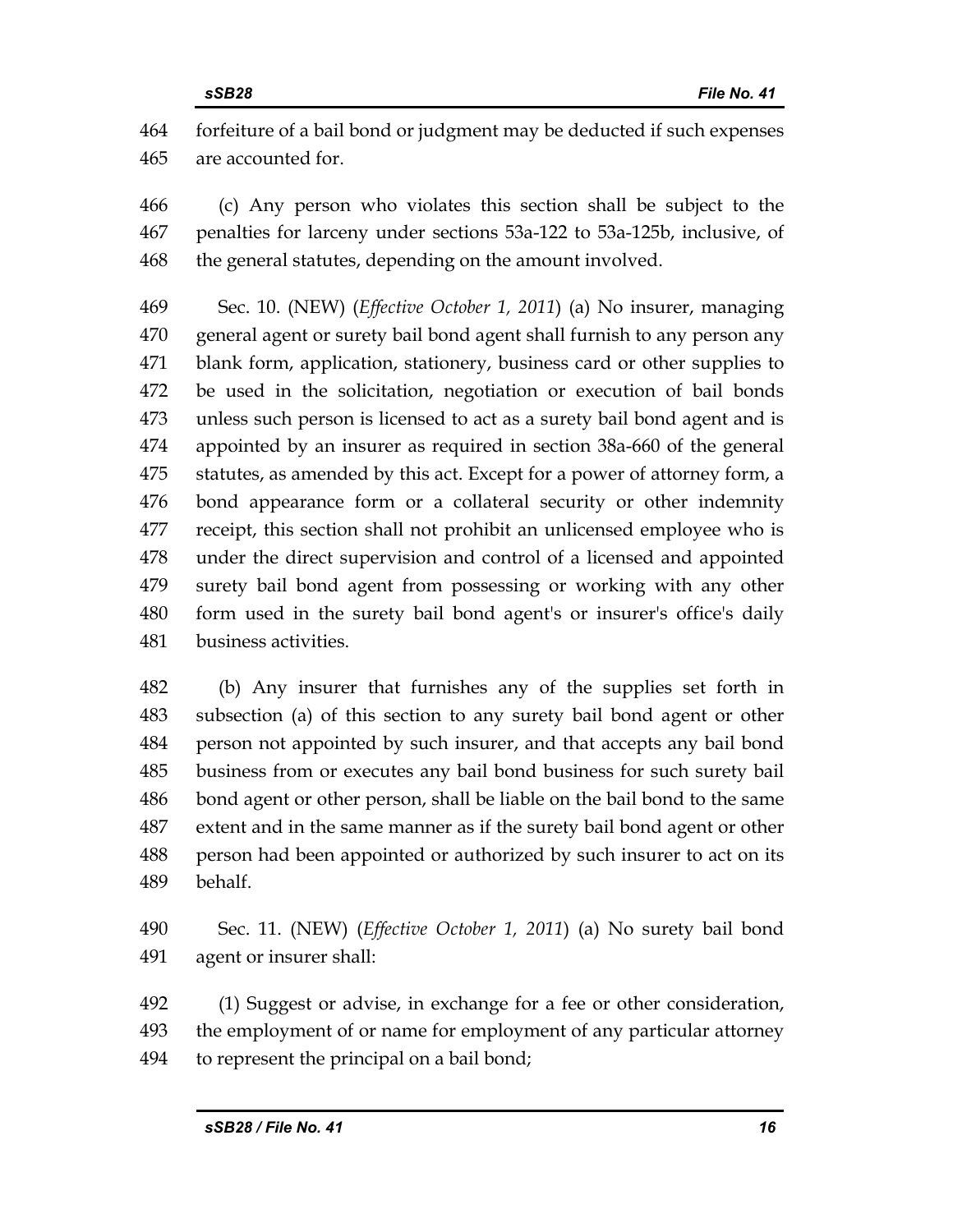495 (2) Directly or indirectly solicit business, unless a request is initiated 496 by an arrested person or potential indemnitor, in or on the property or 497 grounds of a correctional institution, community correctional center or 498 other detention facility where arrested persons are confined, or within 499 any police station or courthouse. For purposes of this subdivision, 500 "solicit" includes the distribution of business cards, print advertising or 501 any other written information directed to arrested persons or potential 502 indemnitors. A correctional institution, community correctional center 503 or other detention facility where arrested persons are confined, police 504 station or courthouse may permit print advertising by a surety bail 505 bond agent or an insurer in or on the property or grounds of such 506 institution, center or facility, police station or courthouse, provided 507 such advertising shall be limited to a listing in a telephone directory 508 and the posting of the surety bail bond agent's name, address and 509 telephone number in a prominent designated location in or on such 510 property or grounds;

511 (3) Wear or otherwise display any surety bail bond agent 512 identification, other than a surety bail bond agent license or surety bail 513 bond agent identification issued or approved by the Insurance 514 Commissioner, in or on the property or grounds of a correctional 515 institution, community correctional center or other detention facility 516 where arrested persons are confined, or in or on the property or 517 grounds of any courthouse;

518 (4) Pay a fee or rebate or give or promise anything of value to a law 519 enforcement officer, judicial marshal, employee of the Department of 520 Correction or other person who has power to arrest or to hold a person 521 in custody, or to any other public official or public employee, to secure 522 a compromise, remission or reduction of the amount of any bail bond 523 or estreatment of bail;

524 (5) Pay a fee or rebate or give or promise anything of value to an 525 attorney in any matter pertaining to a bail bond, except in defense of 526 any action on a bail bond;

*sSB28 / File No. 41 17* 527 (6) Pay a fee or rebate or give or promise anything of value to the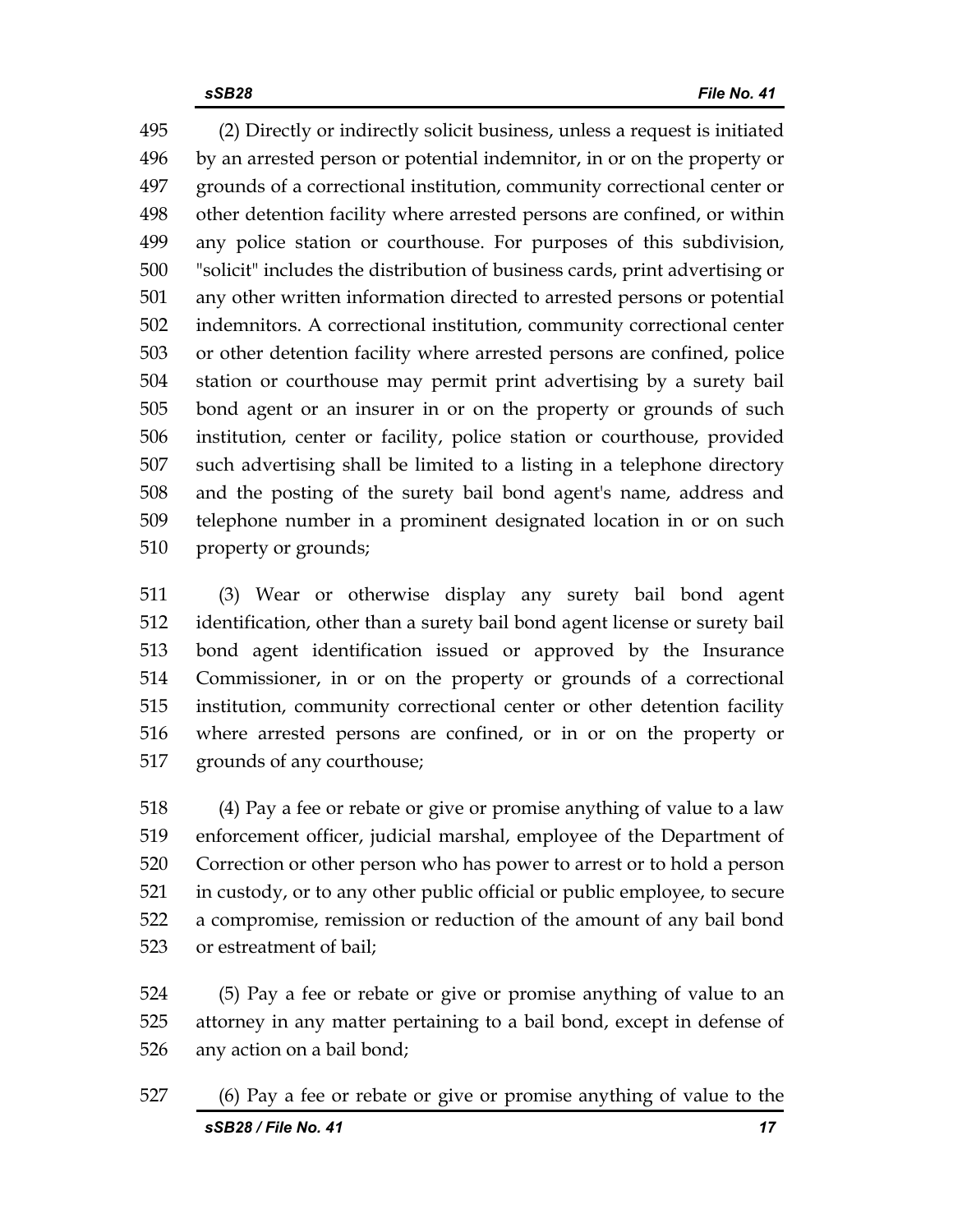528 principal or to any person on the principal's behalf;

529 (7) Participate in the capacity of an attorney at a proceeding of a 530 principal, in violation of section 51-88 of the general statutes;

531 (8) Accept anything of value from a principal for providing a bail 532 bond, other than the premium approved by the commissioner 533 pursuant to chapter 701 of the general statutes and an expense fee, 534 except that the surety bail bond agent may accept collateral security or 535 other indemnity from a principal or other person in accordance with 536 section 9 of this act. A surety bail bond agent may, upon written 537 agreement with a third party, receive a fee or other compensation for 538 returning to custody an individual who has fled the jurisdiction of the 539 court or whose bail bond has been forfeited;

540 (9) Execute a bail bond in this state on such agent's or insurer's own 541 behalf; or

542 (10) Write a bail bond in this state for an arrested person if such 543 arrested person or a person with actual or apparent authority to act on 544 behalf of such arrested person has not authorized such agent, in 545 writing, to execute a bail bond on such arrested person's behalf. The 546 surety bail bond agent shall maintain any such written authorization.

547 (b) If a bail bond executed by a surety bail bond agent is forfeited 548 and such forfeiture has remained unpaid for at least sixty days after 549 the date payment has become due, no such surety bail bond agent or 550 insurer that appointed such agent shall execute a bail bond in this state 551 until the full amount of the forfeited bail bond is paid to the Office of 552 the Chief State's Attorney in accordance with procedures set forth by 553 said office.

554 Sec. 12. (NEW) (*Effective October 1, 2011*) (a) Each insurer and each 555 surety bail bond agent that executes bail bonds in this state shall 556 maintain and transmit the following records, based on such insurer's 557 or such agent's Connecticut bail bond business, to the Insurance 558 Department upon request and, with respect to a surety bail bond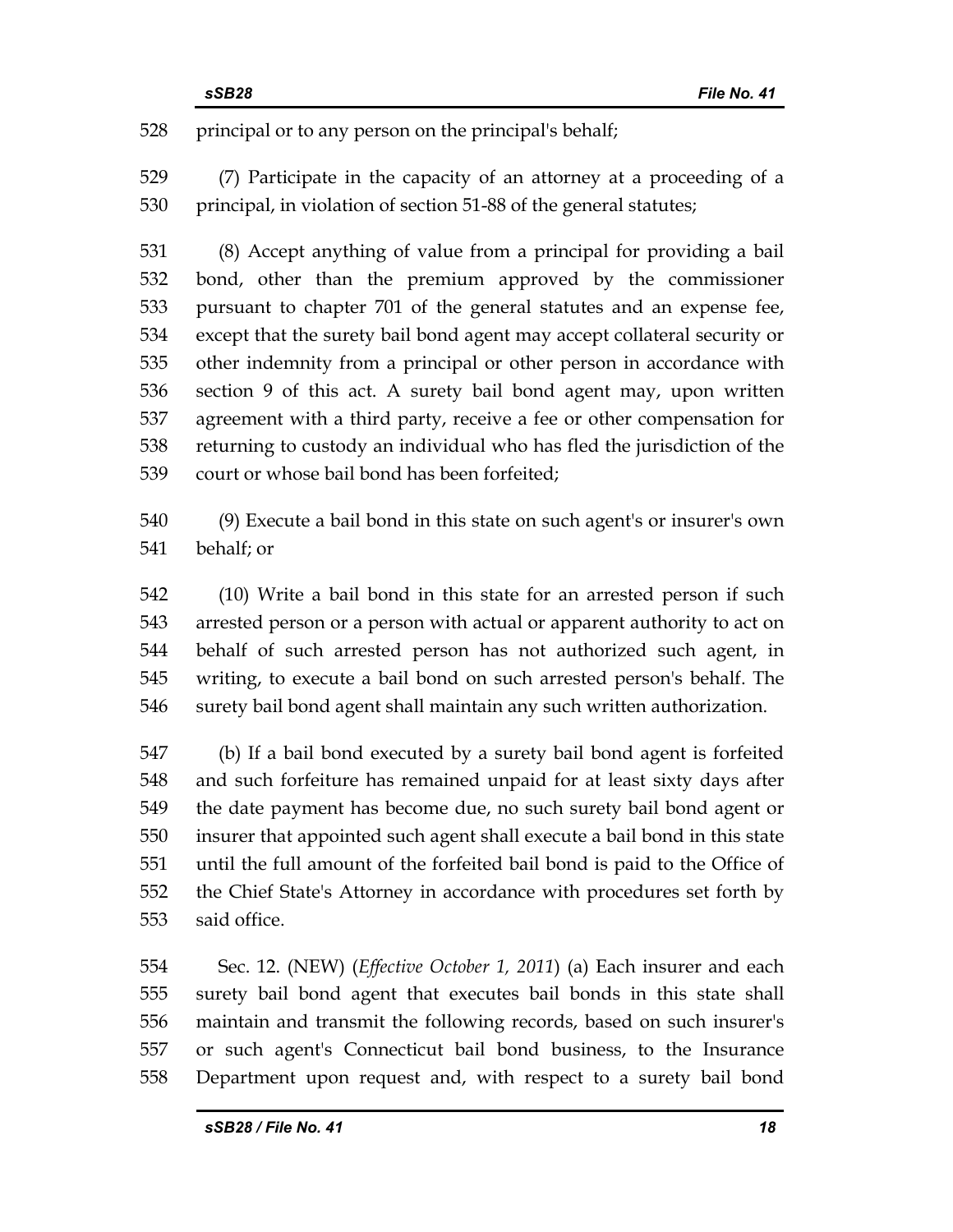| 559        | agent, shall report the information separately for each insurer                                                                                                        |
|------------|------------------------------------------------------------------------------------------------------------------------------------------------------------------------|
| 560        | represented, except that subdivisions $(1)$ , $(12)$ and $(13)$ of this                                                                                                |
| 561        | subsection shall apply only to insurers:                                                                                                                               |
| 562        | (1) Commissions paid;                                                                                                                                                  |
| 563        | (2) The number of, and the total dollar amount of, bail bonds                                                                                                          |
| 564        | executed;                                                                                                                                                              |
| 565        | (3) The number of, and the total dollar amount of, bail bonds                                                                                                          |
| 566        | ordered forfeited;                                                                                                                                                     |
| 567        | (4) The number of, and the total dollar amount of, forfeitures                                                                                                         |
| 568        | discharged, remitted or otherwise recovered prior to payment for any                                                                                                   |
| 569        | reason;                                                                                                                                                                |
| 570        | (5) The number of, and the total dollar amount of, forfeitures                                                                                                         |
| 571        | discharged, remitted or otherwise recovered prior to payment due to                                                                                                    |
| 572        | the apprehension of the principal on the bail bond by the surety bail                                                                                                  |
| 573        | bond agent;                                                                                                                                                            |
| 574        | (6) The number of, and the total dollar amount of, forfeited bail                                                                                                      |
| 575        | bonds that have not been reinstated pursuant to section 54-65a of the                                                                                                  |
| 576        | general statutes;                                                                                                                                                      |
| 577        | (7) The number of, and the total dollar amount of, forfeitures paid                                                                                                    |
| 578        | and subsequently recovered by the Office of the Chief State's Attorney                                                                                                 |
| 579        | by discharge, remission or otherwise;                                                                                                                                  |
| 580        | (8) A list of every outstanding or unpaid forfeiture, estreature and                                                                                                   |
| 581        | judgment, with the case number and the name of the court in which                                                                                                      |
| 582        | such forfeiture, estreature or judgment is recorded and the name of                                                                                                    |
| 583        | each agency or firm that employs the surety bail bond agent;                                                                                                           |
| 584        | (9) The number of, and the total dollar amount of, bail bonds for                                                                                                      |
| 585        | which collateral security or other indemnity was received;                                                                                                             |
| 586<br>587 | (10) The actual value of collateral security or other indemnity<br>converted, excluding the cost of converting the collateral security or<br>sSB28 / File No. 41<br>19 |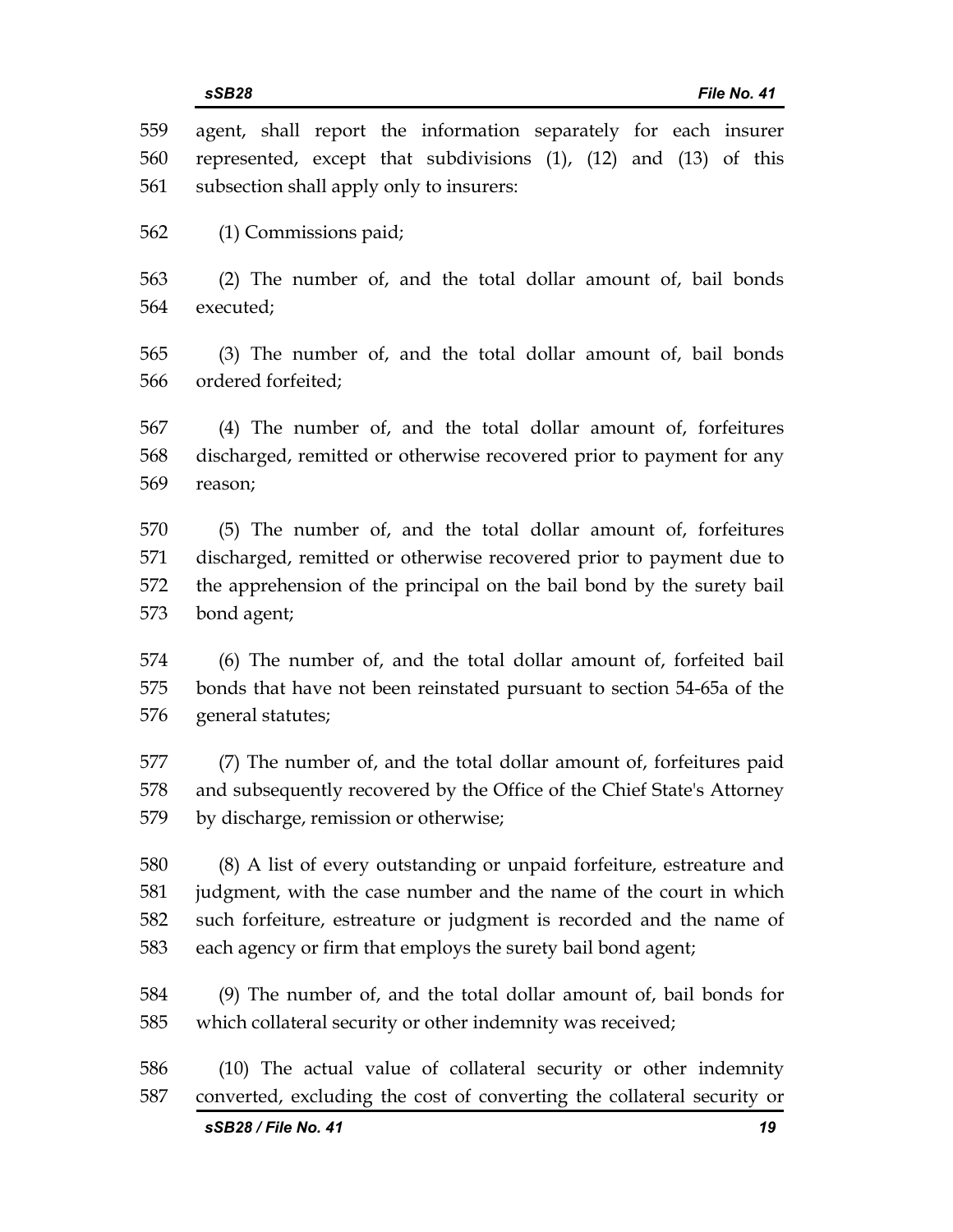588 other indemnity;

589 (11) The cost of converting collateral security or other indemnity;

590 (12) The underwriting gain or loss;

591 (13) The net investment gain or loss allocated to the flow of funds 592 associated with Connecticut business; and

593 (14) Such additional information as the Insurance Department may 594 require to: (A) Evaluate the reasonableness of rates or ensure that such 595 rates are not excessive, inadequate or unfairly discriminatory; (B) 596 evaluate the financial condition or trade practices of surety bail bond 597 agents and insurers executing bail bonds; and (C) evaluate the 598 performance of the surety bail bond agents and insurers executing bail 599 bonds in accordance with appropriate criminal justice system goals 600 and standards.

601 (b) Each surety bail bond agent shall submit a copy of such 602 information to each insurer such agent represents.

603 (c) The commissioner shall meet at least annually with a group of 604 surety bail bond agents and insurers, and any other representatives the 605 commissioner deems necessary, to discuss the reporting requirements 606 set forth in subsection (a) of this section.

607 Sec. 13. (NEW) (*Effective October 1, 2011*) (a) The commissioner may 608 suspend or revoke the license of a surety bail bond agent, or may 609 impose a fine in lieu of or in addition to such suspension or revocation 610 in accordance with section 38a-774 of the general statutes for any 611 violation of section 38a-660 of the general statutes, as amended by this 612 act, and sections 3 to 12, inclusive, of this act.

613 (b) Upon the surrender, suspension or revocation of a surety bail 614 bond agent's license, the appointing insurer or managing general agent 615 shall immediately designate a licensed and appointed surety bail bond 616 agent to administer all bail bonds previously executed by the licensee.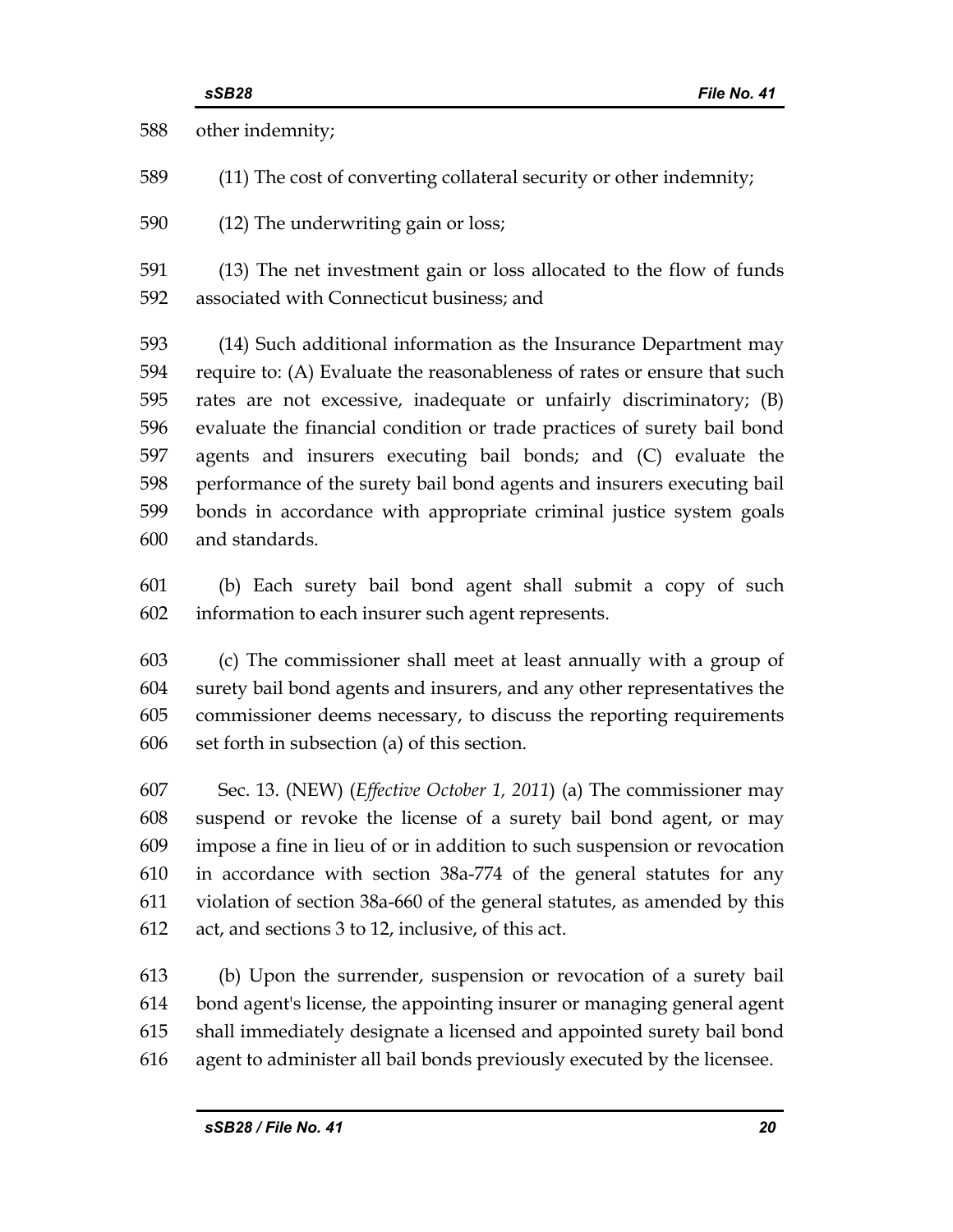617 (c) Any individual aggrieved by the action of the commissioner 618 under subsection (a) of this section may appeal therefrom, in 619 accordance with section 38a-774 of the general statutes.

620 Sec. 14. (NEW) (*Effective October 1, 2011*) The commissioner may 621 adopt regulations, in accordance with the provisions of chapter 54 of 622 the general statutes, to implement the provisions of section 38a-660 of 623 the general statutes, as amended by this act, and sections 3 to 12, 624 inclusive, of this act.

625 Sec. 15. Subsection (a) of section 38a-11 of the general statutes is 626 repealed and the following is substituted in lieu thereof (*Effective*  627 *October 1, 2011*):

628 (a) The commissioner shall demand and receive the following fees: 629 (1) For the annual fee for each license issued to a domestic insurance 630 company, two hundred dollars; (2) for receiving and filing annual 631 reports of domestic insurance companies, fifty dollars; (3) for filing all 632 documents prerequisite to the issuance of a license to an insurance 633 company, two hundred twenty dollars, except that the fee for such 634 filings by any health care center, as defined in section 38a-175, shall be 635 one thousand three hundred fifty dollars; (4) for filing any additional 636 paper required by law, thirty dollars; (5) for each certificate of 637 valuation, organization, reciprocity or compliance, forty dollars; (6) for 638 each certified copy of a license to a company, forty dollars; (7) for each 639 certified copy of a report or certificate of condition of a company to be 640 filed in any other state, forty dollars; (8) for amending a certificate of 641 authority, two hundred dollars; (9) for each license issued to a rating 642 organization, two hundred dollars. In addition, insurance companies 643 shall pay any fees imposed under section 12-211; (10) a filing fee of 644 fifty dollars for each initial application for a license made pursuant to 645 section 38a-769; (11) with respect to insurance agents' appointments: 646 (A) A filing fee of fifty dollars for each request for any agent 647 appointment, except that no filing fee shall be payable for a request for 648 agent appointment by an insurance company domiciled in a state or 649 foreign country which does not require any filing fee for a request for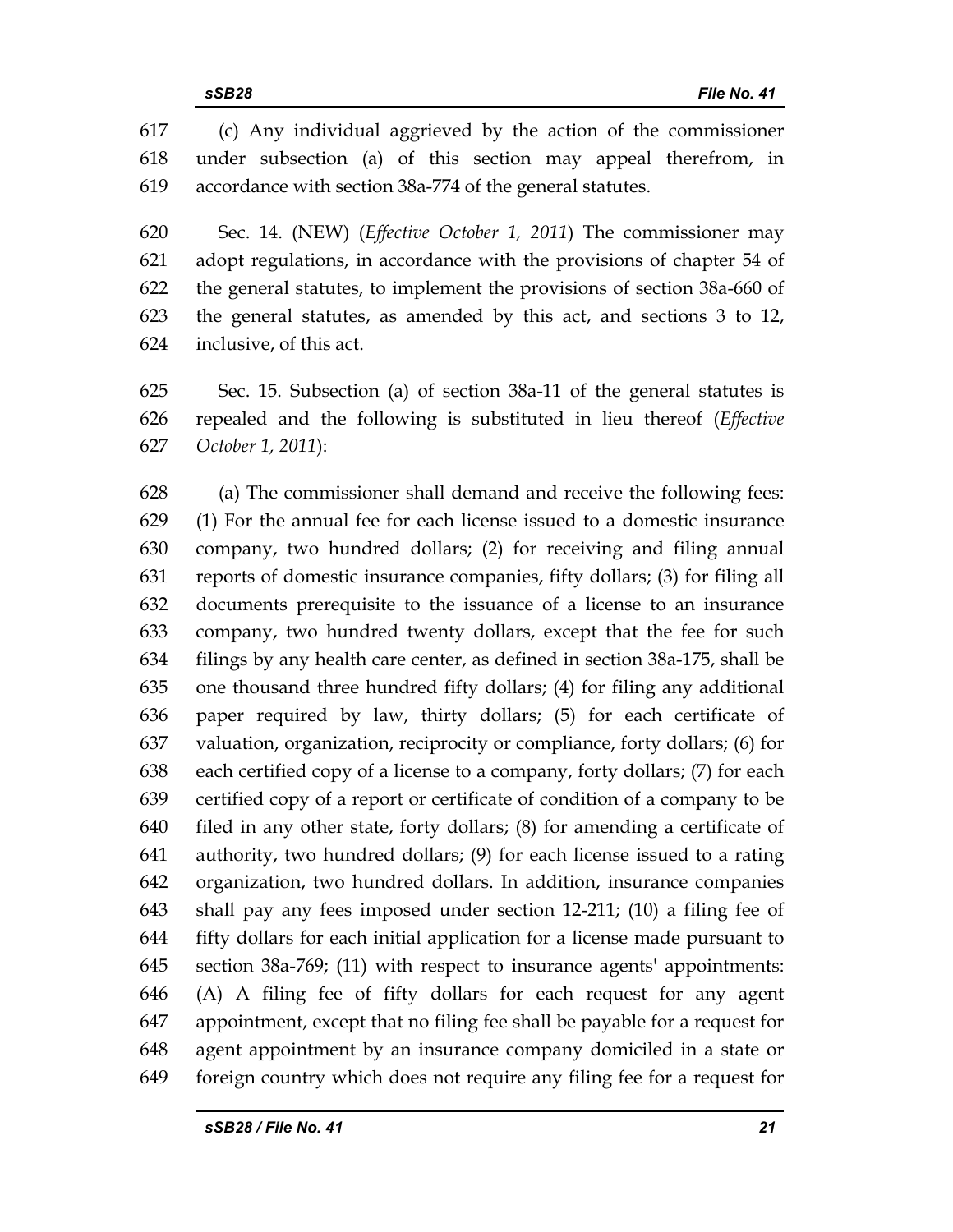650 agent appointment for a Connecticut insurance company; (B) a fee of 651 one hundred dollars for each appointment issued to an agent of a 652 domestic insurance company or for each appointment continued; and 653 (C) a fee of eighty dollars for each appointment issued to an agent of 654 any other insurance company or for each appointment continued, 655 except that (i) no fee shall be payable for an appointment issued to an 656 agent of an insurance company domiciled in a state or foreign country 657 which does not require any fee for an appointment issued to an agent 658 of a Connecticut insurance company, and (ii) the fee shall be twenty 659 dollars for each appointment issued or continued to an agent of an 660 insurance company domiciled in a state or foreign country with a 661 premium tax rate below Connecticut's premium tax rate; (12) with 662 respect to insurance producers: (A) An examination fee of fifteen 663 dollars for each examination taken, except when a testing service is 664 used, the testing service shall pay a fee of fifteen dollars to the 665 commissioner for each examination taken by an applicant; (B) a fee of 666 eighty dollars for each license issued; (C) a fee of eighty dollars per 667 year, or any portion thereof, for each license renewed; and (D) a fee of 668 eighty dollars for any license renewed under the transitional process 669 established in section 38a-784; (13) with respect to public adjusters: (A) 670 An examination fee of fifteen dollars for each examination taken, 671 except when a testing service is used, the testing service shall pay a fee 672 of fifteen dollars to the commissioner for each examination taken by an 673 applicant; and (B) a fee of two hundred fifty dollars for each license 674 issued or renewed; (14) with respect to casualty adjusters: (A) An 675 examination fee of twenty dollars for each examination taken, except 676 when a testing service is used, the testing service shall pay a fee of 677 twenty dollars to the commissioner for each examination taken by an 678 applicant; (B) a fee of eighty dollars for each license issued or renewed; 679 and (C) the expense of any examination administered outside the state 680 shall be the responsibility of the entity making the request and such 681 entity shall pay to the commissioner two hundred dollars for such 682 examination and the actual traveling expenses of the examination 683 administrator to administer such examination; (15) with respect to 684 motor vehicle physical damage appraisers: (A) An examination fee of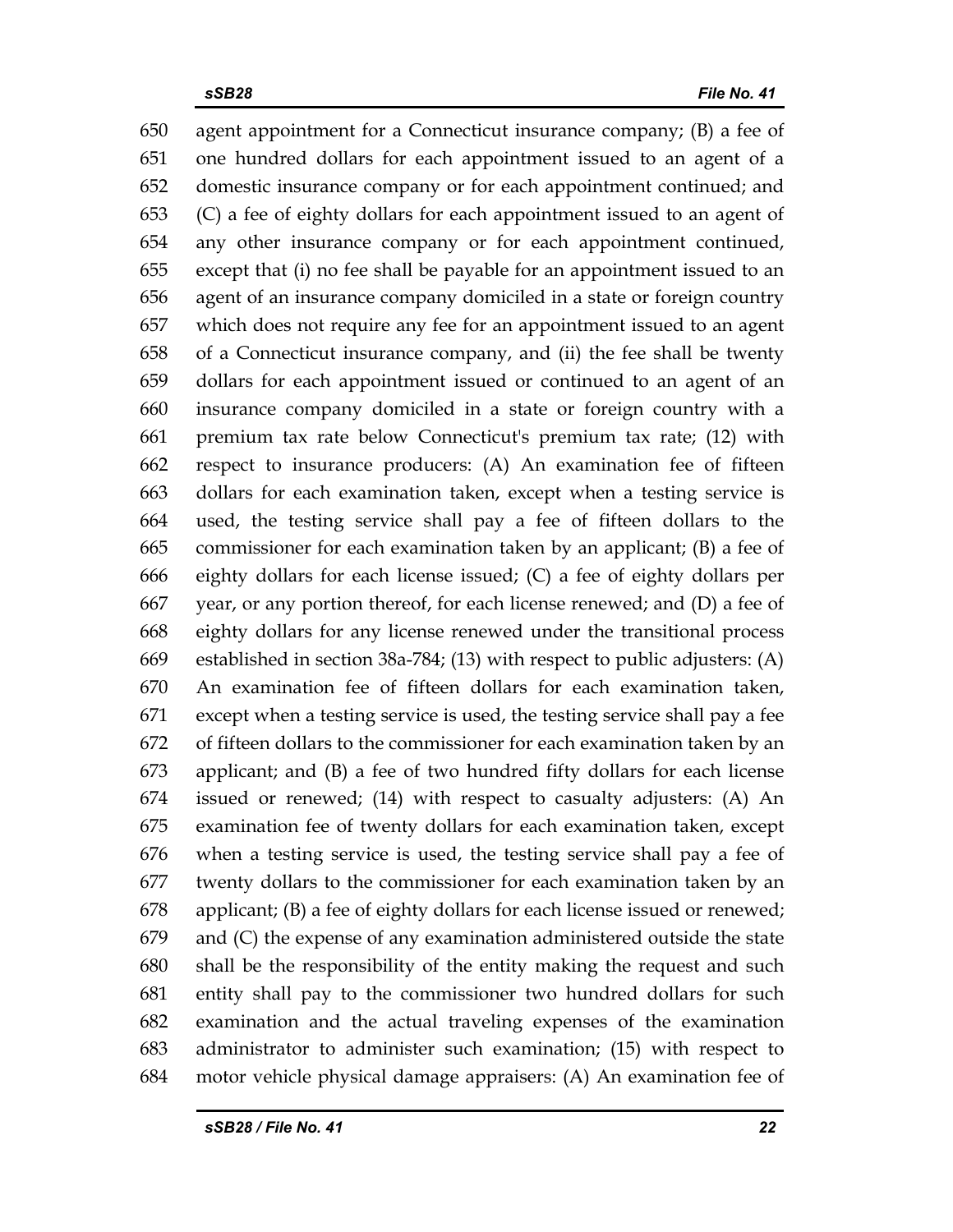685 eighty dollars for each examination taken, except when a testing 686 service is used, the testing service shall pay a fee of eighty dollars to 687 the commissioner for each examination taken by an applicant; (B) a fee 688 of eighty dollars for each license issued or renewed; and (C) the 689 expense of any examination administered outside the state shall be the 690 responsibility of the entity making the request and such entity shall 691 pay to the commissioner two hundred dollars for such examination 692 and the actual traveling expenses of the examination administrator to 693 administer such examination; (16) with respect to certified insurance 694 consultants: (A) An examination fee of twenty-six dollars for each 695 examination taken, except when a testing service is used, the testing 696 service shall pay a fee of twenty-six dollars to the commissioner for 697 each examination taken by an applicant; (B) a fee of two hundred fifty 698 dollars for each license issued; and (C) a fee of two hundred fifty 699 dollars for each license renewed; (17) with respect to surplus lines 700 brokers: (A) An examination fee of twenty dollars for each 701 examination taken, except when a testing service is used, the testing 702 service shall pay a fee of twenty dollars to the commissioner for each 703 examination taken by an applicant; and (B) a fee of six hundred 704 twenty-five dollars for each license issued or renewed; (18) with 705 respect to fraternal agents, a fee of eighty dollars for each license 706 issued or renewed; (19) a fee of twenty-six dollars for each license 707 certificate requested, whether or not a license has been issued; (20) 708 with respect to domestic and foreign benefit societies shall pay: (A) For 709 service of process, fifty dollars for each person or insurer to be served; 710 (B) for filing a certified copy of its charter or articles of association, 711 fifteen dollars; (C) for filing the annual report, twenty dollars; and (D) 712 for filing any additional paper required by law, fifteen dollars; (21) 713 with respect to foreign benefit societies: (A) For each certificate of 714 organization or compliance, fifteen dollars; (B) for each certified copy 715 of permit, fifteen dollars; and (C) for each copy of a report or certificate 716 of condition of a society to be filed in any other state, fifteen dollars; 717 (22) with respect to reinsurance intermediaries, **[**: A**]** a fee of six 718 hundred twenty-five dollars for each license issued or renewed; (23) 719 with respect to life settlement providers: (A) A filing fee of twenty-six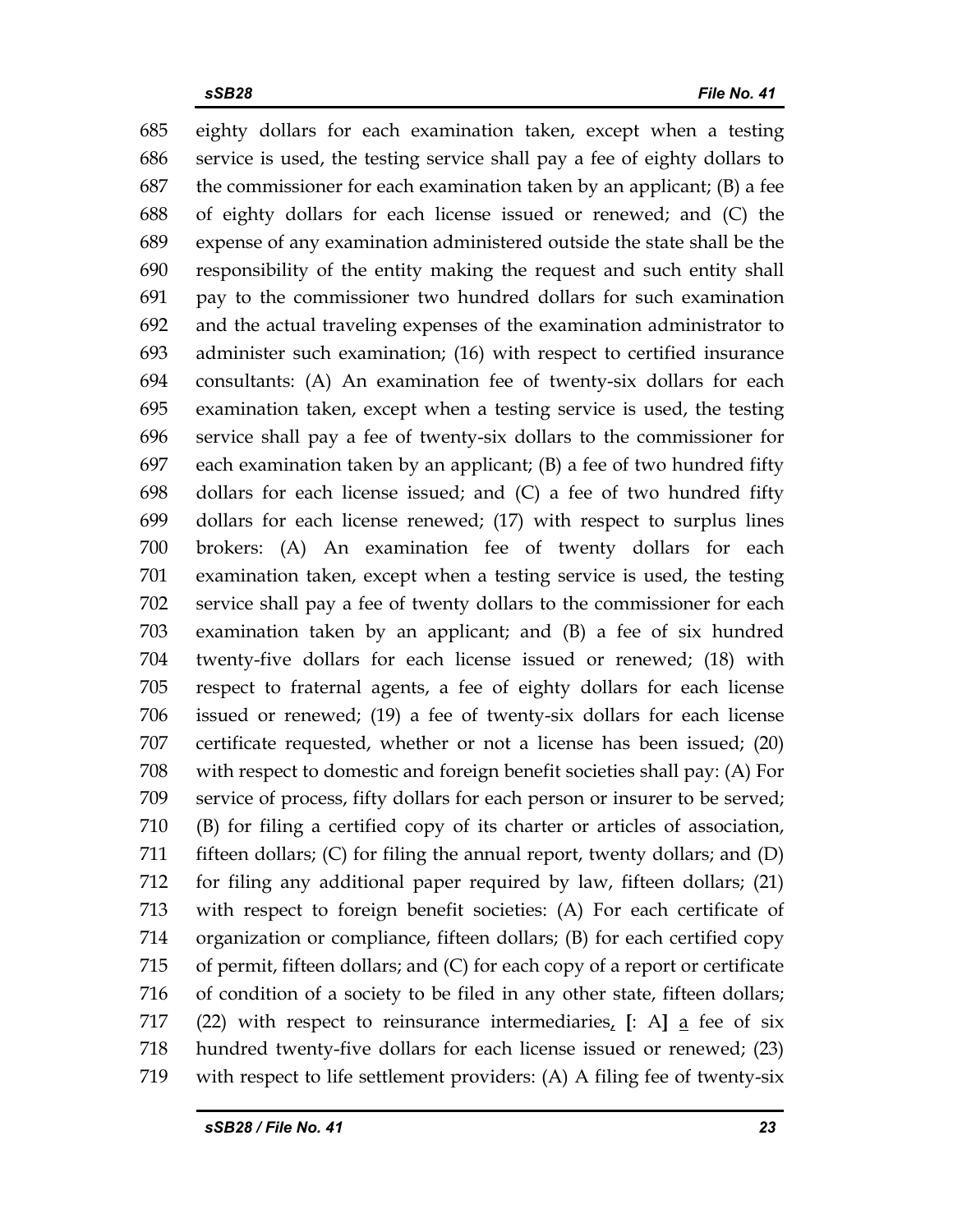720 dollars for each initial application for a license made pursuant to 721 section 38a-465a; and (B) a fee of forty dollars for each license issued or 722 renewed; (24) with respect to life settlement brokers: (A) A filing fee of 723 twenty-six dollars for each initial application for a license made 724 pursuant to section 38a-465a; and (B) a fee of forty dollars for each 725 license issued or renewed; (25) with respect to preferred provider 726 networks, a fee of two thousand seven hundred fifty dollars for each 727 license issued or renewed; (26) with respect to rental companies, as 728 defined in section 38a-799, a fee of eighty dollars for each permit 729 issued or renewed; (27) with respect to medical discount plan 730 organizations licensed under section 38a-479rr, a fee of six hundred 731 twenty-five dollars for each license issued or renewed; (28) with 732 respect to pharmacy benefits managers, an application fee of one 733 hundred dollars for each registration issued or renewed; (29) with 734 respect to captive insurance companies, as defined in section 38a-91aa, 735 a fee of three hundred seventy-five dollars for each license issued or 736 renewed; **[**and**]** (30) with respect to each duplicate license issued a fee 737 of fifty dollars for each license issued; and (31) with respect to surety 738 bail bond agents, as defined in section 38a-660, as amended by this act, 739 (A) a filing fee of one hundred fifty dollars for each initial application 740 for a license, and (B) a fee of one hundred dollars for each license 741 issued or renewed.

742 Sec. 16. Section 29-145 of the general statutes is repealed and the 743 following is substituted in lieu thereof (*Effective October 1, 2011*):

744 Any person desiring to engage in the business of a professional 745 bondsman shall apply to the Commissioner of Public Safety for a 746 license. **[**therefor.**]** Such application shall set forth under oath the full 747 name, age, residence, telephone number and occupation of the 748 applicant, whether the applicant intends to engage in the business of a 749 professional bondsman individually or in partnership or association 750 with another or others, and, if so, the identity of each. It shall also set 751 forth under oath a statement of the assets and liabilities of the 752 applicant, and whether the applicant has been charged with or 753 convicted of crime, and such other information, including fingerprints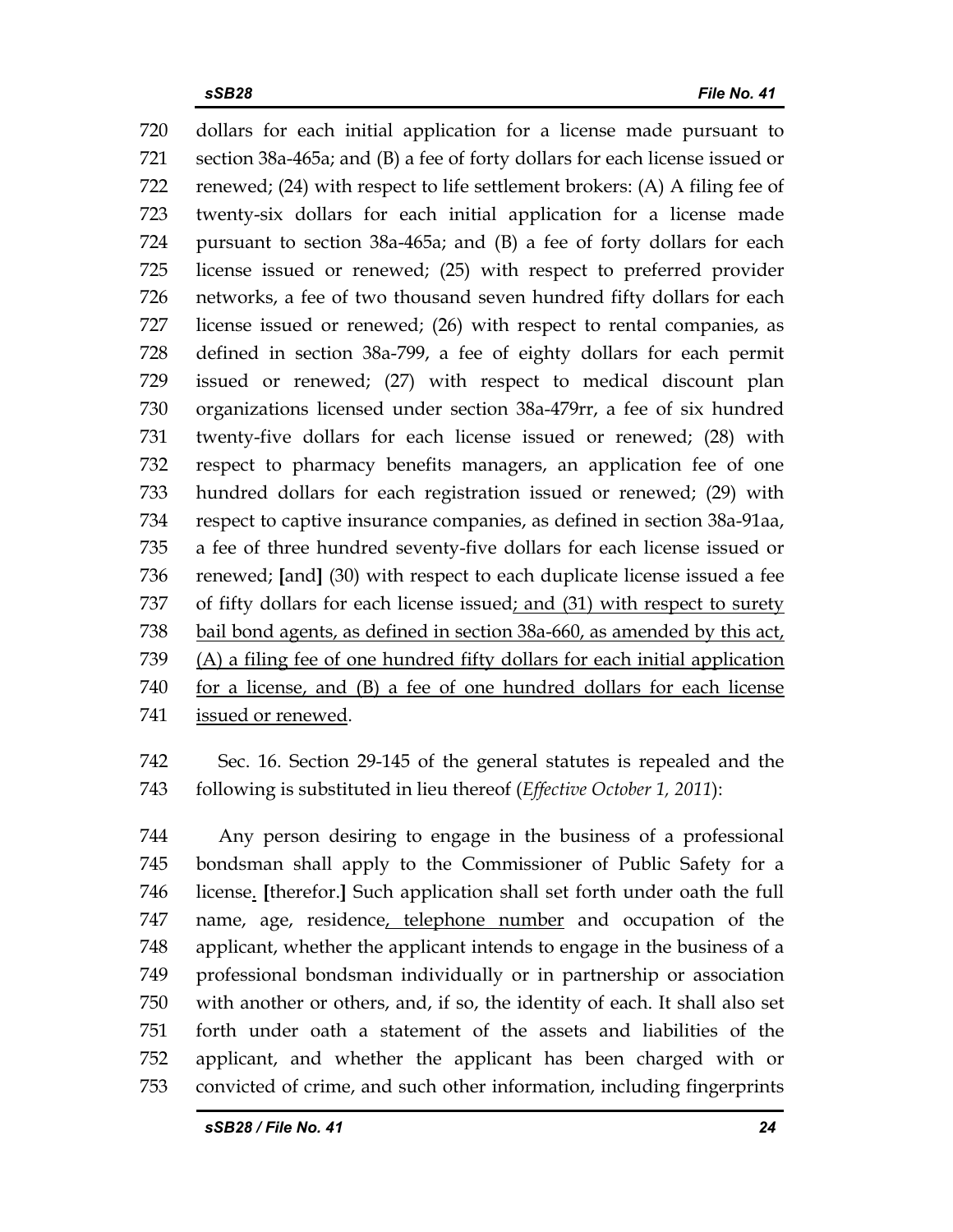754 and photographs, as said commissioner from time to time may require. 755 The commissioner shall require the applicant to submit to state and 756 national criminal history records checks. The criminal history records 757 checks required pursuant to this section shall be conducted in 758 accordance with section 29-17a. No person who has been convicted of 759 a felony shall be licensed to do business as a professional bondsman in 760 this state. No person engaged in law enforcement or vested with police 761 powers shall be licensed to do business as a professional bondsman.

762 Sec. 17. Section 29-148 of the general statutes is repealed and the 763 following is substituted in lieu thereof (*Effective October 1, 2011*):

764 Each professional bondsman licensed under the provisions of this 765 chapter shall: **[**forthwith inform**]** (1) Inform the Commissioner of 766 Public Safety, in writing, of  $(A)$  a change in such professional 767 bondsman's name, residence address or telephone number, not later 768 than thirty days after such change, and (B) any material change in **[**his**]** 769 such professional bondsman's assets or liabilities affecting **[**his**]** such 770 bondsman's responsibility as a bondsman; and **[**shall**]** (2) at any time, 771 upon request of said commissioner, furnish **[**him**]** said commissioner 772 with a statement under oath of **[**his**]** such professional bondsman's 773 assets and liabilities, including all bail bonds on which such bondsman 774 is obligated.

775 Sec. 18. Section 29-149 of the general statutes is repealed and the 776 following is substituted in lieu thereof (*Effective October 1, 2011*):

777 The Commissioner of Public Safety shall furnish to all courts and to 778 all town, city and borough departments in the state, having authority 779 to accept bail, the names, residence addresses and telephone numbers 780 of all professional bondsmen licensed under the provisions of this 781 chapter and shall forthwith notify such courts and all such town, city 782 and borough departments of any change in any such bondsman's 783 name, residence address, telephone number or status or of the 784 suspension or revocation of any bondsman's license to engage in such 785 business.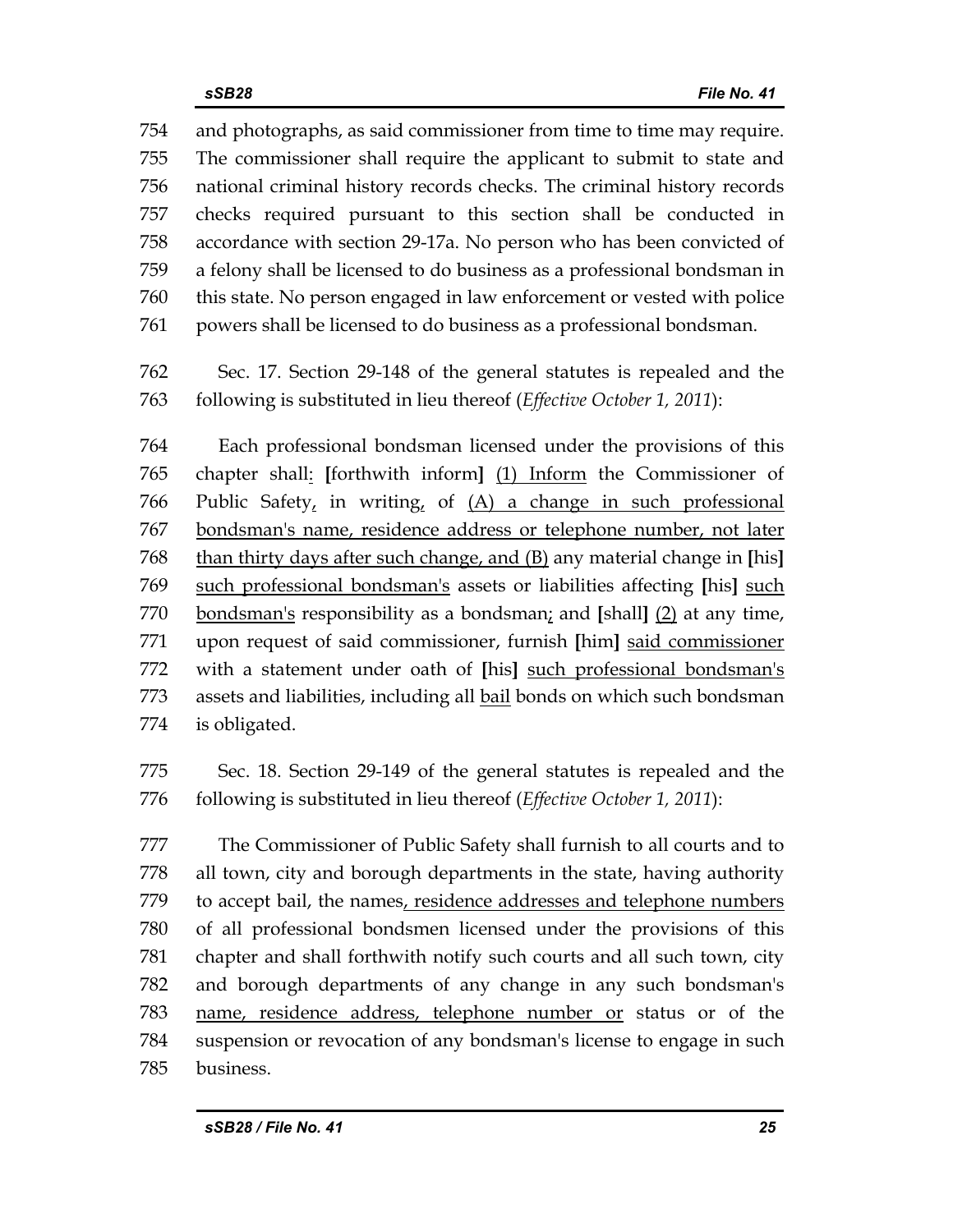786 Sec. 19. Section 29-152 of the general statutes is repealed and the 787 following is substituted in lieu thereof (*Effective October 1, 2011*):

788 Any person who violates any provision of **[**this chapter**]** sections 29- 789 145, as amended by this act, 29-148, as amended by this act, 29-150 and 790 29-151 shall be fined not more than one thousand dollars or 791 imprisoned not more than two years or both and **[**his**]** such person's 792 right to engage in the business of a professional bondsman in this state 793 shall thereupon be permanently forfeited.

794 Sec. 20. (NEW) (*Effective October 1, 2011*) To carry out the provisions 795 of sections 29-144 to 29-151, inclusive, of the general statutes, as 796 amended by this act, and sections 21 and 22 of this act, the 797 Commissioner of Public Safety may:

798 (1) Inspect the books and records of any professional bondsman as 799 often as the commissioner deems necessary. Said commissioner may 800 consult with the Insurance Commissioner to carry out such 801 inspections. The Commissioner of Public Safety may adopt 802 regulations, in accordance with chapter 54 of the general statutes, to 803 (A) establish procedures for such inspections, (B) specify the content 804 and form of books and records required to be kept by professional 805 bondsmen, or (C) require a fee to be paid by professional bondsmen to 806 cover the cost of inspections; and

807 (2) Adopt regulations, in accordance with chapter 54 of the general 808 statutes, to carry out the provisions of sections 29-144 to 29-151, 809 inclusive, of the general statutes, as amended by this act, and sections 810 21 and 22 of this act.

811 Sec. 21. (NEW) (*Effective October 1, 2011*) (a) No professional 812 bondsman shall:

813 (1) Suggest or advise, in exchange for a fee or other consideration, 814 the employment of or name for employment of any particular attorney 815 to represent the principal on a bail bond;

*sSB28 / File No. 41 26* 816 (2) Directly or indirectly solicit business, unless a request is initiated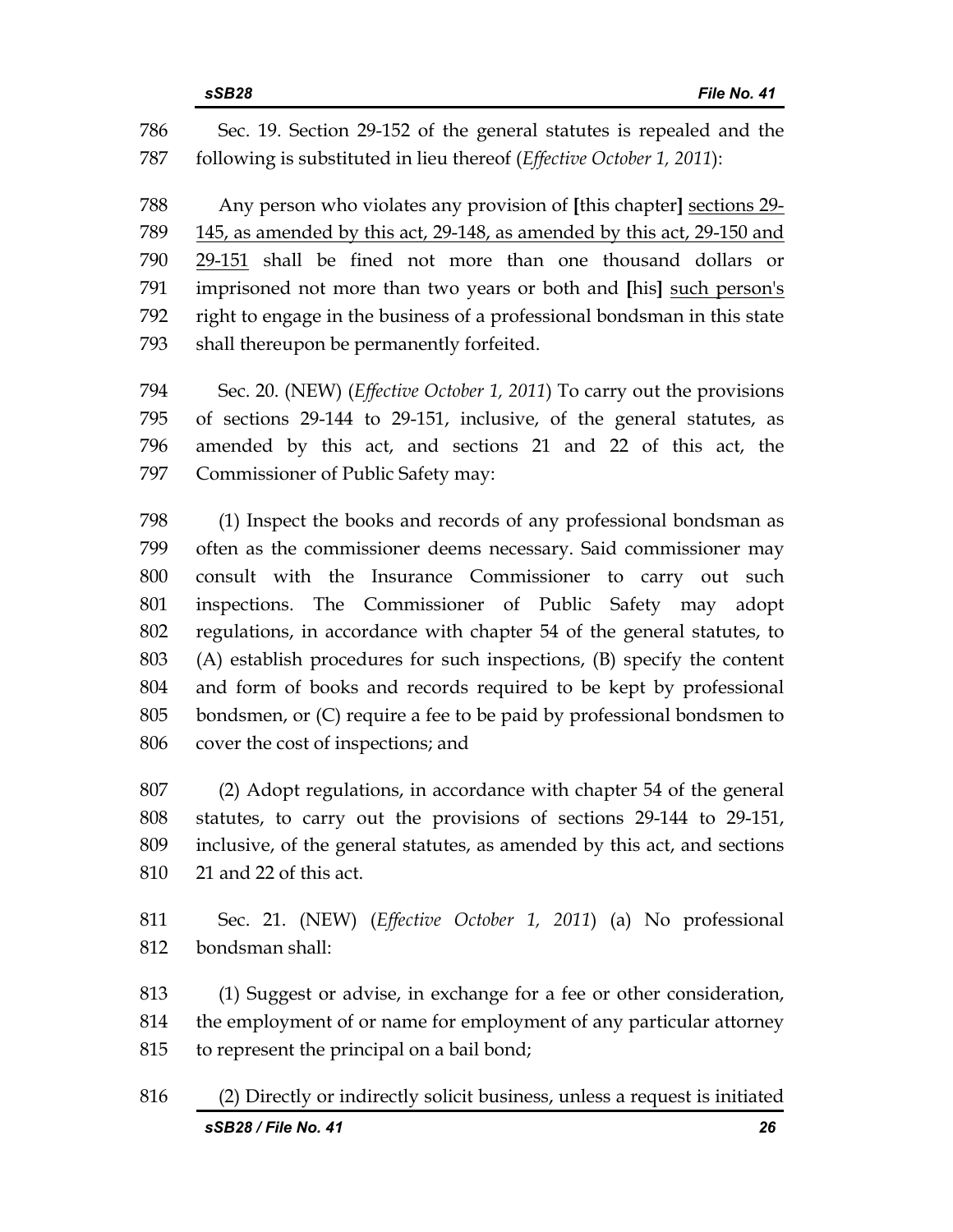817 by an arrested person or potential indemnitor, in or on the property or 818 grounds of a correctional institution, community correctional center or 819 other detention facility where arrested persons are confined, or within 820 any police station or courthouse. For purposes of this subdivision, 821 "solicit" includes the distribution of business cards, print advertising or 822 any other written information directed to arrested persons or potential 823 indemnitors. A correctional institution, community correctional center 824 or other detention facility where arrested persons are confined, police 825 station or courthouse may permit print advertising by a professional 826 bondsman in or on the property or grounds of such institution, center 827 or facility, police station or courthouse, provided such advertising 828 shall be limited to a listing in a telephone directory and the posting of 829 the professional bondsman's name, address and telephone number in a 830 prominent designated location in or on such property or grounds;

831 (3) Wear or otherwise display any professional bondsman 832 identification, other than a professional bondsman license or 833 professional bondsman identification issued or approved by the 834 Commissioner of Public Safety, in or on the property or grounds of a 835 correctional institution, community correctional center or other 836 detention facility where arrested persons are confined, or in or on the 837 property or grounds of any courthouse;

838 (4) Pay a fee or rebate or give or promise anything of value to a law 839 enforcement officer, judicial marshal, employee of the Department of 840 Correction or other person who has power to arrest or to hold a person 841 in custody, or to any other public official or public employee to secure 842 a compromise, remission or reduction of the amount of any bail bond 843 or estreatment of bail;

844 (5) Pay a fee or rebate or give or promise anything of value to an 845 attorney in any matter pertaining to a bail bond, except in defense of 846 any action on a bail bond;

847 (6) Pay a fee or rebate or give or promise anything of value to the 848 principal or to any person on the principal's behalf;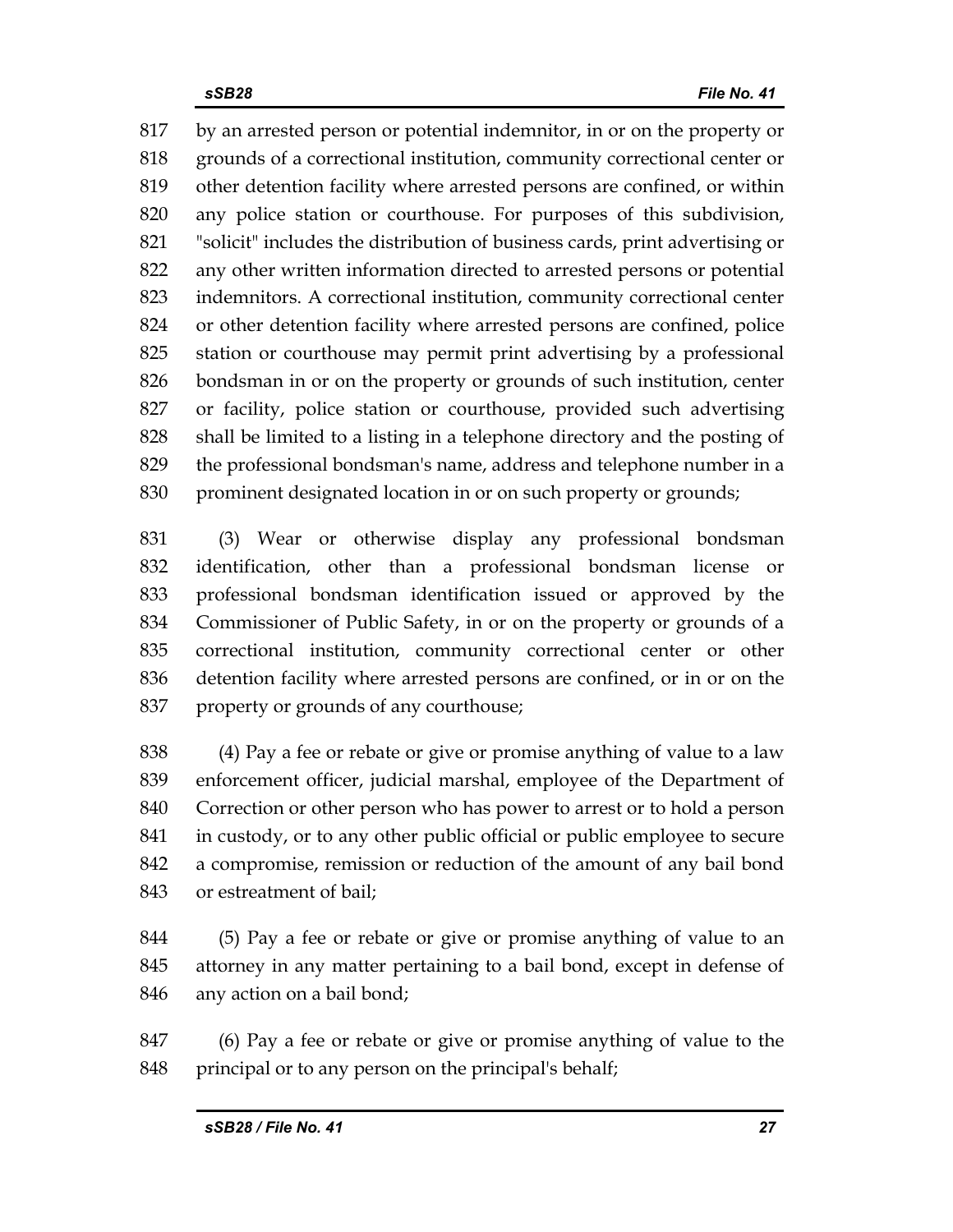849 (7) Participate in the capacity of an attorney at a proceeding of a 850 principal, in violation of section 51-88 of the general statutes;

851 (8) Accept anything of value from a principal for providing a bail 852 bond, other than the commission or fee authorized under section 29- 853 151 of the general statutes, except that the professional bondsman may 854 accept collateral security or other indemnity on a bail bond from a 855 principal or other person in accordance with section 22 of this act. A 856 professional bondsman may, upon written agreement with a third 857 party, receive a fee or other compensation for returning to custody an 858 individual who has fled the jurisdiction of the court or whose bail 859 bond has been forfeited;

860 (9) Execute a bail bond in this state on such professional bondsman's 861 own behalf; or

862 (10) Write a bail bond in this state for an arrested person if such 863 arrested person or a person with actual or apparent authority to act on 864 behalf of such arrested person has not authorized such bondsman, in 865 writing, to execute a bail bond on such arrested person's behalf. The 866 professional bondsman shall maintain any such written authorization.

867 (b) If a bail bond executed by a professional bondsman is forfeited 868 and such forfeiture has remained unpaid for at least sixty days after 869 the date payment has become due, no such bondsman shall execute a 870 bail bond in this state until the full amount of the forfeited bail bond is 871 paid to the Office of the Chief State's Attorney in accordance with 872 procedures set forth by said office.

873 Sec. 22. (NEW) (*Effective October 1, 2011*) (a) A professional 874 bondsman may accept collateral security or other indemnity on a bail 875 bond.

876 (b) If collateral security or other indemnity was received on a bail 877 bond by a professional bondsman and such bond is terminated, such 878 bondsman shall return the collateral security or other indemnity, 879 except a promissory note or an indemnity agreement, not later than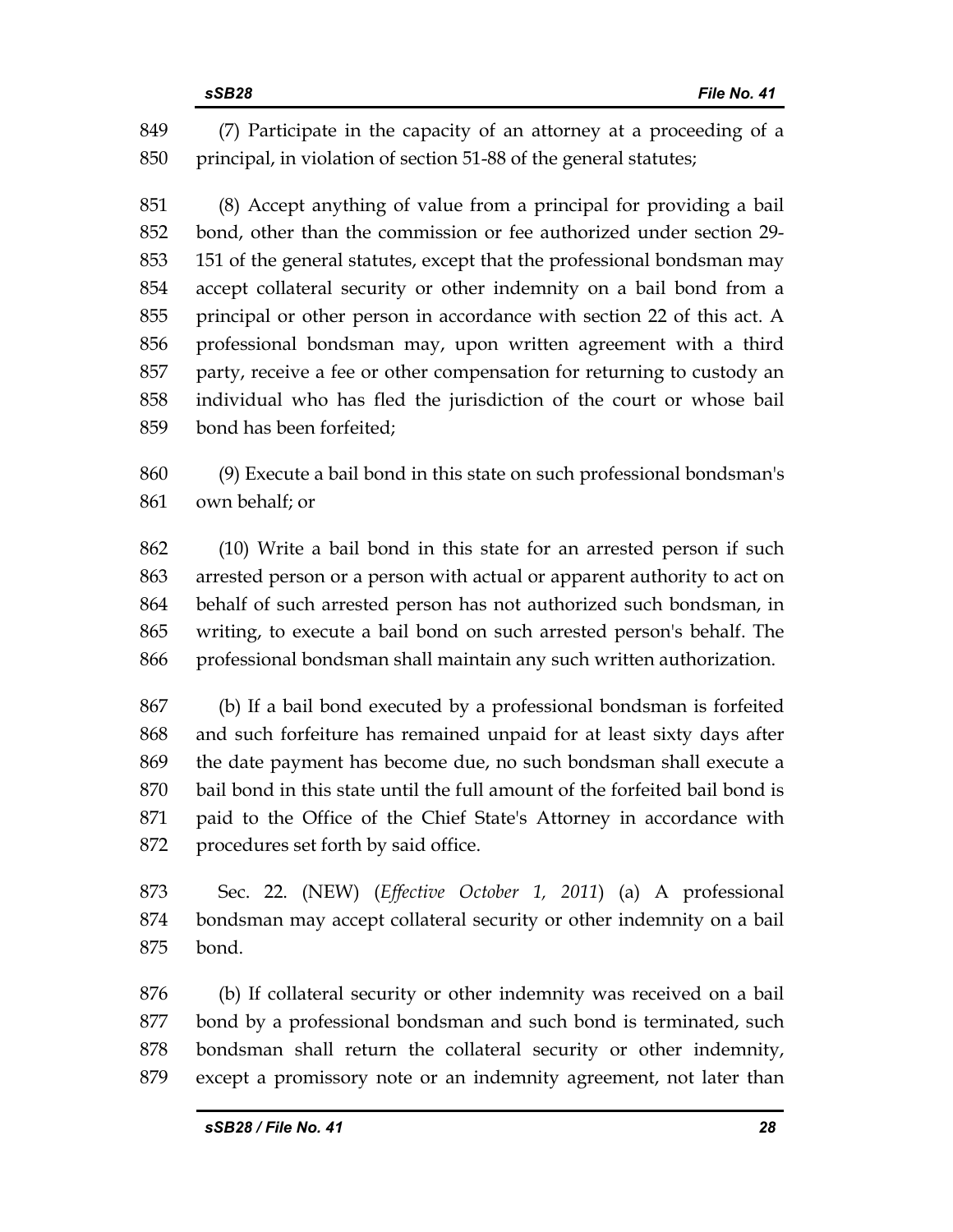880 twenty-one days after receipt of a written report from the court that 881 the bail bond has been terminated. Such collateral security or other 882 indemnity shall be returned to the person who gave the collateral 883 security or other indemnity unless another disposition is provided for 884 by legal assignment to another person of the right to receive the return 885 of the collateral security or other indemnity. If, despite diligent inquiry 886 by the professional bondsman to determine whether the bail bond has 887 been terminated, the court fails to provide any written report on 888 termination, the collateral security or other indemnity, except a 889 promissory note or an indemnity agreement, shall be returned to the 890 person who provided the collateral security or other indemnity not 891 later than twenty-one days after the professional bondsman has 892 become aware that the bail bond has been terminated.

893 (c) No fee or other charge shall be deducted from the collateral 894 security or other indemnity due, except that actual and reasonable 895 expenses incurred by a professional bondsman in the apprehension of 896 a defendant because of a forfeiture of a bail bond or judgment may be 897 deducted if such expenses are accounted for.

898 (d) Any person who violates this section shall be subject to the 899 penalties for larceny under sections 53a-122 to 53a-125b, inclusive, of 900 the general statutes, depending on the amount involved.

901 Sec. 23. (NEW) (*Effective October 1, 2011*) Upon the request during 902 regular business hours of a person licensed as (1) a professional 903 bondsman under chapter 533 of the general statutes, (2) a surety bail 904 bond agent under section 38a-660 of the general statutes, as amended 905 by this act, or (3) a bail enforcement agent under sections 29-152f to 29- 906 152i, inclusive, of the general statutes, the Judicial Branch shall verify 907 in the central computer system set forth in subsection (e) of section 54- 908 2a of the general statutes whether a rearrest warrant or capias issued 909 pursuant to section 54-65a of the general statutes is still outstanding.

910 Sec. 24. (NEW) (*Effective October 1, 2011*) A court shall vacate an 911 order forfeiting a bail bond and release the professional bondsman, as 912 defined in section 29-144 of the general statutes, the surety bail bond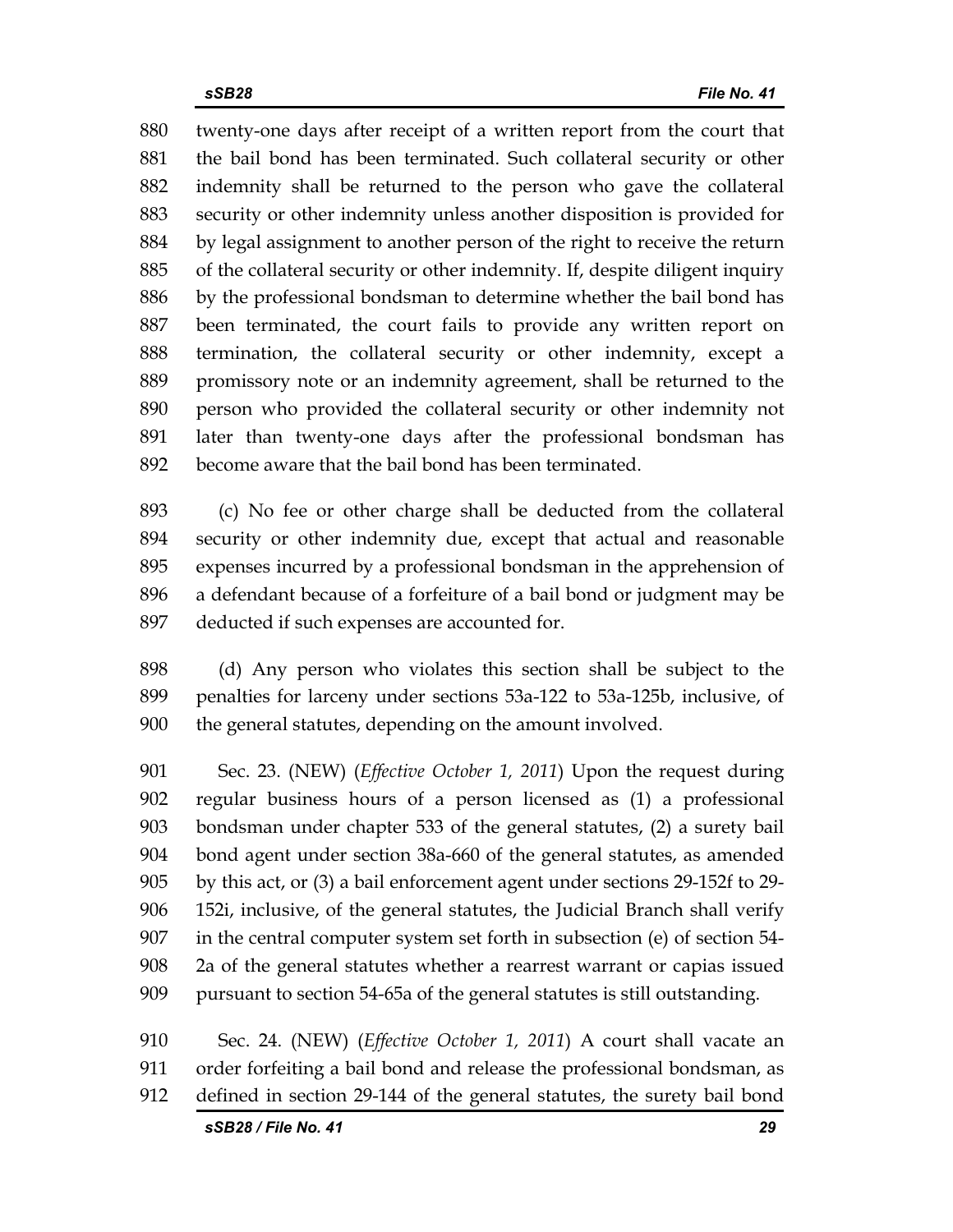913 agent and the insurer, as both terms are defined in section 38a-660 of 914 the general statutes, as amended by this act, if (1) the principal on the 915 bail bond is detained or incarcerated in another state, territory or 916 country, (2) the professional bondsman, the surety bail bond agent or 917 the insurer provides proof of such detention or incarceration to the 918 court and the state's attorney prosecuting the case, and (3) the state's 919 attorney prosecuting the case declines to seek extradition of the 920 principal.

| This act shall take effect as follows and shall amend the following |                 |             |  |  |  |  |  |
|---------------------------------------------------------------------|-----------------|-------------|--|--|--|--|--|
| sections:                                                           |                 |             |  |  |  |  |  |
|                                                                     |                 |             |  |  |  |  |  |
| Section 1                                                           | October 1, 2011 | 38a-660     |  |  |  |  |  |
| Sec. 2                                                              | October 1, 2011 | 38a-660a    |  |  |  |  |  |
| Sec. 3                                                              | October 1, 2011 | New section |  |  |  |  |  |
| Sec. 4                                                              | October 1, 2011 | New section |  |  |  |  |  |
| Sec. 5                                                              | October 1, 2011 | New section |  |  |  |  |  |
| Sec. 6                                                              | October 1, 2011 | New section |  |  |  |  |  |
| Sec. 7                                                              | October 1, 2011 | New section |  |  |  |  |  |
| Sec. 8                                                              | October 1, 2011 | New section |  |  |  |  |  |
| Sec. 9                                                              | October 1, 2011 | New section |  |  |  |  |  |
| Sec. 10                                                             | October 1, 2011 | New section |  |  |  |  |  |
| Sec. 11                                                             | October 1, 2011 | New section |  |  |  |  |  |
| Sec. 12                                                             | October 1, 2011 | New section |  |  |  |  |  |
| Sec. 13                                                             | October 1, 2011 | New section |  |  |  |  |  |
| Sec. 14                                                             | October 1, 2011 | New section |  |  |  |  |  |
| Sec. 15                                                             | October 1, 2011 | $38a-11(a)$ |  |  |  |  |  |
| Sec. 16                                                             | October 1, 2011 | 29-145      |  |  |  |  |  |
| Sec. 17                                                             | October 1, 2011 | 29-148      |  |  |  |  |  |
| Sec. 18                                                             | October 1, 2011 | 29-149      |  |  |  |  |  |
| Sec. 19                                                             | October 1, 2011 | 29-152      |  |  |  |  |  |
| Sec. 20                                                             | October 1, 2011 | New section |  |  |  |  |  |
| Sec. 21                                                             | October 1, 2011 | New section |  |  |  |  |  |
| Sec. 22                                                             | October 1, 2011 | New section |  |  |  |  |  |
| Sec. 23                                                             | October 1, 2011 | New section |  |  |  |  |  |
| Sec. 24                                                             | October 1, 2011 | New section |  |  |  |  |  |

## *INS Joint Favorable Subst.*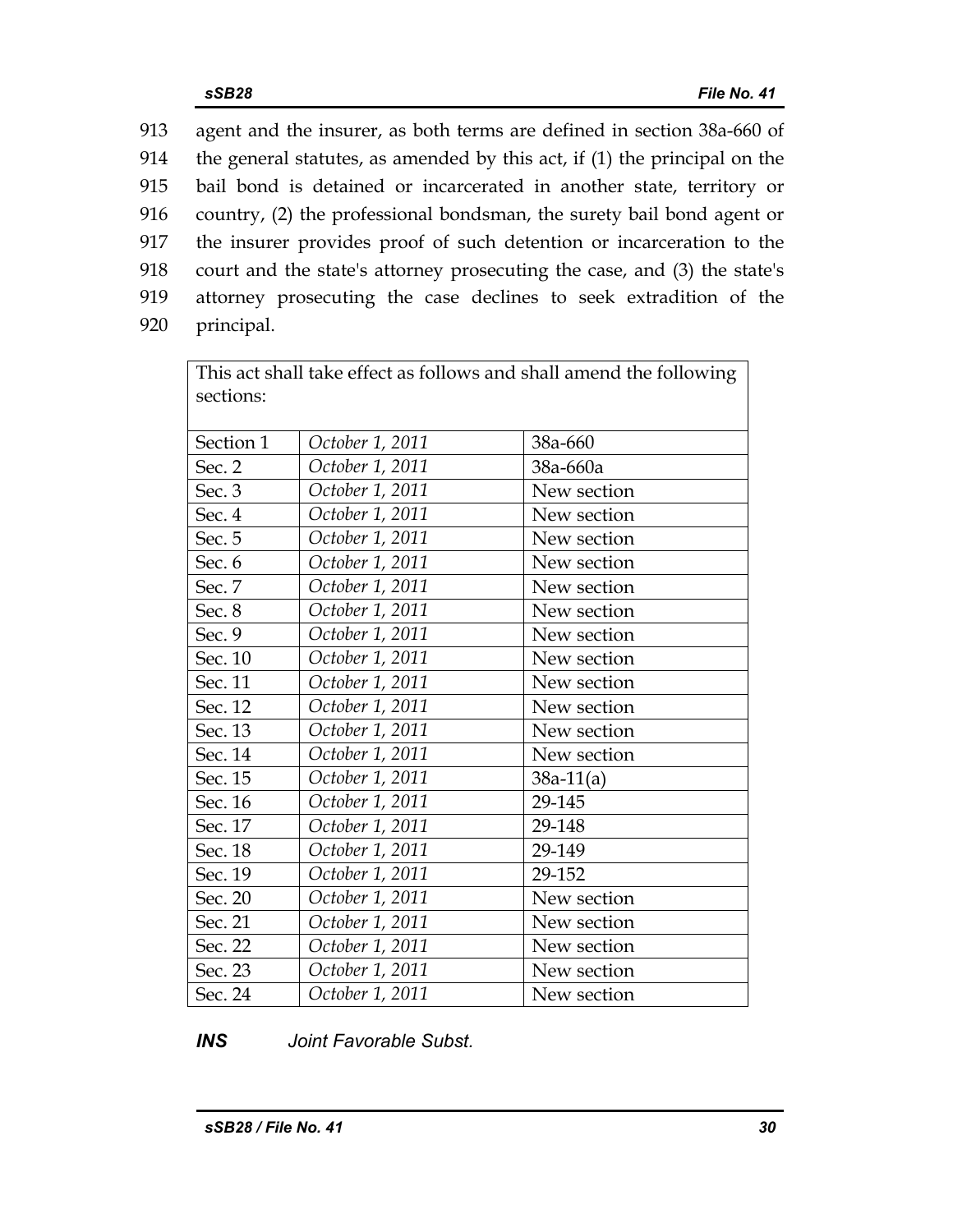The following Fiscal Impact Statement and Bill Analysis are prepared for the benefit of the members of the General Assembly, solely for purposes of information, summarization and explanation and do not represent the intent of the General Assembly or either chamber thereof for any purpose. In general, fiscal impacts are based upon a variety of informational sources, including the analyst's professional knowledge. Whenever applicable, agency data is consulted as part of the analysis, however final products do not necessarily reflect an assessment from any specific department.

## *OFA Fiscal Note*

#### *State Impact:*

| <b>Agency Affected</b>                   | <b>Fund-Effect</b> | FY 12 \$  | FY 13 \$  |  |  |
|------------------------------------------|--------------------|-----------|-----------|--|--|
| Insurance Department                     | GF - Revenue Gain  | 29.740    | 10,070    |  |  |
| Insurance Department                     | IF - Revenue Gain  | See Below | See Below |  |  |
| Note: CE-Conoral Eund: IE-Inouranoo Eund |                    |           |           |  |  |

Note: GF=General Fund; IF=Insurance Fund

#### *Municipal Impact:* None

#### *Explanation*

The bill results in a Department of Insurance (DOI) General Fund revenue gain of \$29,740 in FY 12 and \$10,070 in FY 13 from an increase in surety bail bond agent filing, initial and renewal license fees and from the anticipated increase in fines of surety bail bond agents.

The bill changes the surety bail bond agent filing fee for an initial license from \$50 to \$150. It is anticipated that there would be approximately 16 new agents filing for licenses in FY 12 and FY 131, resulting in a net revenue gain of \$1,600 in each fiscal year. The fees for initial and renewal licenses are also increased under the bill, from \$80 to \$100, resulting in a net revenue gain of \$11,840 in FY 12 and \$320 in FY 13. This revenue gain results from the renewal of 592 renewal licenses in FY 12 (license are renewed in even-number years) and the issuance of 16 initial licenses in FY 13.

Under the bill, surety bail bond agent requirements are expanded, which is anticipated to increase the DOI's imposition of fines, leading to \$16,300 in new General Fund revenue in FY 12 and \$8,150 in FY 132.

The bill establishes a separate, non-lapsing "surety bail bond agent examination account" within the Insurance Fund for the purpose of covering consultant costs for the examination of the books and records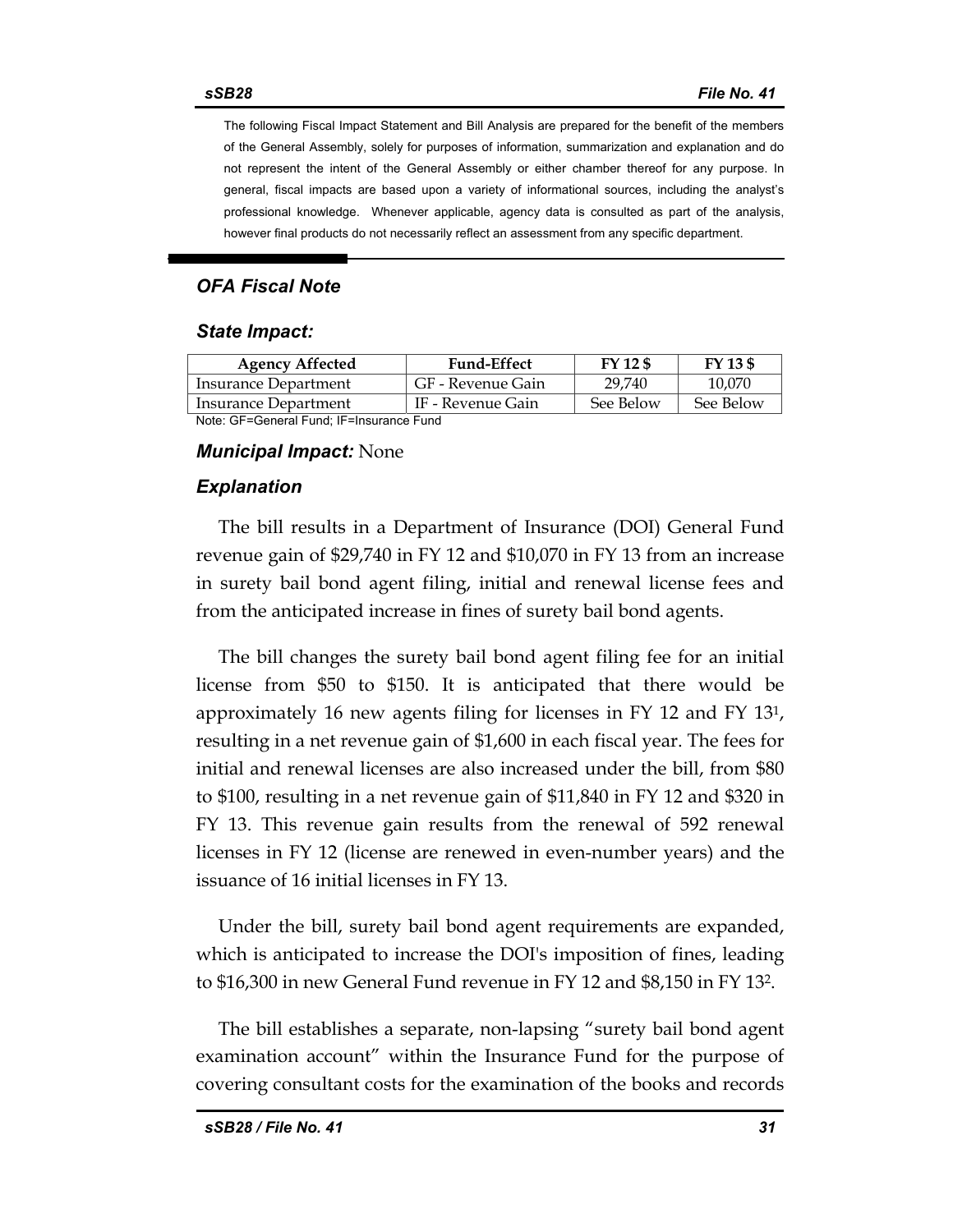of surety bail bond licensees (the average cost of such examinations in FY 09 was \$13,000 per exam). Licensed surety bail bond agents are required to pay an annual fee of \$450 to DOI under the bill, resulting in a revenue gain of \$243,675 in FY 12 and \$250,650 in FY 13 in this account. Using these funds, an average of 19 examinations of surety bail bond agents could be conducted in FY 12 and FY 13. Any funds remaining in the account at the end of the fiscal year are transferred to the General Fund, resulting in a revenue gain.

## *The Out Years*

The ongoing fiscal impact identified above would continue into the future subject to the number of surety bail bond initial and renewal licenses issued by DOI. As licensed surety bail bond agents adjust to the new provisions under the bill, it is anticipated that the increase in General Fund revenue from fines will plateau in the out-years. Funds in the surety bail bond agent examination account will fluctuate dependent upon the number of surety bail bond agent licensees in the out-years.

<sup>1</sup> There are 592 surety bail bond agents and agencies currently licensed by DOI.

<sup>2</sup> The maximum penalty the agency can impose on bail bond agents (\$5,000) does not change under the bill, but it is anticipated that alignment of bail bond practices to the new regulations will be staggered, leading to a doubling of fines in FY 12 and a 50% increase in fines in FY 13. DOI deposited \$2.14 million from fines and penalties in the General Fund in FY 09.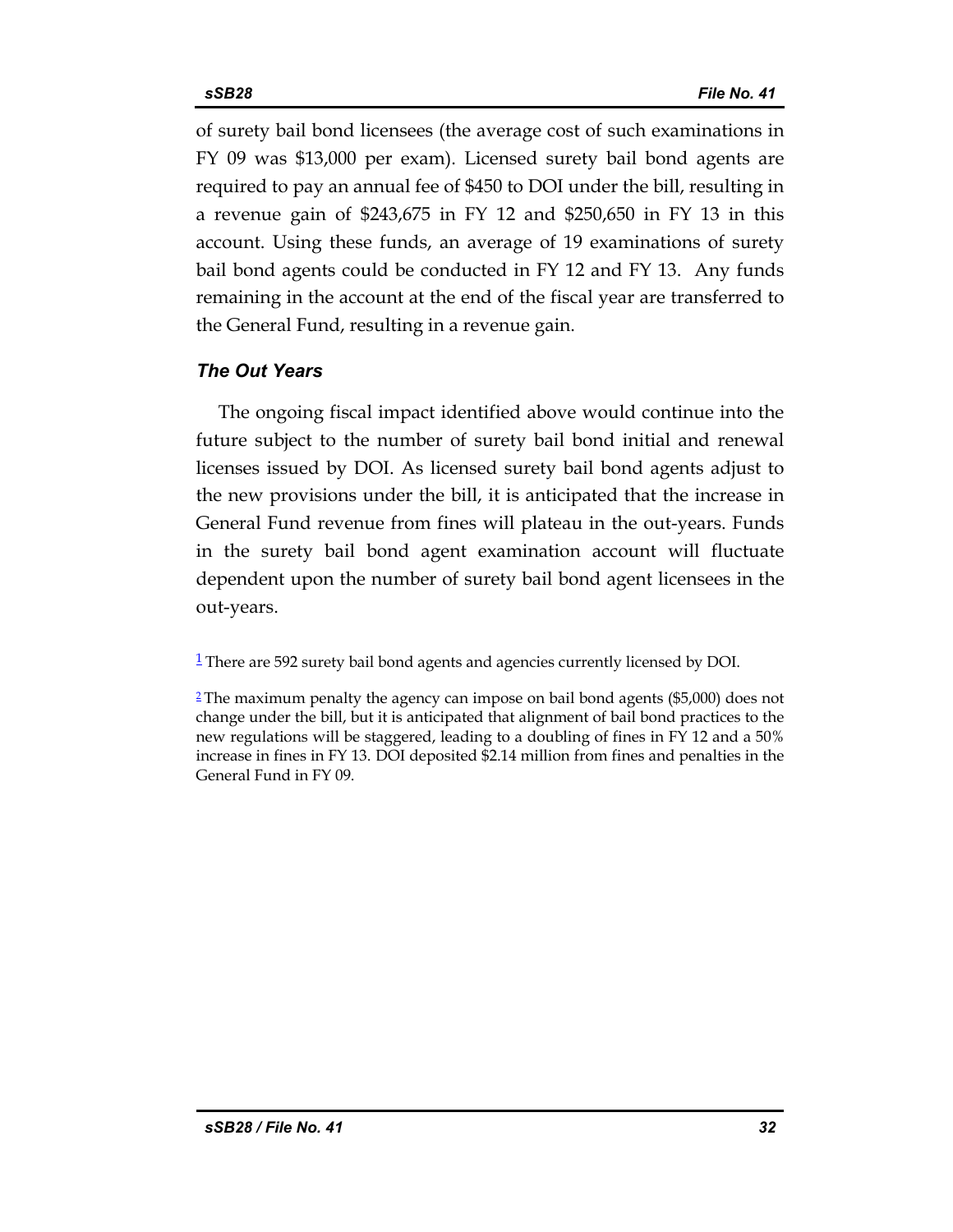# **OLR Bill Analysis sSB 28**

## *AN ACT CONCERNING SURETY BAIL BOND AGENTS AND PROFESSIONAL BONDSMEN.*

### **SUMMARY:**

This bill makes changes to, and adds new, requirements for surety bail bond agents and professional bail bondsmen. (A surety bail bond agent, through a contract with an insurer, sells bail bonds in criminal cases and is regulated by the insurance commissioner. A professional bondsman puts up personal assets as bond security and is regulated by the public safety commissioner.)

The bill expands surety bail bond licensing and appointment requirements. It establishes (1) bail bond solicitation, record retention, and reporting standards and (2) premium financing, build-up funds, and collateral security requirements and restrictions. It requires agents to certify under oath to the insurance commissioner that they charged the bond premium rates the commissioner approved (i.e., did not discount or increase them).

It authorizes the insurance commissioner to (1) suspend or revoke a bail bond agent's license, impose a penalty of up to \$5,000, or both for violating the bill and (2) adopt implementing regulations.

The bill also (1) restricts bail bond solicitation by professional bondsmen in the same way as for surety bail bond agents, (2) establishes collateral security requirements for them, and (3) allows the public safety commissioner to examine professional bondsmen records and adopt implementing regulations.

The bill also makes technical and conforming changes.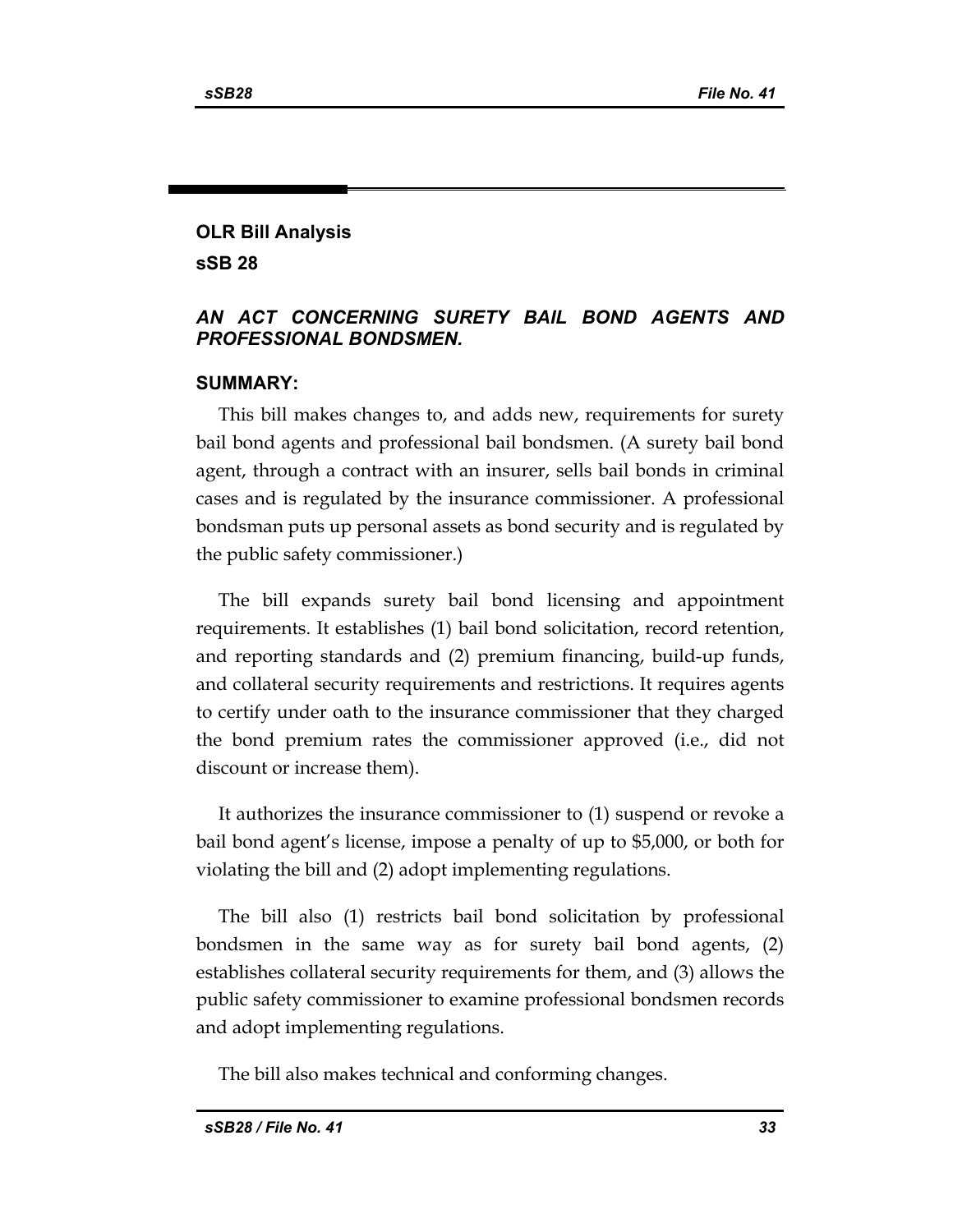EFFECTIVE DATE: October 1, 2011

## **§§ 1 & 15 — SURETY BAIL BOND AGENT LICENSING, APPOINTMENTS, AND EXAMINATION OF BOOKS**

By law, it is illegal to act as a surety bail bond agent unless licensed by the insurance commissioner and appointed by an insurer. To obtain a license, a person must file a completed application, pay an application fee, pass a written examination, and submit to a criminal history records check. By law, anyone acting as an agent without a license is guilty of a class D felony, punishable by one to five years in prison, a fine of up to \$5,000, or both.

The bill prohibits a person engaged in law enforcement or vested with police powers from being licensed as a surety bail bond agent.

## *Disqualifying Offense*

The bill expands the list of convictions that disqualify a person from being licensed as an agent to include convictions for any misdemeanor involving dishonesty or misappropriation of money or property. The law already disqualifies people convicted of a felony or any of the following misdemeanors:

- 1. illegal drug possession;
- 2. criminally negligent homicide;
- 3. 3rd- degree assault;
- 4. 3rd-degree assault of an elderly, blind, disabled, pregnant, or mentally retarded person;
- 5. 2nd-degree threatening;
- 6. 1st-degree reckless endangerment;
- 7. 2nd-degree unlawful restraint;
- 8. 2nd-degree failure to appear;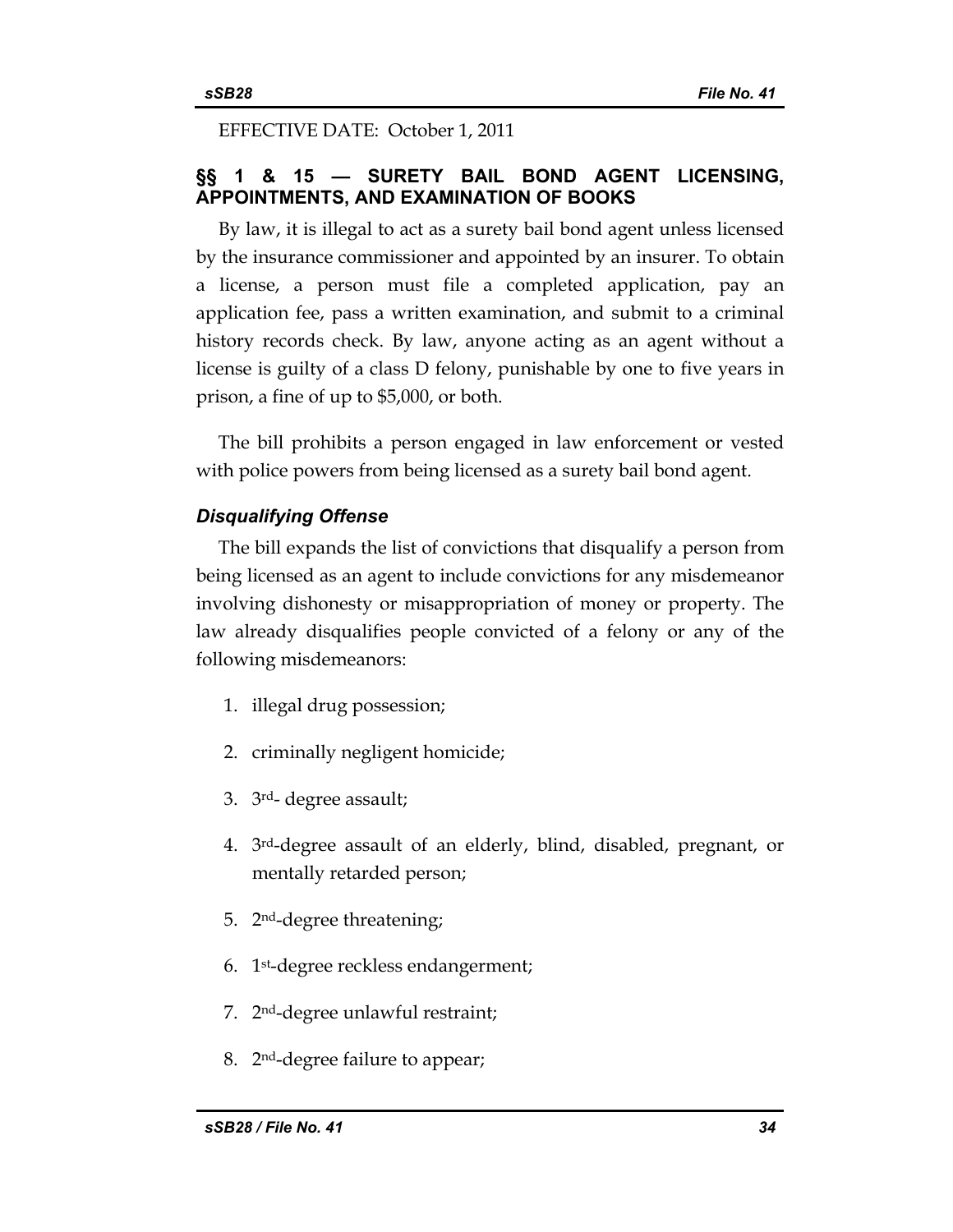9. 1<sup>st</sup>- or 2<sup>nd</sup>-degree rioting or inciting others to riot; or

10. 2nd-degree stalking.

The bill requires an insurer, managing general agent, or agent to notify the commissioner in writing within five days of learning that an agent was arrested for, pleaded guilty or no contest to, or was found guilty of a disqualifying offense in Connecticut or a similar offense in another state, whether a court entered or withheld judgment.

The bill defines "managing general agent" as a person an insurer appoints or employs to supervise the bail bond business that the insurer's appointed surety bail bond agents write in Connecticut.

#### *Appointments*

By law, an agent must have an insurer's notice of appointment on file with the commissioner to act on the insurer's behalf.

The bill specifies that, by appointing an agent, an insurer is (1) certifying that, to the best of its knowledge and belief, the person is competent, financially responsible, and suitable to serve as the insurer's representative and (2) bound by the person's acts within the scope of his or her actual or apparent authority as the agent. The bill prohibits agents from representing that they have authority to act on an insurer's behalf until the insurer has appointed them.

By law, an appointment continues in force until the agent's license terminates or the insurer, its representative, or the agent files a termination notice. The bill specifies that the appointment notice is filed with the commissioner.

The bill prohibits agents from acting, or attempting to act, on the insurer's behalf after their appointment is terminated. However, it permits an insurer that terminates an agent's appointment to authorize the agent to (1) take into custody a person who has absconded for whom a bail bond was written before the appointment was terminated and (2) try to have forfeitures and judgments discharged.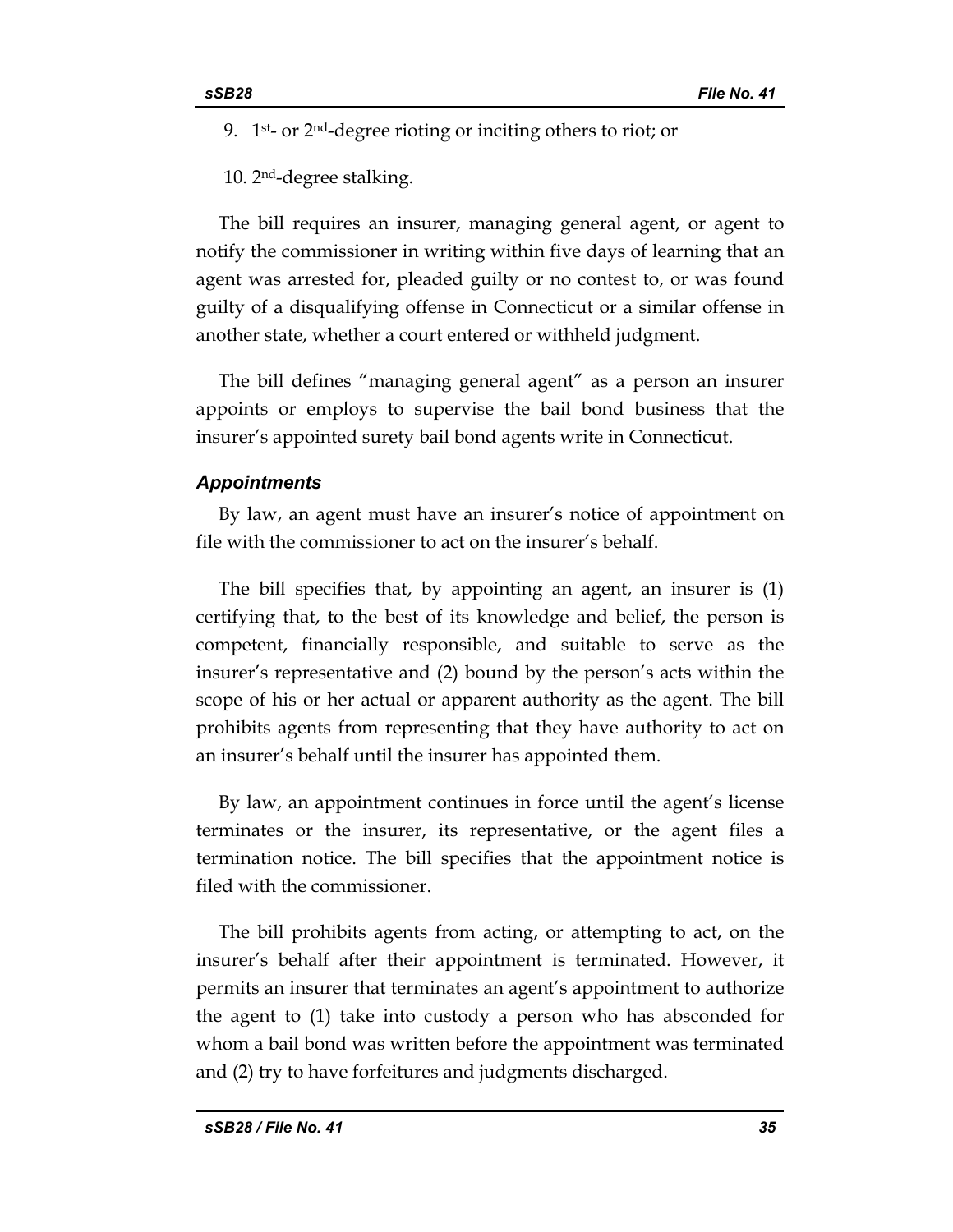## *Examination of Books and Records; Examination Fee and Account*

The bill permits the insurance commissioner to examine a surety bail bond agent's books and records as often he deems necessary to enforce the bill. He already has this power with respect to license eligibility.

The bill requires agents to pay the commissioner a \$450 fee by January 31 each year to cover the costs of these examinations. The commissioner must deposit the fees in a surety bail bond agent examination account, which the bill creates as a separate, non-lapsing account in the Insurance Fund. The account must contain any money required to be deposited in it. The commissioner must use the money in the account for examinations. Any money remaining in the account at the end of each fiscal year must be transferred to the General Fund.

## *Notification of Bankruptcy or Change in Address or Telephone Number*

The bill requires an agent to give written notice to the commissioner within 30 days of (1) changing his or her name or residence address or (2) any bankruptcy proceeding by the agent or any administrative action or order against the agent in this or another state. (The notice must also include all supporting documentation.) The bill requires an agent to give written notice within 30 days of changing his or her business name, principal business address, or telephone number to the commissioner, appointing insurer, and managing general agent.

### *License Fees*

The bill sets the surety bail bond agent licensing fees at (1) \$150 for filing an initial license application and (2) \$100 for issuing or renewing a license. Under current law, the commissioner sets these fees. The bill requires license applicants to pay the fees before the commissioner issues the license. It specifies that a license expires on January 31 in even-numbered years.

## **§ 2 — NOTICE TO COURTS AND POLICE DEPARTMENTS**

By law, the insurance commissioner must give all courts and police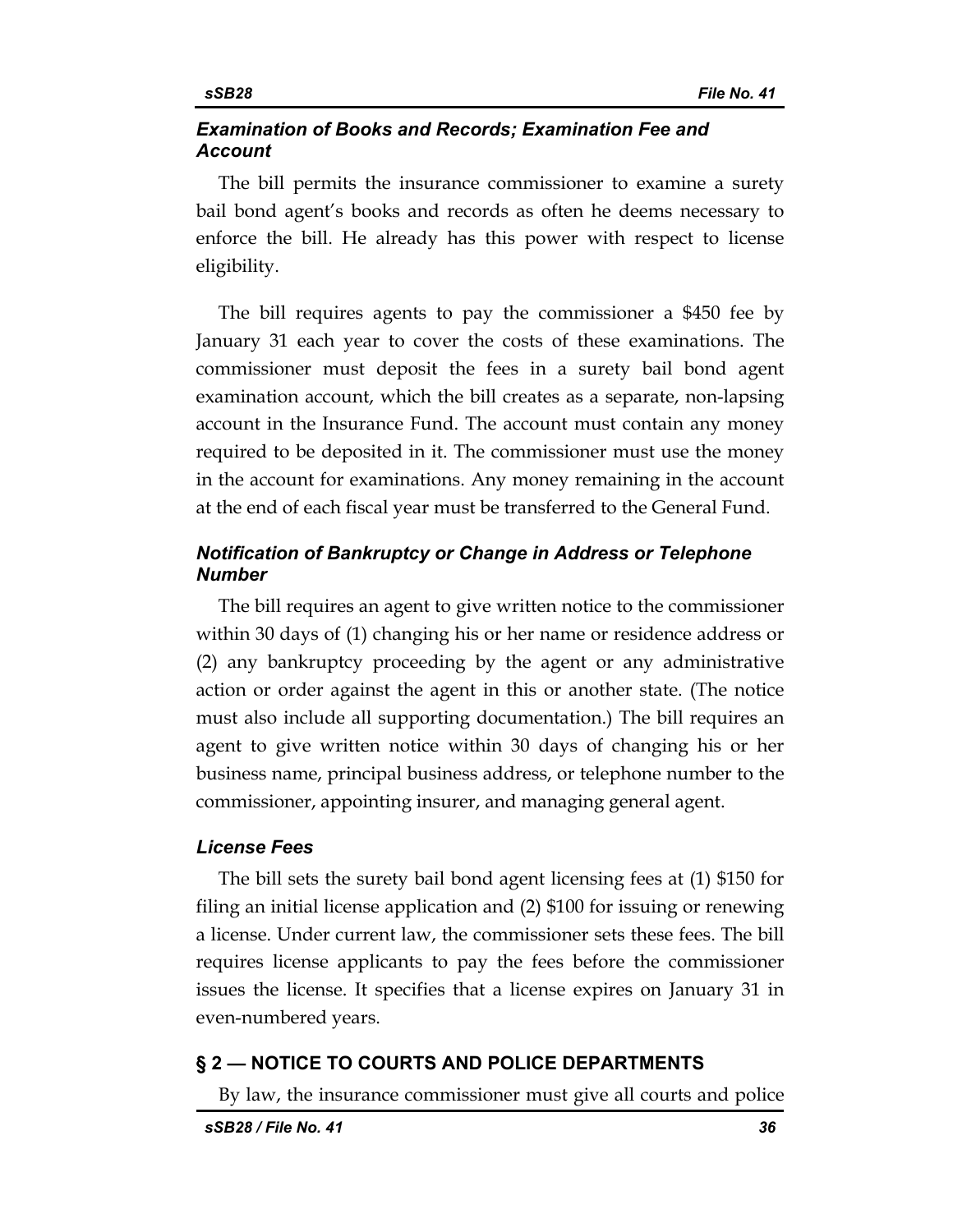departments in Connecticut a list of licensed surety bail bond agents and notify them of any change in the agent's status. The bill requires him to also (1) provide the agent's principal business address and telephone number and (2) notify them of a change in the agent's business name, principal business address, or telephone number.

## **§ 3 — PREMIUM REQUIREMENTS**

The bill prohibits agents from executing a bail bond unless they charge the premium rate the insurance commissioner approved. It specifies that it does not prohibit or limit a premium financing arrangement that complies with its provisions (see § 4).

## *Premium Certifications*

*Monthly*. The bill requires agents, by the 10<sup>th</sup> of each month, to certify under oath to the commissioner, on a form he prescribes, that the premium for each surety bail bond executed during the prior month did not differ from the approved premium rate.

If an agent files a false certification, the commissioner may, after notice and hearing, suspend or revoke the agent's license, impose a penalty of up to \$5,000, or both.

*Annual.* By January 31 each year, the bill requires insurers to file a statement with the commissioner certifying the total amount of bail bonds executed and the total amount of premiums collected in the preceding calendar year.

## *Audit Requirement*

The bill requires insurers transacting surety bail bond business in Connecticut to audit their appointed agents twice per year to ensure each is charging the approved premium rate. The audits must cover (1) January 1 to June 30 and (2) July 1 to December 31.

Within 45 days after each audit period ends, insurers must notify the commissioner of any agent who failed to charge the approved premium rate. The notice must include the: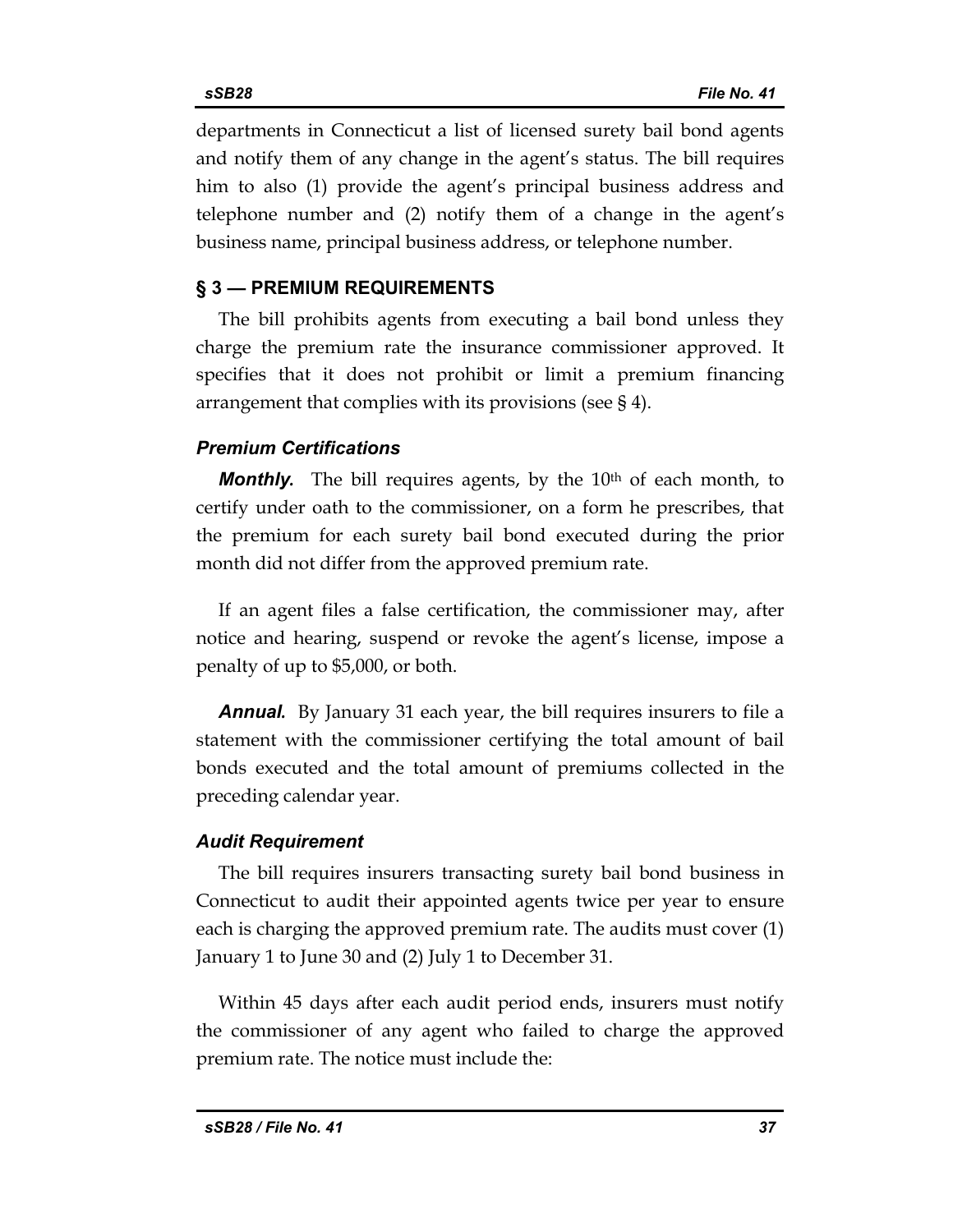- 1. agent's name;
- 2. case docket number, if assigned;
- 3. total bond amount;
- 4. date the bond was executed,
- 5. insurer's National Association of Insurance Commissioners identification code; and
- 6. date the premium was due.

#### **§ 4 — PREMIUM FINANCING ARRANGEMENTS**

The bill allows surety bail bond agents to enter into premium financing arrangements with a principal or indemnitor where the agents extend credit. If they enter into such arrangements, they must require the principal on the bond or any indemnitor to (1) make a minimum down payment of 35% of the approved premium rate and (2) execute a promissory note for the remaining premium due. The promissory note must require payment in full within 15 months of its execution.

If the balance owed is not paid in full by its due date or a payment is more than 60 days past due, the bill requires the agent to (1) file a civil court action seeking appropriate relief within 75 days of when the balance was due and (2) make a diligent effort to obtain judgment, unless good cause is shown for failing to do so (e.g., the principal or indemnitor files for bankruptcy or service of process failed despite good faith efforts).

#### **§ 5 — RECORD KEEPING AND ACCOUNTING FOR FUNDS**

The bill deems premiums, return premiums, or other funds an agent receives that belong to insurers or others to be trust funds received in a fiduciary capacity. The agent must account for and pay the funds to the insurer or person entitled to them according to the agent's contract with the insurer or managing general agent. The bill prohibits any fees, expenses, or charges of any kind from being deducted from the return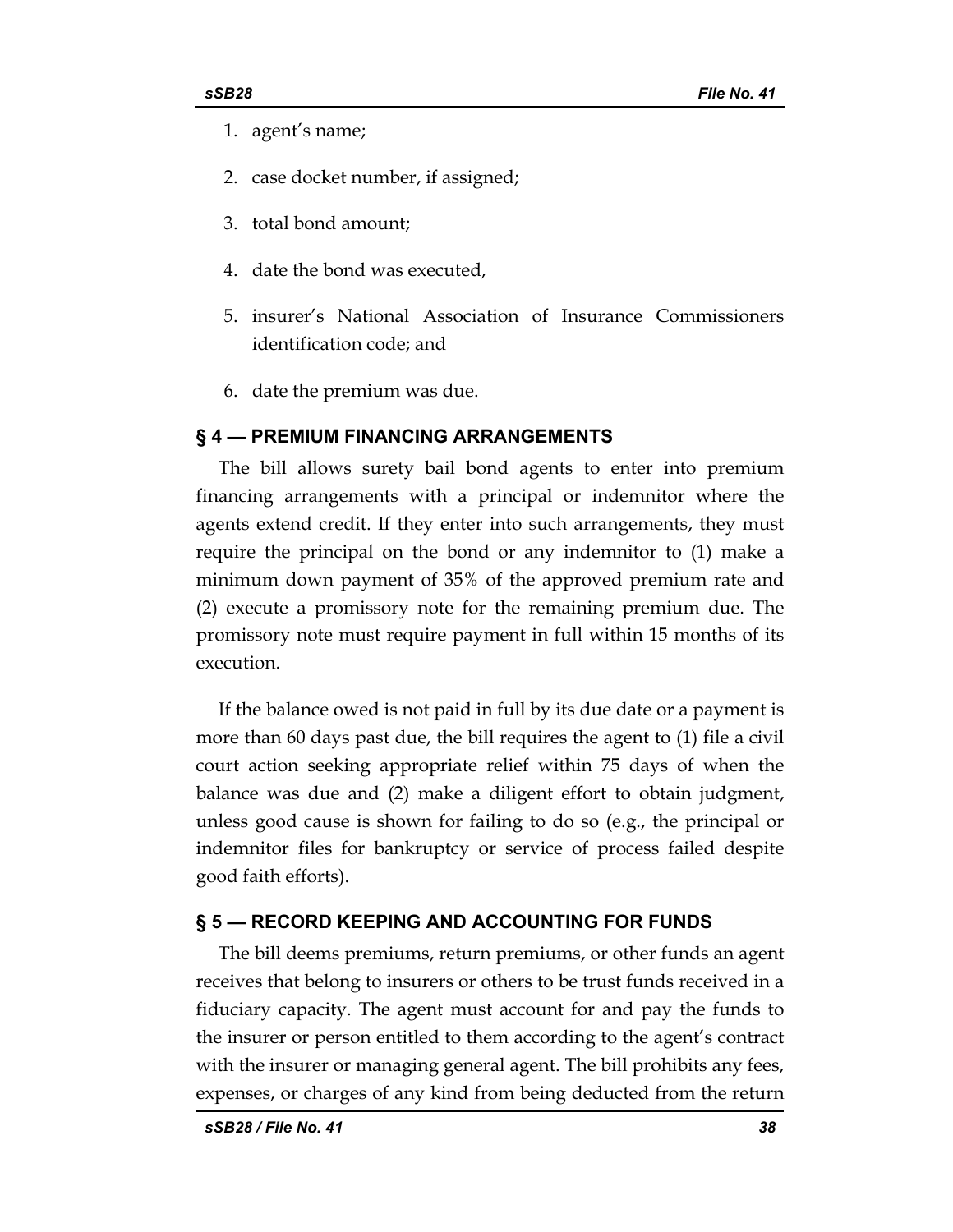premiums, unless otherwise allowed under the bill. ("Return premium" is any part of a premium that a surety bail bond agent is obligated to return to a principal or indemnitor.)

The bill requires an agent to keep, and make available to the commissioner or his designee, books, accounts, and records as necessary to enable the commissioner to determine whether the agent is complying with the bill. An agent must keep books, accounts, and records relating to premium payments for at least three years after payments are made. The bill permits photographic and digital reproductions of records.

An agent who unlawfully diverts or appropriates trust funds for his or her own use is guilty of larceny. (Larceny ranges from a Class C misdemeanor to a Class B felony, depending on the amount involved.)

## **§ 6 — RECORD MAINTENANCE AND EXAMINATION**

The bill requires an agent to maintain all records of bonds they executed or countersigned for at least three years after the insurer's liability ends. The records must be open at all times for the Insurance Department's, insurer's, or managing general agent's examination, inspection, and copying. The commissioner may require agents to provide the department information concerning their surety bail bond business at any time and in a way he specifies.

### **§ 7 — BUILD-UP FUNDS**

The bill requires a surety bail bond agent or managing general agent to post "build-up funds" with an insurer or managing general agent according to (1) his or her contract with the insurer or managing general agent or (2) the managing general agent's contract with the insurer, whichever is applicable. The bill defines "build-up funds" as a percentage of the premium the agent receives to execute a bail bond that is held in a trust account by the insurer or managing general agent.

The insurer or managing general agent must establish an individual build-up trust account for the agent in a federally insured bank or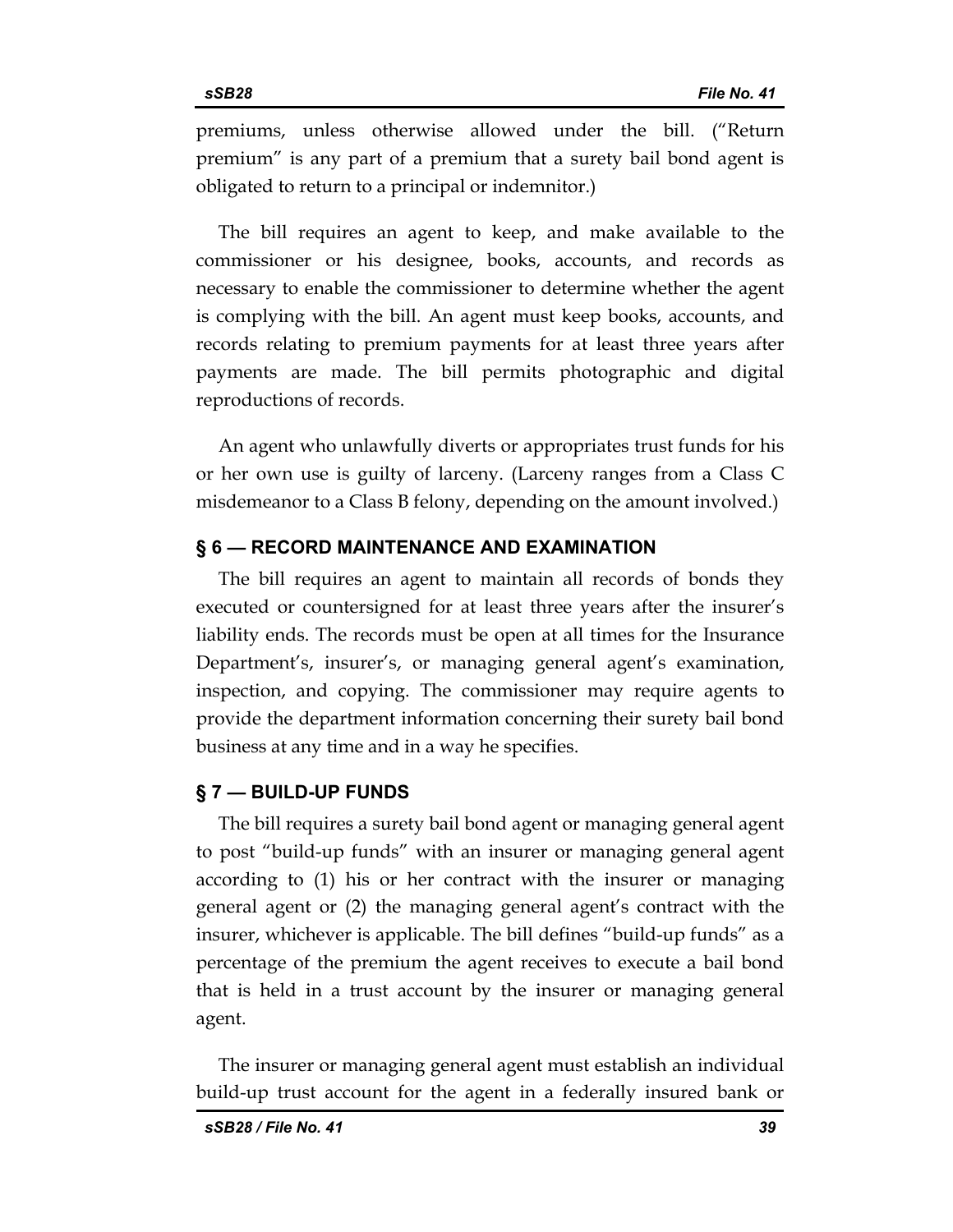savings and loan association located in Connecticut. It must be in (1) the name of the agent and the insurer or managing general agent or (2) a trust for the agent. The account must be open to the Insurance Department's inspection and examination at all times. The insurer or managing general agent must maintain an accounting of all build-up funds that designates the amounts collected on each bond executed.

Under the bill, build-up funds must be used to compensate the insurer or managing general agent for any losses incurred in apprehending a defendant or paying forfeited bail bonds. The bill prohibits build-up funds from exceeding 40% of the surety bail bond premium the insurer contractually authorizes the agent to write. Buildup funds received must be immediately deposited to the build-up trust account, and interest earned on the deposits must accrue to the surety bail bond agent.

The bill specifies that build-up funds become due to the agent when the (1) agent's bail bond contract ends and (2) liabilities on the bail bonds for which the funds were posted are discharged. It requires an insurer or managing general agent to pay the funds, minus any expenses incurred, to the agent within six months after they are due.

# **§§ 8 & 9 — COLLATERAL SECURITY OR INDEMNITY**  *Requirements and Restrictions*

The bill allows a surety bail bond agent to accept collateral security or other indemnity on a bail bond and specifies related requirements and restrictions. The collateral or indemnity must (1) be reasonable in relation to the bond amount, (2) not be used for the agent's personal benefit or gain, and (3) be returned in the same condition as received.

Acceptable forms of collateral or other indemnity include (1) cash or its equivalent, (2) a promissory note, (3) an indemnity agreement, (4) a real property mortgage in the insurer's name, or (5) any Uniform Commercial Code filing. If the agent receives collateral or other indemnity exceeding \$50,000 in cash, he or she must make the cash amount payable to the insurer using a cashier's check, U.S. postal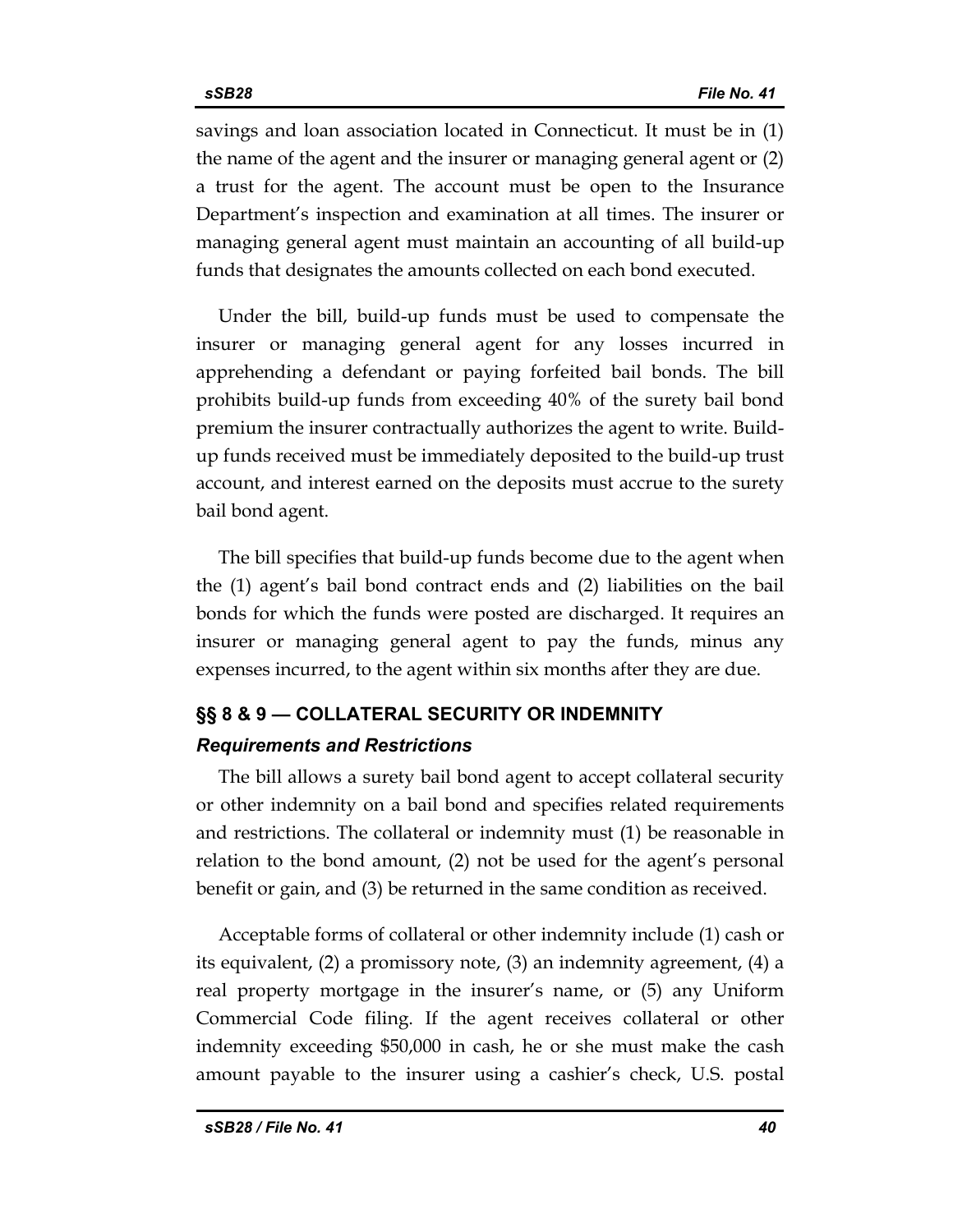money order, certificate of deposit, or wire transfer. But the bill also specifies that when an agent receives bond collateral exceeding \$50,000 in cash or its equivalent, he or she must promptly forward the entire amount to the insurer or managing general agent.

The agent must provide the person putting up the collateral or indemnity a written, numbered receipt that includes a detailed description of the collateral or indemnity provided, along with copies of any documents rendered. The agent must hold the collateral or indemnity in a fiduciary capacity. Before any bond forfeiture, the agent must keep the collateral or indemnity separate and apart from any other funds or assets.

The bill allows the agent to deposit collateral or other indemnity in an interest-bearing account in a federally insured bank or savings and loan association located in Connecticut. The interest accrues to the benefit of the person putting up the collateral or other indemnity. The bill prohibits the agent, insurer, or managing general agent from receiving any pecuniary gain on the deposited collateral or other indemnity.

The bill makes the insurer liable for all collateral or indemnity an agent receives. If, upon final termination of liability on a bond, the surety bail bond or managing general agent fails to return the collateral or other indemnity to the person that put it up, the bill requires the insurer to (1) return the actual collateral or indemnity to that person or (2) if it cannot be located, pay the person its value. The insurer's liability survives the termination of a surety bail bond agent's appointment with respect to bonds the agent wrote before the termination.

If a bail bond is forfeited, the agent or insurer must give the bond's principal and the person who put up collateral or other indemnity 30 days' written notice that it will be converted into cash to satisfy the forfeiture. The notice must be sent by certified mail, return receipt requested, to their last-known addresses. If the court orders a stay of execution on the forfeiture in accordance with law, the agent or insurer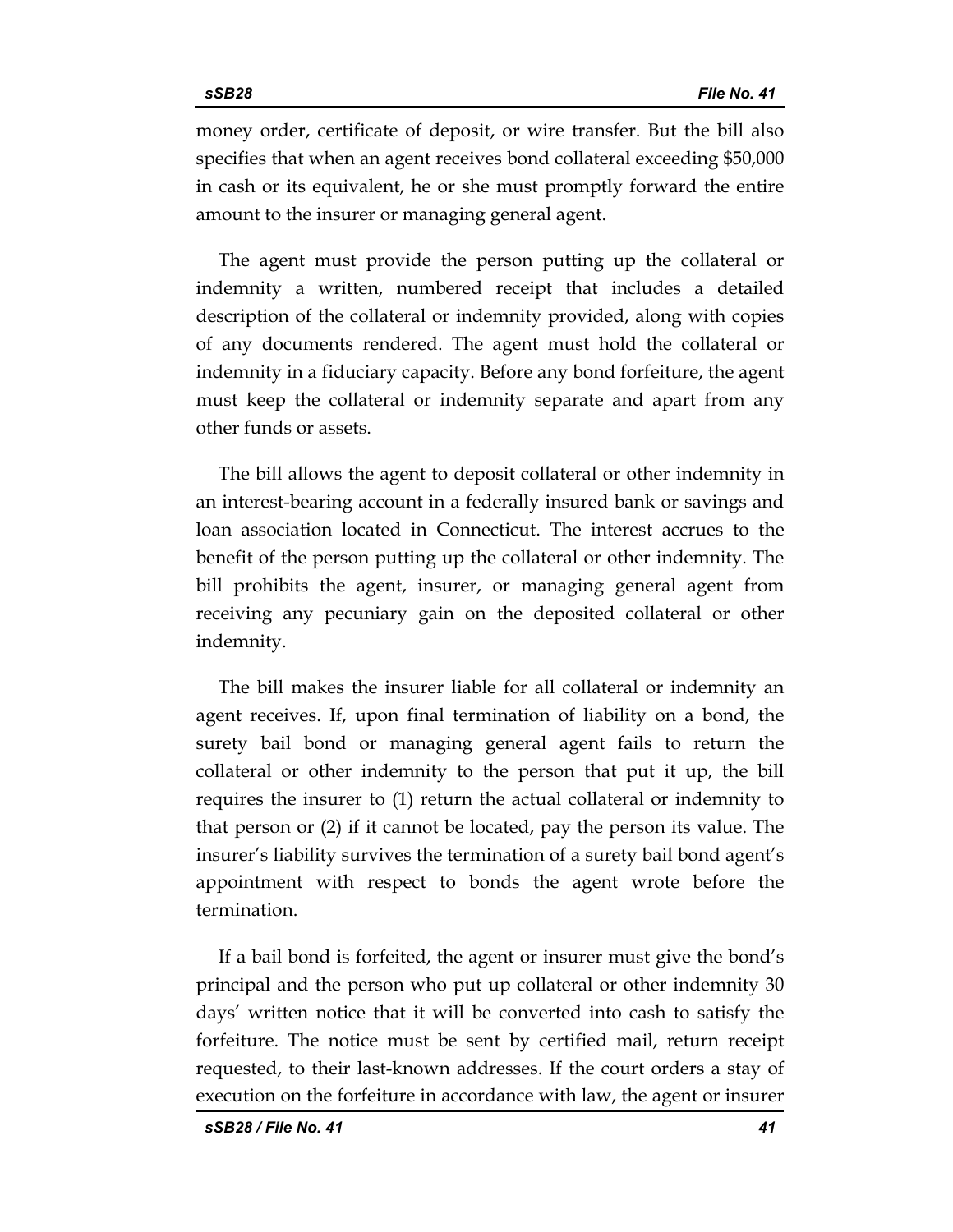must send the written notice at least 30 days before the stay expires.

The bill requires the agent or insurer to convert the collateral or other indemnity into cash within a reasonable period of time and return to the principal or person who posted it any amount that exceeds the bail bond's face value, minus the actual and reasonable conversion expenses, which must not exceed 10% of the face value. If an agent spends more than 10%, he or she may file a civil court action to recover the full amount of actual and reasonable expenses upon motion and proof that expenses exceeded 10%. If a bond is forfeited and the insurer paid the bond, the insurer must pay the person who put up the collateral or indemnity its value minus the actual and reasonable expenses that can be recovered.

Under the bill, an agent or insurer cannot enter into any agreement as to the collateral's or indemnity's value that does not reflect its actual value. Any agreement that violates the bill is void.

## *Additional Appointment Requirement*

Before an insurer appoints surety bail bond agents who are currently or were previously appointed by another insurer, the agents must file a sworn and notarized affidavit with the commissioner, on a form he prescribes, stating that:

- 1. they have not lost, misappropriated, converted, or stolen any collateral or indemnity they hold in trust for an appointing insurer;
- 2. all collateral or indemnity they hold in trust and all records for any appointing insurer are available for the commissioner's, insurer's, or managing general agent's immediate audit and inspection; and
- 3. they will, upon the commissioner's or insurer's demand, transmit the records to the insurer for whom the collateral or indemnity is being held in trust.

```
Returning Collateral or Indemnity
```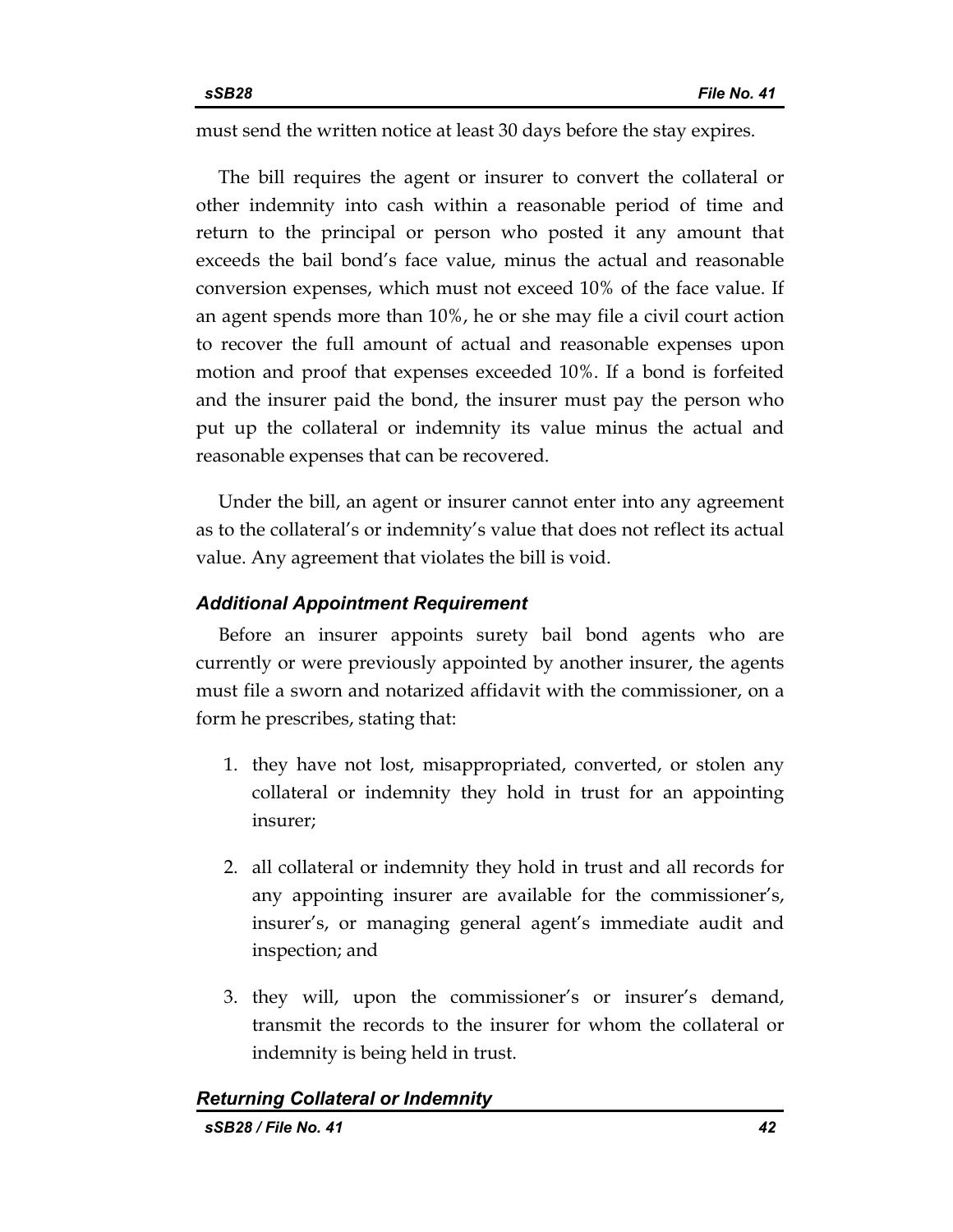Under the bill, if an agent accepted collateral or indemnity on a bond and the bond is terminated, the surety bail bond agent, managing general agent, or insurer must return it, except a promissory note or an indemnity agreement, within 21 days after (1) receiving a court's written report that the bond was terminated or (2) becoming aware that the bond was terminated even if, despite a managing agent's or insurer's diligent inquiry, the court does not issue a written report. The collateral or indemnity must be returned to the person who provided it, unless the right to receive it was legally assigned to another person.

The bill prohibits an insurer or agent from deducting a fee or other charge, other than one the bill authorizes, from the collateral or indemnity due. Actual expenses incurred in apprehending a defendant because of a forfeiture of bond or judgment, if accounted for, may be deducted.

A person who violates the bill's provisions regarding returning collateral or indemnity is guilty of larceny.

## **§ 10 — GIVING BAIL BOND SUPPLIES TO UNLICENSED PERSON PROHIBITED**

The bill prohibits an insurer, managing general agent, or surety bail bond agent from giving any blank form, application, stationery, business card, or other supplies used in soliciting, negotiating, or executing bail bonds to a person not licensed and appointed as a surety bail bond agent. It specifies that this does not prohibit an unlicensed employee under the direct supervision and control of a licensed and appointed agent from possessing or working with any form used in the agent's or insurer's daily business activities, other than a power of attorney, bond appearance form, or collateral security or indemnity receipt.

## *Insurer Liable*

The bill makes an insurer that (1) gives supplies to an agent or other person the insurer has not appointed and (2) accepts bail bond business from or executes bail bond business for that person, liable on the bail bond to the same extent and in the same manner as if the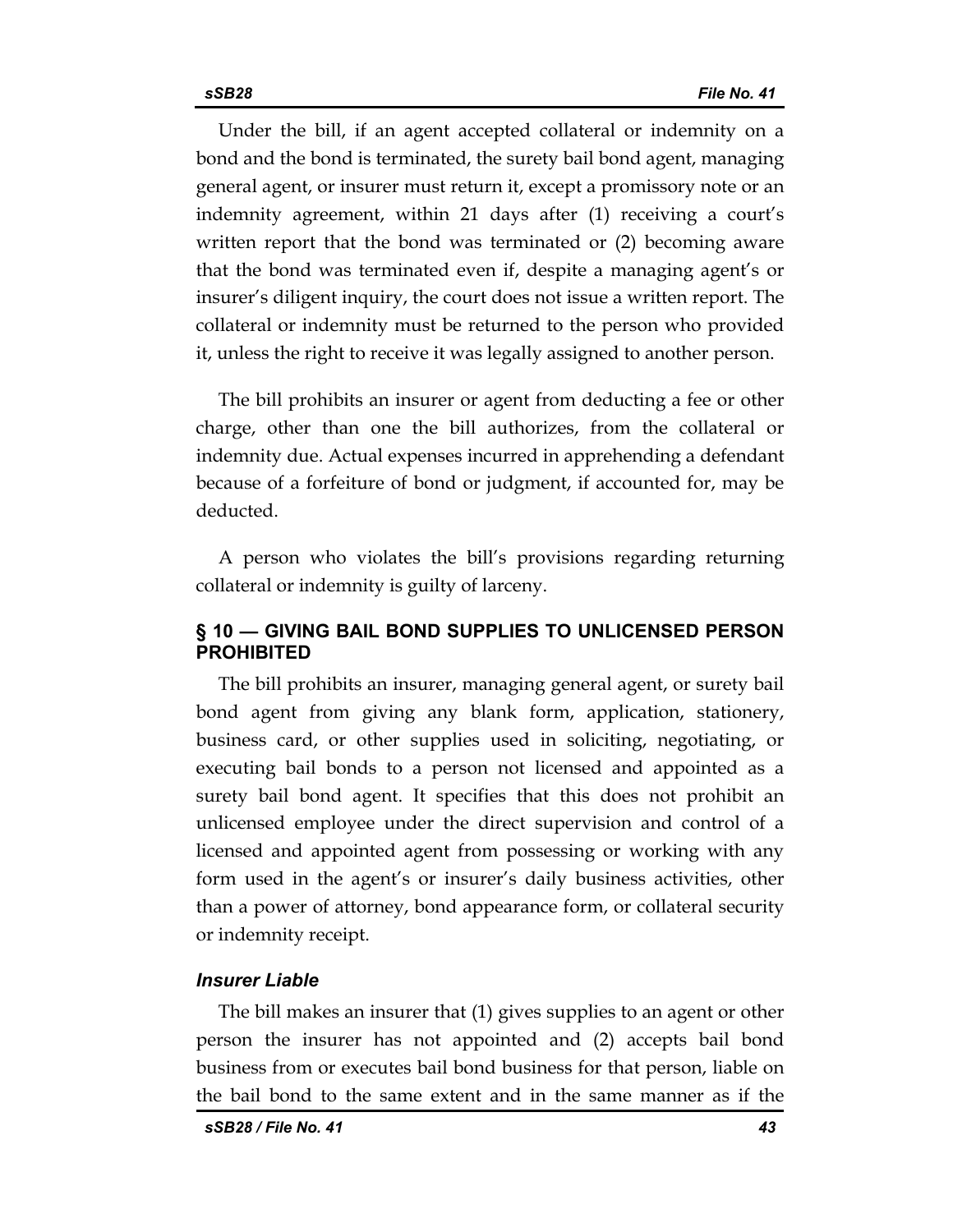insurer had appointed him or her to act on its behalf.

## **§ 11 — PROHIBITED PRACTICES**

The bill prohibits an agent or insurer from:

- 1. suggesting, advising, or giving the name of, a particular attorney to represent the principal (i.e., bail bond client) in exchange for a fee or other consideration;
- 2. directly or indirectly "soliciting" business (see below) (a) in, or on the grounds of a correctional institution, community correctional center, or other detention facility where arrested people are confined or (b) in a police station or courthouse;
- 3. wearing or displaying any identification, other than an Insurance Department-issued or insurance commissionerapproved license or identification, in or on the grounds of a correctional institution, community correctional center, other detention facility where arrested people are confined, or courthouse;
- 4. acting as an attorney at a principal's proceeding in violation of law;
- 5. executing a bond in Connecticut (a) on the agent's or insurer's own behalf, (b) if a bond the agent executed is forfeited and the forfeiture has remained unpaid for at least 60 days after payment was due, unless the full amount of the forfeited bond is paid to the chief state's attorney's office, or (c) if the arrested person or someone authorized to act on the person's behalf has not authorized the agent to do so (the agent must keep the written authorization); and
- 6. accepting anything of value from a principal for providing a bail bond, other than the approved premium and an expense fee, except that the agent may accept collateral or indemnity.

The bill permits an agent, upon written agreement with a third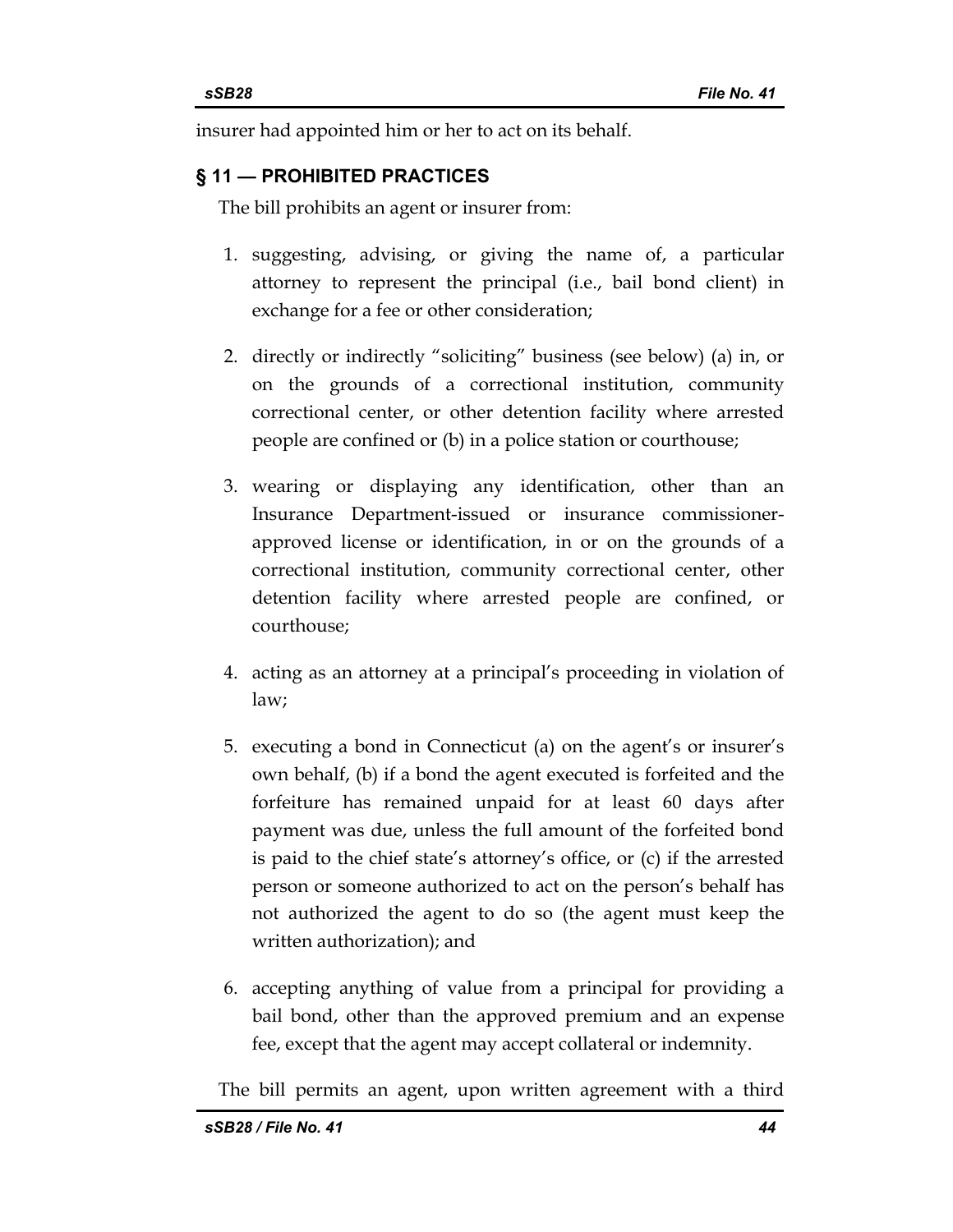party, to receive a fee or other compensation for returning to custody a person who fled the court's jurisdiction or caused a bond forfeiture.

The bill specifies that, for purposes of item 2 above, "solicit" includes distributing business cards, print advertising, or any other written information directed to arrested persons or potential indemnitors, unless an arrestee or indemnitor initiates contact. The bill limits permissible print advertising in, or on the grounds of a correctional institution, community correctional center, other detention facility where arrested people are confined, police station, or court, to a (1) telephone directory listing and (2) posting of the surety bail bond agent's name, address, and telephone number in a prominent, designated location.

The bill also prohibits an agent or insurer from paying a fee or rebate or giving or promising anything of value to:

- 1. a law enforcement officer, judicial marshal, Department of Correction employee, other person who has power to arrest or hold a person in custody, or public official or employee to secure a bail bond compromise, remission, reduction, or estreatment (i.e., enforcement of a bond forfeiture);
- 2. an attorney in a bail bond matter, except in defense of a bond action; or
- 3. the principal or anyone on his or her behalf.

## **§ 12 — REPORTING REQUIREMENTS**

The bill requires each insurer and surety bail bond agent executing bail bonds in Connecticut to maintain and report certain information to the Insurance Department upon request. An agent must (1) report the information to the department separately for each insurer he or she represents and (2) give a copy to each such insurer.

An insurer and agent must report the number and total dollar amount of: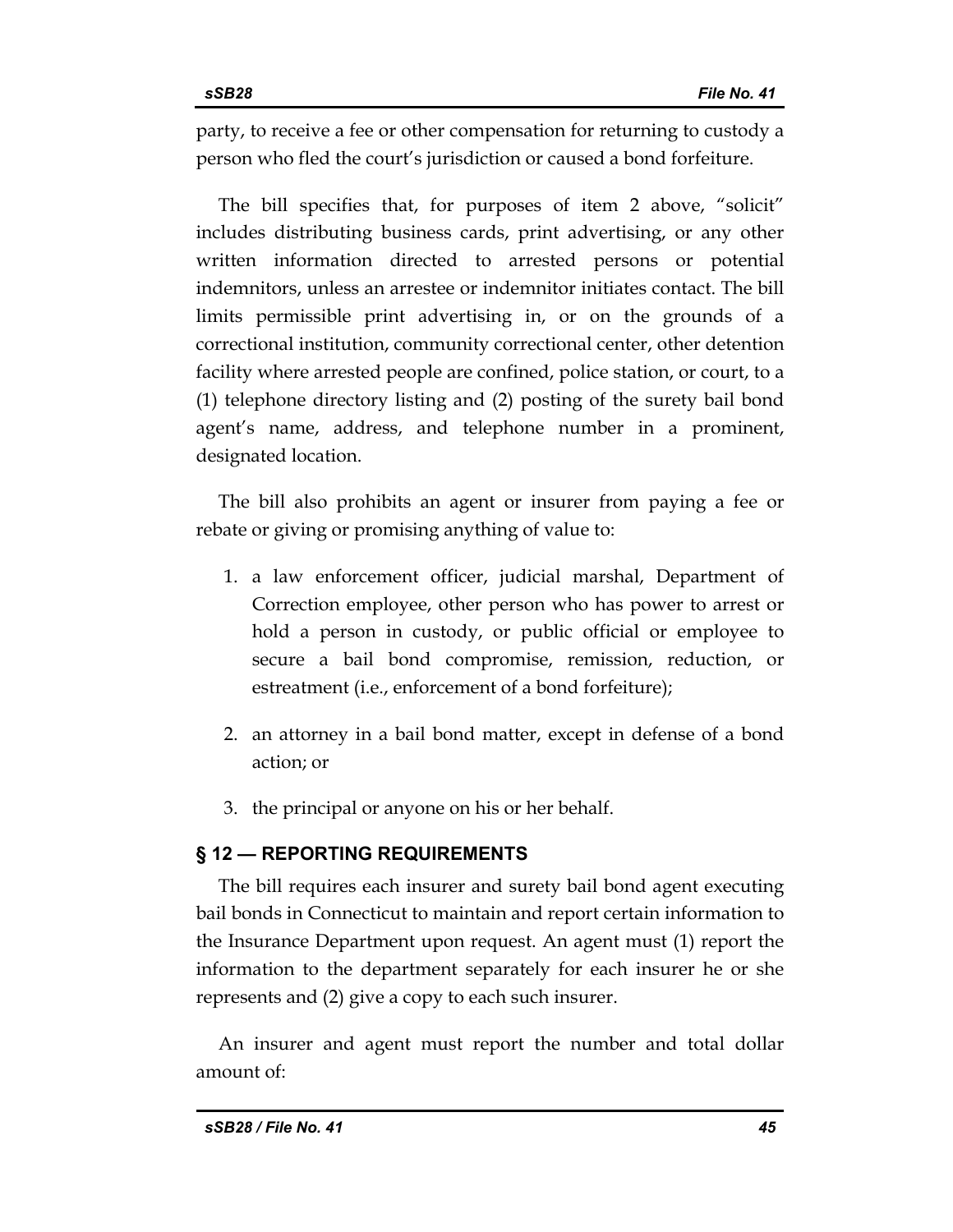- 1. bail bonds executed;
- 2. bail bonds ordered forfeited;
- 3. forfeitures discharged, remitted, or otherwise recovered before payment for any reason, including the agent's apprehension of the principal;
- 4. forfeited bonds not reinstated under law;
- 5. forfeitures paid and subsequently recovered by the Chief State's Attorney's Office; and
- 6. bail bonds for which collateral or other indemnity was received.

They must also report:

- 1. a list of every outstanding or unpaid forfeiture, estreature, and judgment, including the case number and court for each, and the name of each agency or firm employing the surety bail bond agent;
- 2. the actual value of collateral security or other indemnity converted, excluding the cost of converting it;
- 3. the cost of converting collateral security or indemnity; and
- 4. additional information the Insurance Department may require to evaluate the (a) reasonableness of rates, ensuring that rates are not excessive, inadequate, or unfairly discriminatory, (b) financial condition or trade practices of agents and insurers executing bail bonds, and (c) performance of the surety bail bond agents and insurers executing bonds in accordance with appropriate criminal justice system goals and standards.

An insurer must also report:

- 1. commissions paid,
- 2. underwriting gain or loss, and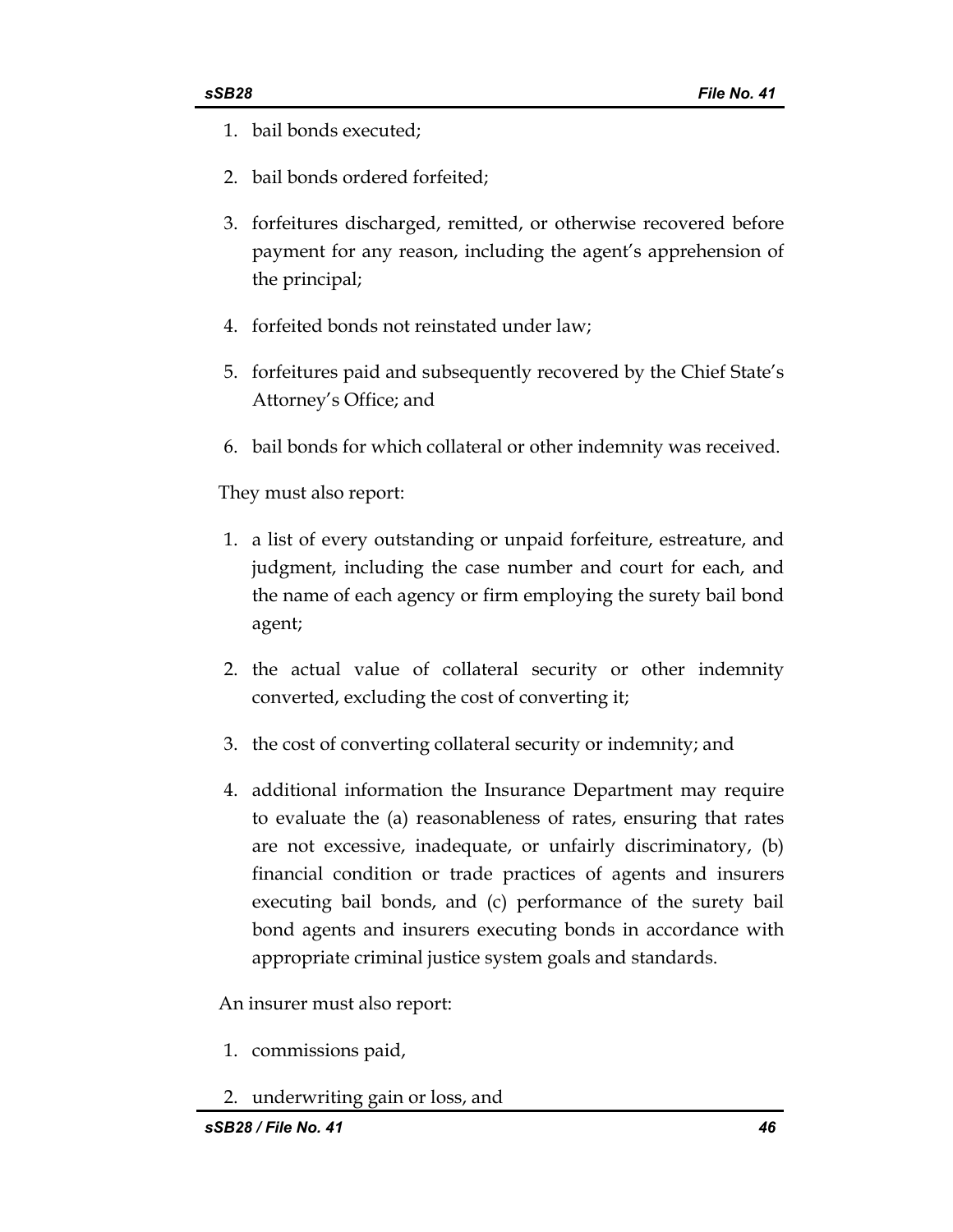3. net investment gain or loss allocated to funds associated with Connecticut business.

### *Annual Meeting*

The bill requires the commissioner to meet at least annually with a group of agents, insurers, and any other representatives he deems necessary to discuss these reporting requirements.

#### **§ 13 — PENALTY AND APPEALS**

The bill extends to its provisions, the commissioner's existing authority to suspend or revoke an agent's license, impose a penalty of up to \$5,000, or both, for violating the law.

When an agent's license is surrendered, suspended, or revoked, the bill requires the appointing insurer or managing general agent to designate immediately a licensed and appointed agent to administer the bail bonds the former agent executed.

By law, a person whose license the commissioner suspended or revoked, or whom the commissioner fined, may appeal. The bill transfers the appeal venue from Hartford to the New Britain judicial district.

### **§ 14 — REGULATIONS**

The bill authorizes the commissioner to adopt implementing regulations. Current law requires him to adopt regulations implementing licensing and appointment requirements.

## **§§ 16-21 — PROFESSIONAL BAIL BONDSMEN**

#### *Licensing and Notice to Courts and Others*

By law, a professional bail bondsman is someone who furnishes bail in five or more criminal cases a year, whether or not for compensation. A professional bondsman must be licensed by the Department of Public Safety (DPS), be a resident elector, and submit to a criminal history records check. A license applicant must provide DPS with personal information, including name, age, residence, and occupation. The bill requires an applicant to also provide his or her telephone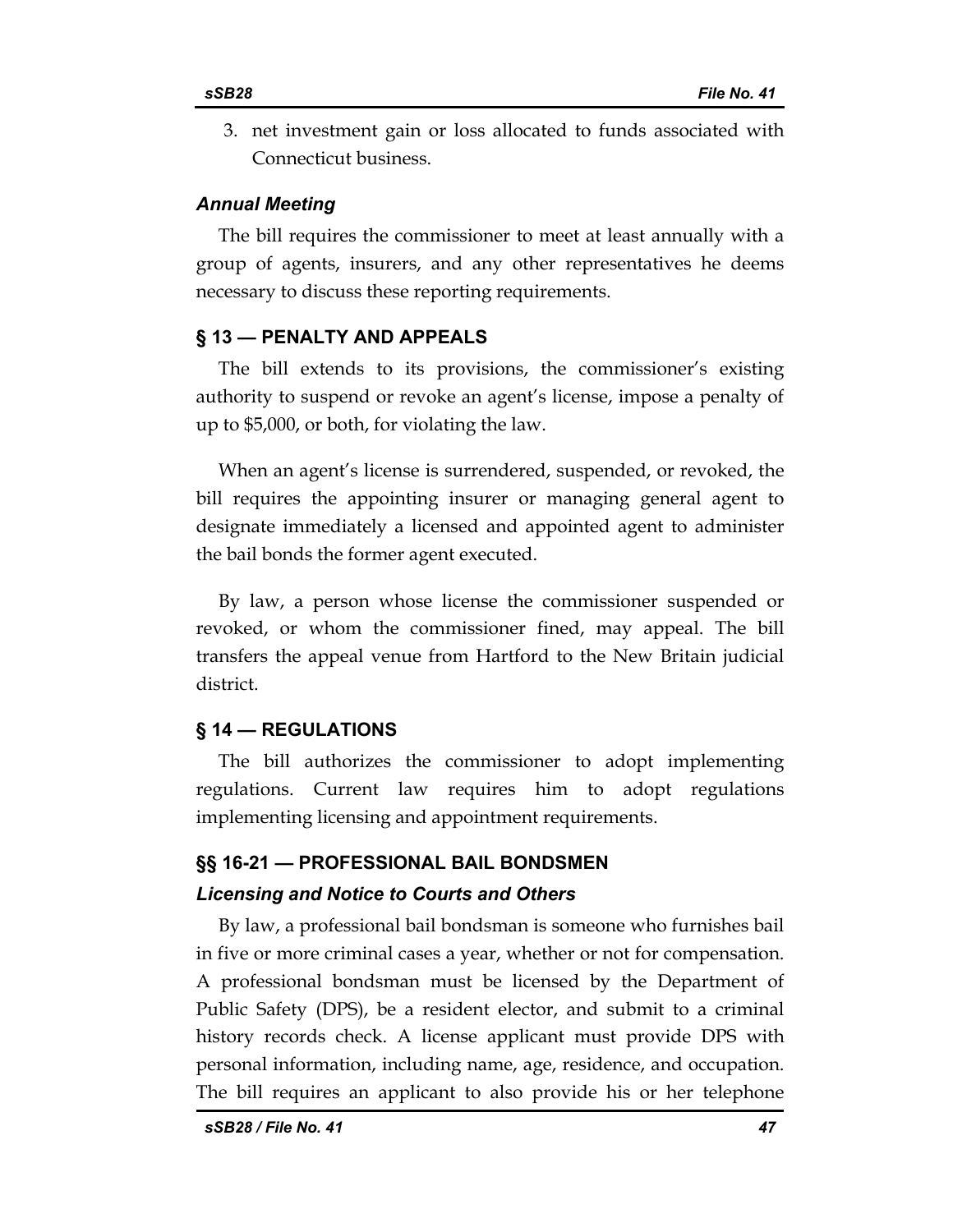number.

The bill requires a professional bondsman to give DPS written notice of a change in name, address, or telephone number within 30 days after the change.

By law, the DPS commissioner must give all courts and municipal departments authorized to accept bail a list of licensed professional bondsmen and notify them of any change in a bondsman's status. The bill requires him also to (1) provide the bondsman's address and telephone number and (2) notify them of a change in the bondman's name, address, or telephone number.

By law, anyone who violates these provisions is subject to a fine of up to \$1,000, imprisonment of up to two years, or both and his or her license is permanently forfeited.

#### *Examination of Books*

The bill permits the DPS commissioner to (1) examine a professional bondsman's books and records as often as he deems necessary and (2) consult with the insurance commissioner to carry out such inspections. The bill also authorizes the DPS commissioner to adopt regulations to (1) establish inspection procedures, (2) determine the content and form of books and records bondsmen must keep, and (3) require bondsmen to pay a fee to cover the cost of the inspections.

#### *Regulations*

The bill authorizes the DPS commissioner to adopt regulations to implement its provisions relating to professional bondsmen.

#### *Prohibited Practices*

The bill restricts bail bond solicitation by professional bondsmen in the same way as for surety bail bond agents (see § 11 on prohibited practices above), with two differences.

A professional bondsman cannot:

```
1. wear or display any identification, other than a DPS
```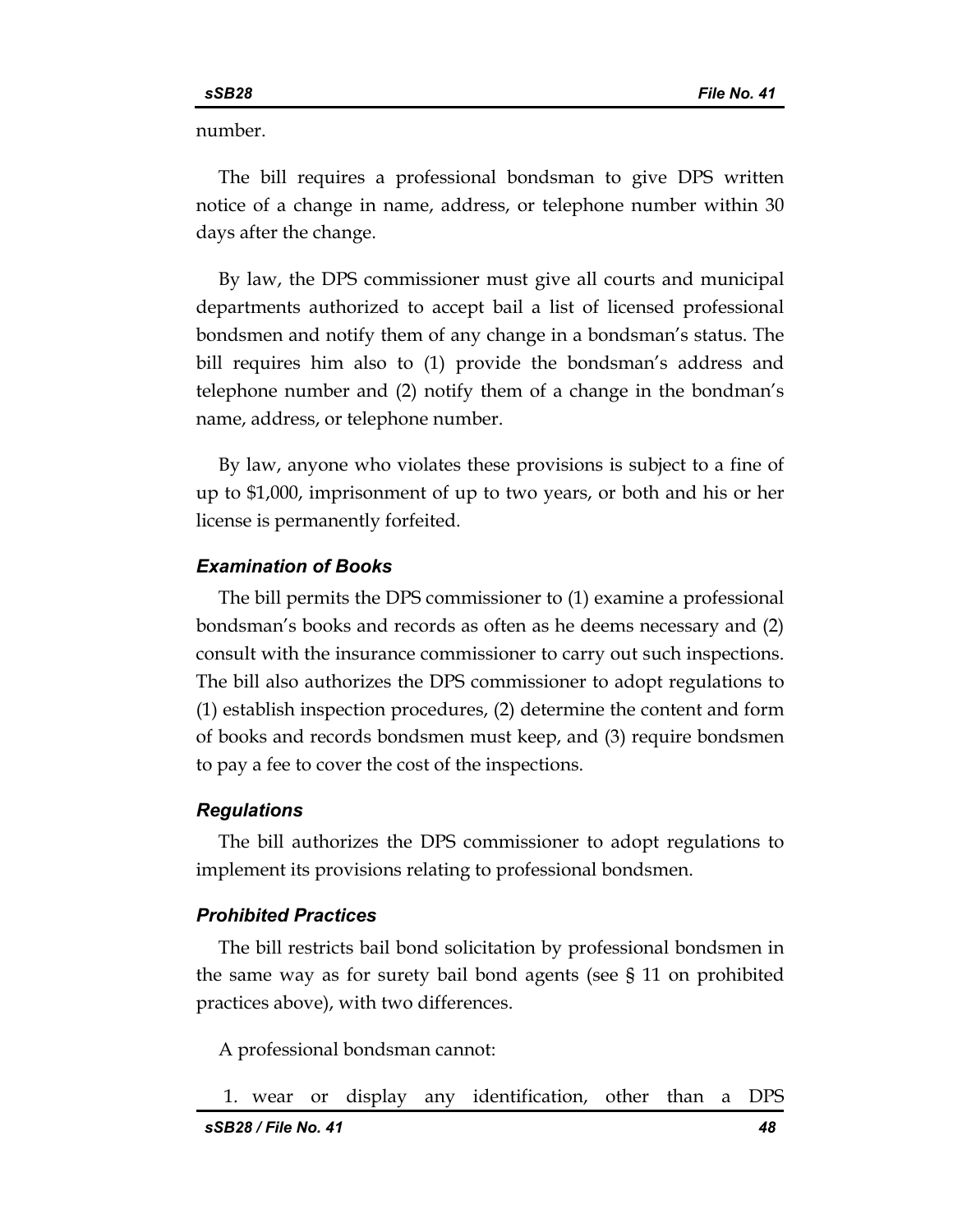commissioner-approved or –issued license or identification, in or on the grounds of a correctional institution, community correctional center, other detention facility where arrested people are confined, or courthouse and

2. accept anything of value from a principal for providing a bail bond, other than the commission or fee authorized by law and collateral or indemnity in accordance with the bill.

By law, a bondsman may charge up to \$50 for bond amounts up to \$500, 10% for amounts of \$500 to \$5,000, and 7% for amounts over \$5,000.

## *Collateral Security and Indemnity*

The bill allows a professional bondsman to accept collateral security or indemnity on a bail bond.

Under the bill, if a bondsman accepted collateral or indemnity on a bond and the bond is terminated, he or she must return the collateral or indemnity, except a promissory note or an indemnity agreement, within 21 days after (1) receiving a court's written report that a bond was terminated or (2) becoming aware that a bond was terminated even if, despite diligent inquiry, the court does not issue a written report. The collateral or indemnity must be returned to the person who provided it, unless the right to receive it was legally assigned to another person.

The bill prohibits a bondsman from deducting a fee or other charge from the collateral or indemnity due, but actual and reasonable expenses incurred in apprehending a defendant because of a forfeiture of a bail bond or judgment, if accounted for, may be deducted.

A bondsman who violates these requirements is guilty of larceny.

## **§ 23 — VERIFICATION OF OUTSTANDING WARRANTS**

At the request of a licensed professional bondsman, surety bail bond agent, or bail enforcement agent during regular business hours, the bill